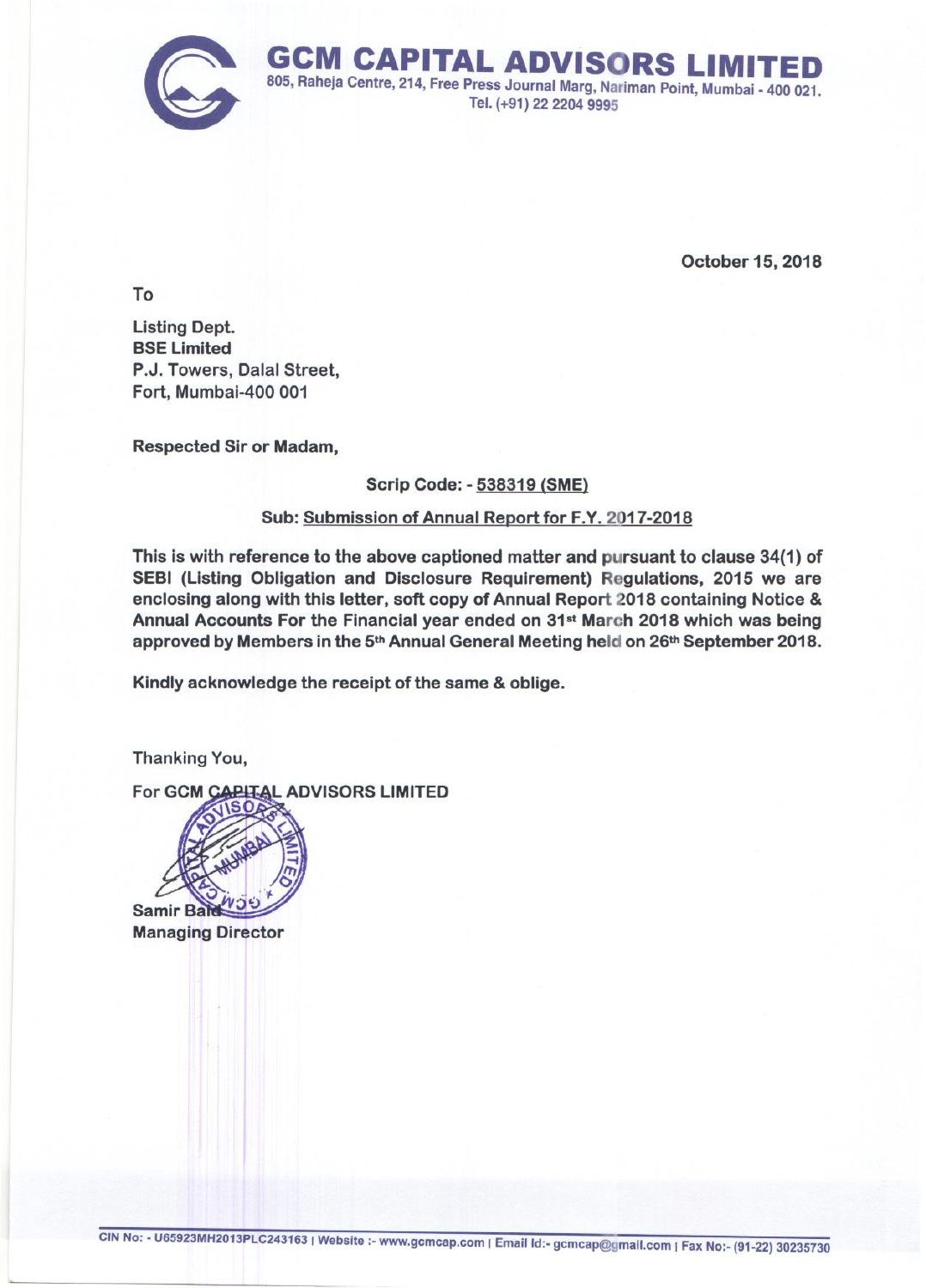



# **CAPITAL ADVISORS LIMITED**

# **5TH ANNUAL REPORT** 2017-2018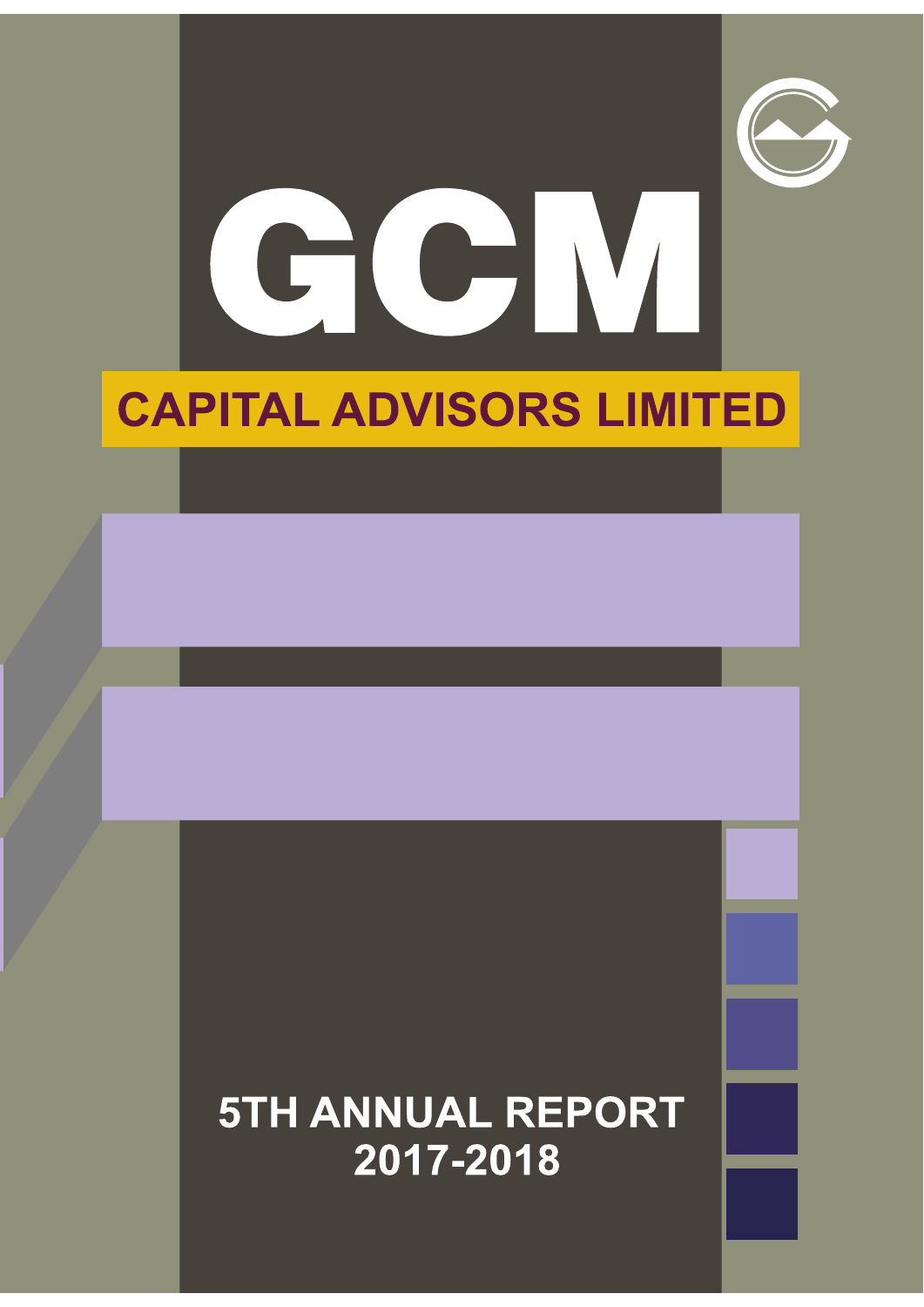# **GCM Capital Advisors Limited**

# **CORPORATE INFORMATION**

#### **BOARD OF DIRECTORS**

Shilpa Baid Non-Executive Director Laxmi Narayan Sharma Independent Director Mitesh Manoharlal Mehta Independent Director

Samir Baid Chairman & Managing Director

# **MANAGEMENT TEAM**

Samir Baid Chairman & Managing Director Dipti Jain Company Secretary

# **BANKERS**

ICICI Bank Limited Indusind Limited

# **REGISTERED OFFICE**

805, 8th Floor, Raheja Center 214-Free Press Journal Marg, Nariman Point, Mumbai-400021 Tel. No. 022-22049995/30859108 Email: gcmcap@gmail.com CIN : L74110MH2013PLC243163

# **STATUTORY AUDITORS**

M/s Maheshwari & Co. Chartered Accountants, Mumbai

# **REGISTRAR AND SHARE TRANSFER AGENTS**

S.K. Infosolutions Private Limited 34/1A, Sudhir Chatterjee Street, Kolkata, West Bengal-700006 Tel. No.:033-22196797 Website: www.skcinfo.com Email: skcdilip@gmail.com

**05TH ANNUAL REPORT 2017 - 2018**

# **CONTENTS**

- \* Notice
- \* Director's Report
- \* Management discussion & Analysis
- \* Extract of Annual Return (MGT-9)
- \* Secretarial Audit Report (MR-3)
- \* Auditor's Report
- \* Balance Sheet
- \* Statement of Profit & Loss
- \* Statement of Cash Flow
- \* Notes on financial Statements
- \* Proxy/Ballot form (MGT-11) with route map

**Members are requested to bring their copy of Annual Report at the time of Meeting**

5TH ANNUAL REPORT (1)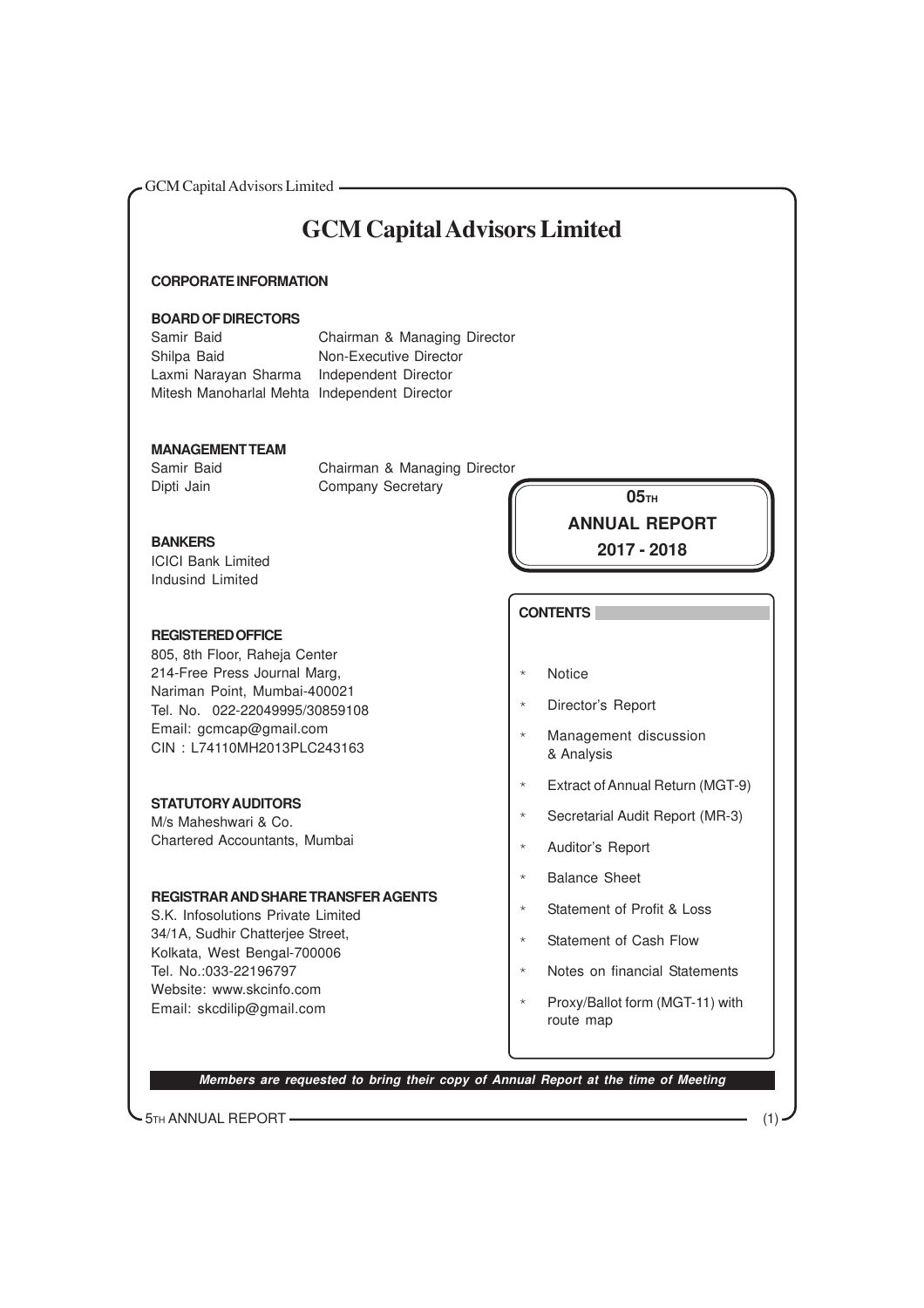# **NOTICE TO THE SHAREHOLDERS**

NOTICE is hereby given that the Fifth Annual General Meeting of the Members of GCM Capital Advisors Limited will be held on Wednesday, 26th September, 2018 at 10:00 AM at Registered Office of the Company at 805, 8th Floor, Raheja Center, 214-Free Press journal Marg, Nariman Point, Mumbai-400021 to transact the following business:

# **ORDINARY BUSINESS**

- 1. To consider and adopt the audited Financial Statement for the year ended on 31st March, 2018 together with the Reports of the Board of Directors and Auditors thereon.
- 2. To appoint Director in place of Mr. Samir Baid (DIN: 00243521), who retires by rotation and being eligible offers himself for re-appointment.
- 3. To appoint Auditors and fix their remuneration and in this regard, pass the following resolution as an Ordinary Resolution:

"RESOLVED THAT pursuant to the provisions of Sections 139, 142 and other applicable provisions, if any, of the Companies Act, 2013 read with the Companies (Audit and Auditors) Rules, 2014 (including any statutory modification(s) or re-enactment(s) thereof, for the time being in force), Maheshwari & Co., Chartered Accountants (Registration No. 105834W), be and are hereby appointed as Auditors of the Company for a term of 5 (five) consecutive years from the conclusion of this Annual General Meeting till the conclusion of the sixth Annual General Meeting from this Annual General Meeting, at such remuneration as shall be fixed by the Board of Directors of the Company

# **SPECIAL BUSINESS**

4. Approval for Appointment of Mrs. Uma Chatterjee as Non-Executive Independent Director.

To consider and if thought fit, to pass the following resolution with or without modification as aSPECIAL RESOLUTION:

"RESOLVED THAT pursuant to the provisions of Sections 196, 197 & 203 read with Schedule V and other applicable provisions, if any, of the Companies Act, 2013 ("the Act") and the Companies (Appointment and Remuneration of Managerial Personnel) Rules, 2014 and the applicable provisions of the Securities and Exchange Board of India (Listing Obligations and Disclosure Requirements) Regulations, 2015 (including any statutory modification(s) or re-enactment(s) thereof, for the time being in force), Mrs. Uma Chatterjee (DIN: 07245292), who was appointed as an Additional Director of the company in the meeting of Board of Directors held on 24th April 2018 on recommendation of Nomination & Remuneration Committee, and in respect of whom the Company has received a notice in writing from a member proposing his candidature for the office of Director, be and is hereby appointed as a Director of the Company;

"RESOLVED FURTHER THAT pursuant to the provisions of Sections 149 and 152 read with Schedule IV and any other applicable provisions of the Companies Act, 2013 and the rules made thereunder (including any statutory modification(s) or re-enactment thereof for the time being in force) and SEBI (Listing Obligations and Disclosure Requirements) Regulations, 2015 as may be in force from time to time, Mrs. Uma Chatterjee (DIN: 07245292), Director of the Company be and is hereby appointed as an Independent Director of the Company to hold office upto the conclusion of 9th AGM with effect from April 24, 2018 and that he shall not be liable to retire by rotation."

(2) **5TH ANNUAL REPORT 5TH ANNUAL REPORT**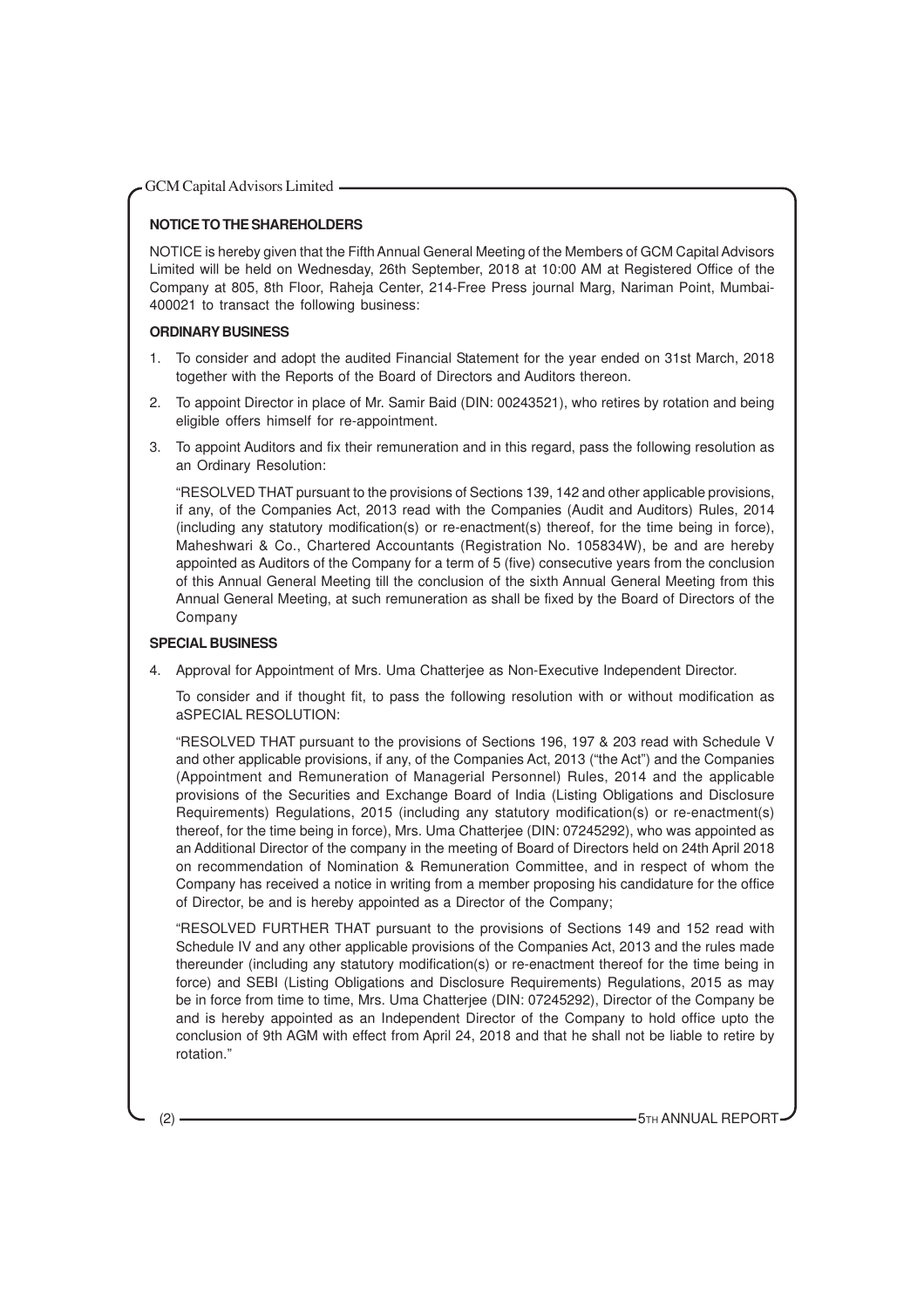5. Approval for Appointment of Mrs. Urmi Bose as Non-Executive Independent Director.

To consider and if thought fit, to pass the following resolution with or without modification as a SPECIAL RESOLUTION:

"RESOLVED THAT pursuant to the provisions of Sections 196, 197 & 203 read with Schedule V and other applicable provisions, if any, of the Companies Act, 2013 ("the Act") and the Companies (Appointment and Remuneration of Managerial Personnel) Rules, 2014 and the applicable provisions of the Securities and Exchange Board of India (Listing Obligations and Disclosure Requirements) Regulations, 2015 (including any statutory modification(s) or re-enactment(s) thereof, for the time being in force), Mrs. Urmi Bose (DIN: 07245298), who was appointed as an Additional Director of the company in the meeting of Board of Directors held on 24th April 2018 on recommendation of Nomination & Remuneration Committee, and in respect of whom the Company has received a notice in writing from a member proposing his candidature for the office of Director, be and is hereby appointed as a Director of the Company;

"RESOLVED FURTHER THAT pursuant to the provisions of Sections 149 and 152 read with Schedule IV and any other applicable provisions of the Companies Act, 2013 and the rules made thereunder (including any statutory modification(s) or re-enactment thereof for the time being in force) and SEBI (Listing Obligations and Disclosure Requirements) Regulations, 2015 as may be in force from time to time, Mrs. Urmi Bose (DIN: 07245298), Director of the Company be and is hereby appointed as an Independent Director of the Company to hold office upto the conclusion of 9th AGM with effect from April 24, 2018 and that he shall not be liable to retire by rotation."

CIN: L74110MH2013PLC243163

Place: Mumbai **By Order of the Board of Directors** Data: August1, 2018 **For Construction Construction Construction Construction Construction Construction Construction Registered Office:** Solution of the state of the state of the state of the state of the state of the state of the state of the state of the state of the state of the state of the state of the state of the state of the sta 805, 8th Floor, Raheja Center, **SAMIR BAID** 214- Free Press Journal Marg Dine State of the Contract of the DIN: 00243521 Nariman Point, Mumbai-400021 Chairman

# **NOTES:**

1. A MEMBER ENTITLED TO ATTEND AND VOTE AT THE MEETING IS ENTITLED TO APPOINT A PROXY TO ATTEND AND VOTE INSTEAD OF HIMSELF/HERSELF AND THE PROXY NEED NOT BE A MEMBER OF THE COMPANY. Pursuant to Section 105 of Companies Act, 2013,a person can act as proxy on behalf of members not exceeding fifty (50) and holding in aggregate not more than ten present of the total share capital of the company. A member holding more than ten percent of the share capital of the company carrying voting rights may appoint a single person as proxy and such person shall not act as a proxy for any other person or shareholder.

Proxies to be effective must be deposited at the Registered Office of the Company duly completed and signed not less than 48 Hours before the time of the Meeting. Proxies submitted on behalf of the companies, societies etc. must be accompanied but an appropriate resolution, as applicable.

2. Corporate members intending to send their authorized representative to attend the Meeting Pursuant to Section 113 of the Companies Act, 2013 are requested to send to the Company a certified copy of the Board Resolution authorizing such representative to attend and vote on their behalf at the Meeting.

5TH ANNUAL REPORT (3)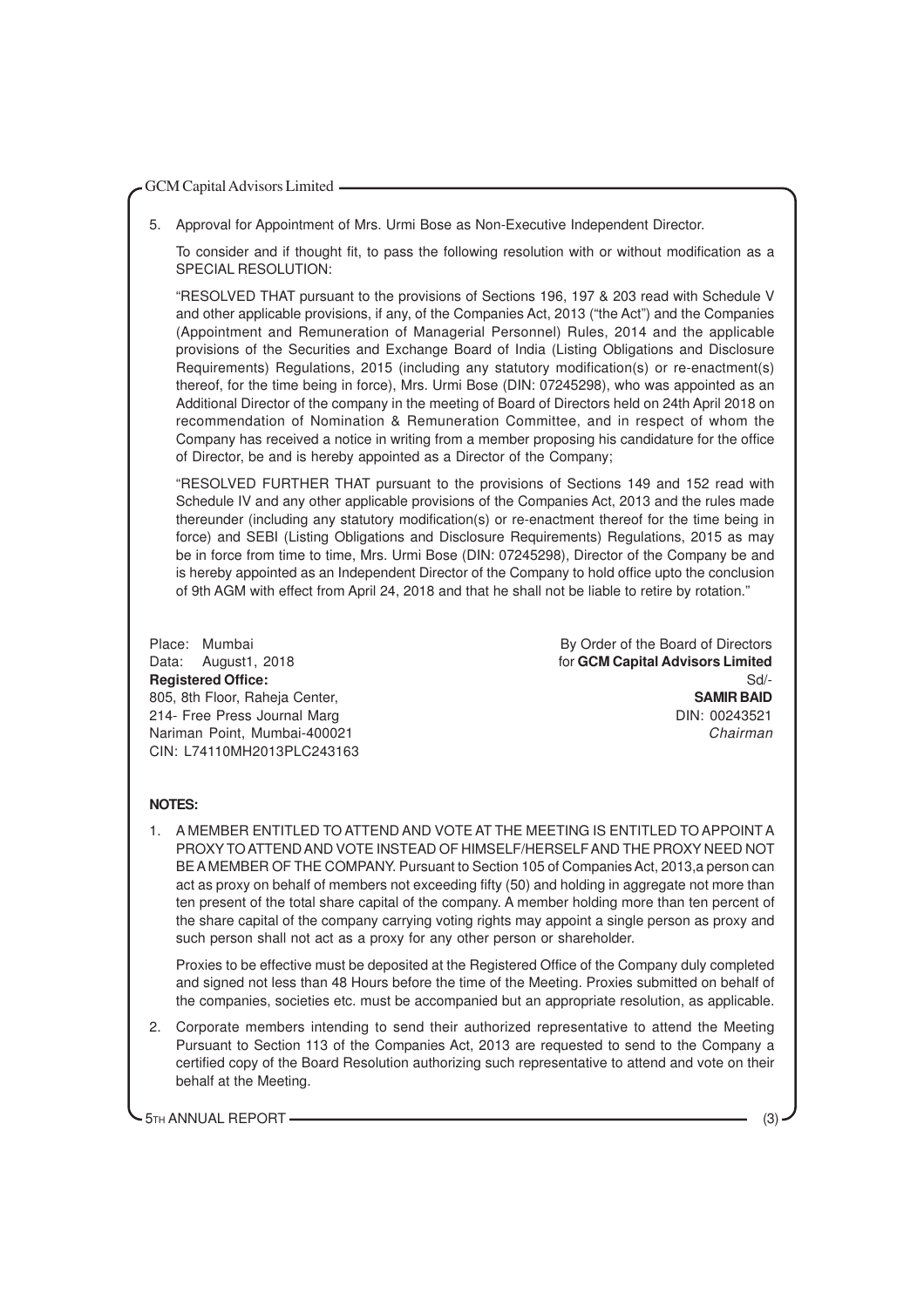- 3. In case of joint holders attending the AGM, only such joint holder whois higher in the order of names will be entitled to vote.
- 4. The Register of Members and Share Transfer Books of the Company will remain closed from Thursday20th September 2018 to Wednesday 26thSeptember 2018(both days inclusive).
- 5. Members may note that the Notice of the 5thAnnual General Meeting and the Annual Report for the year 2017-18 will also be available on the company's websitewww.gcmcap.com. The route map and prominent landmark for the venue of the meeting forms part of the annual report.
- 6. Members are requested to notify immediately any change in their address and/or bank details to the company's Registrar and Shares Transfer Agent, S. K. Infosolutions Private Limited (SKIPL) for the shares held in physical form and to their respective Depository Participants (DP) for shares held in electronic form.
- 7. Members holding share certificates under different folios numbers but in the same order of name are requested to apply for consolidation of such folios and send relevant share certificates to S.K. Infosolutions Private Limited for consolidating their holdings under one folio. A consolidated share certificate will be issued to such Members after making requisite changes.
- 8. Members holding shares in physical form and who have not registered their e-mail IDs are requested to register the same with SKIPL.
- 9. The notice of AGM alongwith the Annual Report 2017-18 is being sent by electronic mode to those members whose e-mail address are registered with the Company/Depositories, unless any member has requested for the physical copy of the same.
- 10. For members who have not registered their e-mail address, physical copies are being sent by the permitted mode.
- 11. To support the "Green Initiative", members who have not registered their e-mail address are requested to register the same with SKIPL/Depositories.
- 12. The Register of Directors and Key Managerial Personnel and their shareholding, maintained under Section 170 of the Companies Act, 2013 will be available for inspection by the Members at the Annual General Meeting.
- 13. The Shares of the Company are mandated by the Securities & Exchange Board of India (SEBI) for trading in dematerialized form by all investors.
- 14. The identity/signature of Members holding shares in electronic/demat form is liable for verification with the specimen signatures furnished by NSDL/CDSL. Such Members are advised to bring the relevant identity card issued by the appropriate Authorities to the Annual General Meeting.
- 15. Members desirous of getting any information about the accounts of the Company, are requested to send their queries so as to reach at-least ten days before the meeting at the Registered Office of the Company, so that the information required can be made readily available at the meeting.
- 16. In compliance with the provisions of Section 108 of the Companies Act, 2013 and Rule 20 of the Companies (Management and Administration) Rules, 2014, the Company is pleased to provide to the members facility to exercise their votes at the 5thAGM by electronic means and the business may be transacted through e-voting as per details below:
	- a) Date and time of commencement of voting through electronic means: Sunday, September 23, 2018 at 9.00 A.M.

(4) 5TH ANNUAL REPORT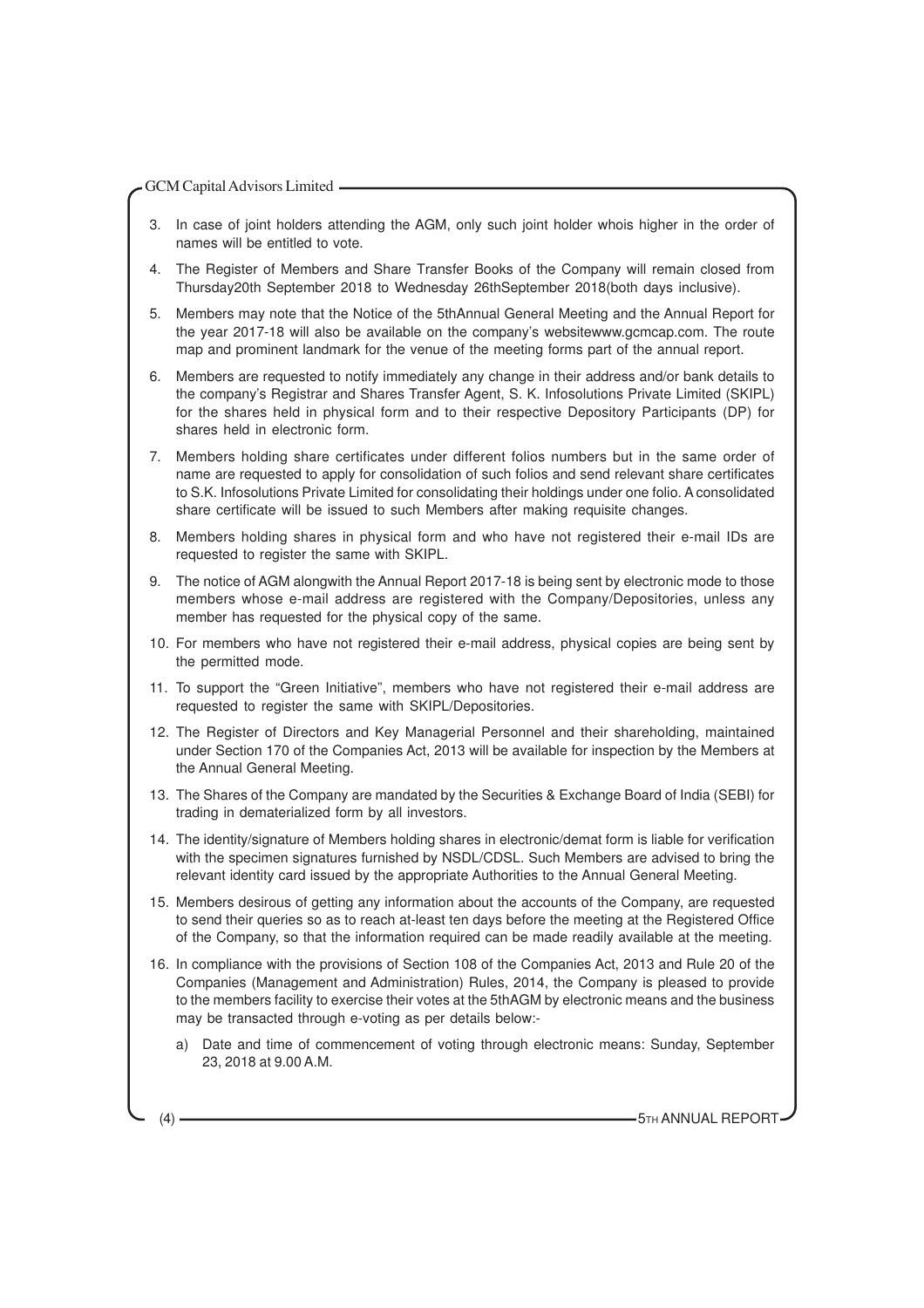- b) Date and time of end of voting through electronic means beyond which voting will not be allowed: Tuesday, September 25, 2018 at 5.00 P.M.
- c) During this period shareholders' of the Company, holding shares either in physical form or in dematerialized form, as on the cut-off date September 14, 2018, may cast their vote electronically irrespective of mode of receipt of notice by the shareholder. The e-voting module shall be disabled by CDSL for voting thereafter.
- d) Details of Website: www.evotingindia.com
- e) Details of Scrutinizer: Maheshwari & Co., Practising Chartered Accountant (Registration No. 105834W), 11, Third Floor, Esplanade Building, 3 A.K. Naik Marg, Fort, Mumbai-400001.Email: info@maheshwariandco.in.
- f) Once the vote on a resolution is cast by the shareholder, the shareholder shall not be allowed to change/ modify the vote subsequently.
- 1. The instructions for Members for e-voting are as under:

Applicable in all cases whether NOTICE is received by e-mail or in physical form:

- i Log on to the e-voting website www.evotingindia.com during the voting period
- ii Click on "Shareholders" tab
- iii Now, select the GCM Capital Advisors Limited from the drop down menu and click on "SUBMIT"
- iv Now Enter your User ID
- a. For CDSL: 16 digits beneficiary ID,
- b. For NSDL: 8 Character DP ID followed by 8 Digits Client ID,
- c. Members holding shares in Physical Form should enter Folio Number registered with the Company.
- Next enter the Image Verification as displayed and Click on Login.
- vi If you are holding shares in demat form and had logged on to www.evotingindia.com and voted on an earlier voting of any Company, then your existing password is to be used.
- vii If you are a first time user follow the steps given below:

| <b>PAN</b> | Enter your 10 digit alpha-numeric PAN issued by Income Tax Department (Applicable<br>for both demat shareholders as well as physical shareholders)                                                                                                                         |
|------------|----------------------------------------------------------------------------------------------------------------------------------------------------------------------------------------------------------------------------------------------------------------------------|
|            | Memberswho have not updated their PAN with the Company/Depository Participant<br>are requested to use the first two letters of their name and the last 8 digits of the<br>demat account/folio number in the PAN Field.                                                     |
|            | In case the folio number is less than 8 digits enter the applicable number of 0's<br>before the number after the first two characters of the name in CAPITAL letters. Eq.<br>If your name is Ramesh Kumar with folio number 100 then enter RA00000100 in<br>the PAN Field. |
| DOB        | Enter the Date of Birth as recorded in your demat account or in the Company records<br>for the said demat account or folio in dd/mm/yyyy format.                                                                                                                           |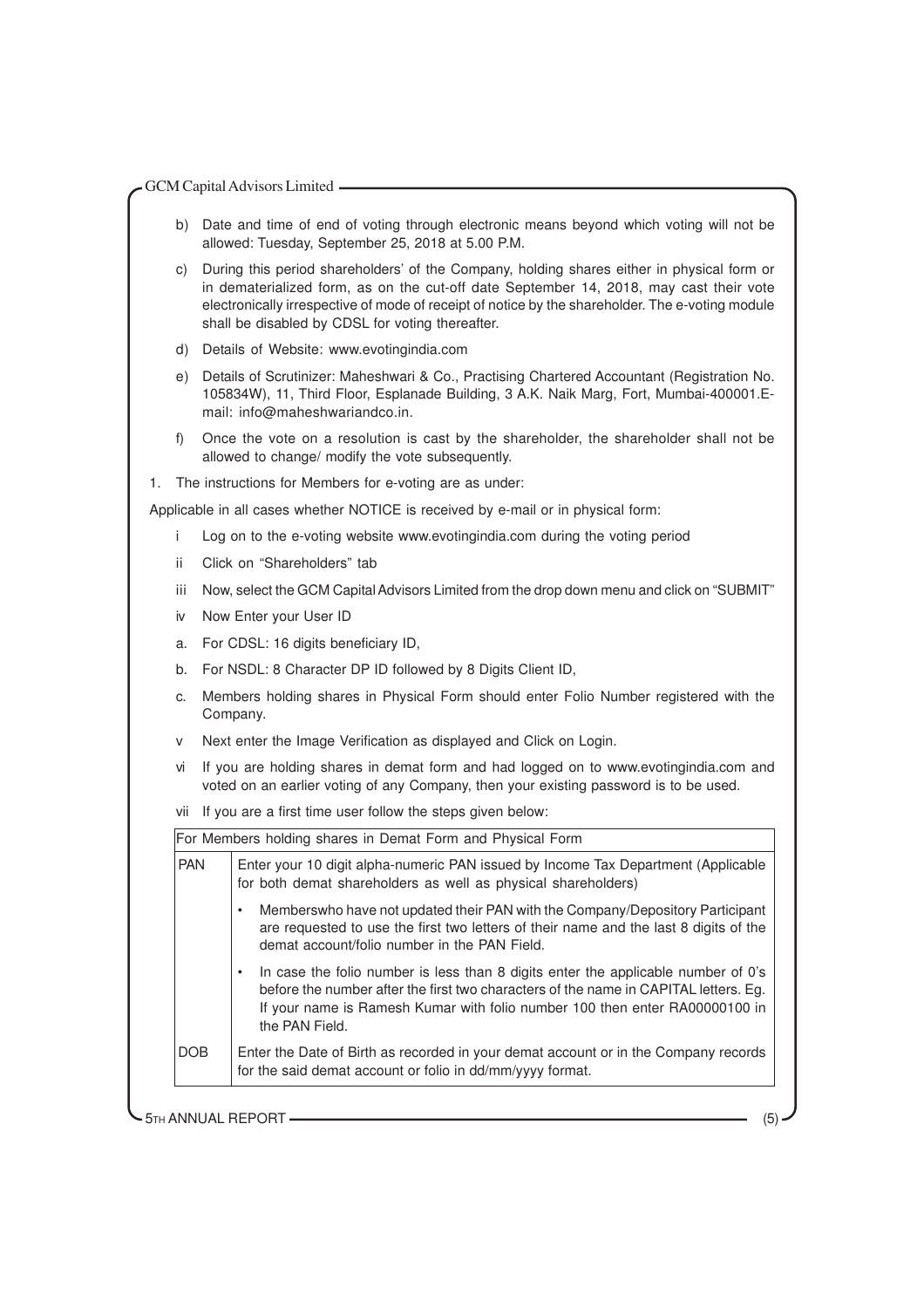- viii After entering these details appropriately, click on "SUBMIT" tab.
- ix Members holding shares in physical form will then reach directly the Company selection screen. However, members holding shares in demat form will now reach 'Password Creation' menu wherein they are required to mandatorily enter their login password in the new password field. Kindly note that this password is to be also used by the demat holders for voting for resolutions of any other Company on which they are eligible to vote, provided that Company opts for e-voting through CDSL platform. It is strongly recommended not to share your password with any other person and take utmost care to keep your password confidential.
- x For Members holding shares in physical form, the details can be used only for e-voting on the resolutions contained in this Notice.
- xi Click on the EVSN for GCM CAPITALADVISORS LIMITED on which you choose to vote.
- xii On the voting page, you will see "RESOLUTION DESCRIPTION" and against the same the option "YES/NO" for voting. Select the option YES or NO as desired. The option YES implies that you assent to the Resolution and option NO implies that you dissent to the Resolution.
- xiii Click on the "RESOLUTIONS FILE LINK" if you wish to view the entire Resolution details.
- xiv After selecting the resolution you have decided to vote on, click on "SUBMIT". A confirmation box will be displayed. If you wish to confirm your vote, click on "OK", else to change your vote, click on "CANCEL" and accordingly modify your vote.
- xv Once you "CONFIRM" your vote on the resolution, you will not be allowed to modify your vote.
- xvi You can also take out print of the voting done by you by clicking on "Click here to print" option on the Voting page.
- xvii If Demat account holder has forgotten the changed password then enter the User ID and the image verification code and click on Forgot Password & enter the details as prompted by the system.
	- Institutional shareholders (i.e. other than Individuals, HUF, NRI etc.) are required to log on to https://www.evotingindia.com and register themselves as Corporate.
	- They should submit a scanned copy of the Registration Form bearing the stamp and sign of the entity to helpdesk.evoting@cdslindia.com.
	- After receiving the login details they have to create a user who would be able to link the account(s) which they wish to vote on.
	- The list of accounts should be mailed to helpdesk. evoting@cdslindia.com and on approval of the accounts they would be able to cast their vote.
	- They should upload a scanned copy of the Board Resolution and Power of Attorney (POA) which they have issued in favour of the Custodian, if any, in PDF format in the system for the scrutinizer to verify the same.

In case you have any queries or issues regarding e-voting, you may refer the Frequently Asked Questions ("FAQs") and e-voting manual available at www.evotingindia.com under help section or write an email to helpdesk.evoting@cdslindia.com.

Place: Mumbai By Order of the Board of Directors Data: August1, 2018 **and Capital Advisors Limited** for **GCM Capital Advisors Limited Registered Office:** Sd/-<br>
805. 8th Floor. Raheia Center. **SAMIR BAID** 805, 8th Floor, Raheja Center, 214- Free Press Journal Marg DIN: 00243521 Nariman Point, Mumbai-400021 Chairman CIN: L74110MH2013PLC243163

(6) **5TH ANNUAL REPORT** 60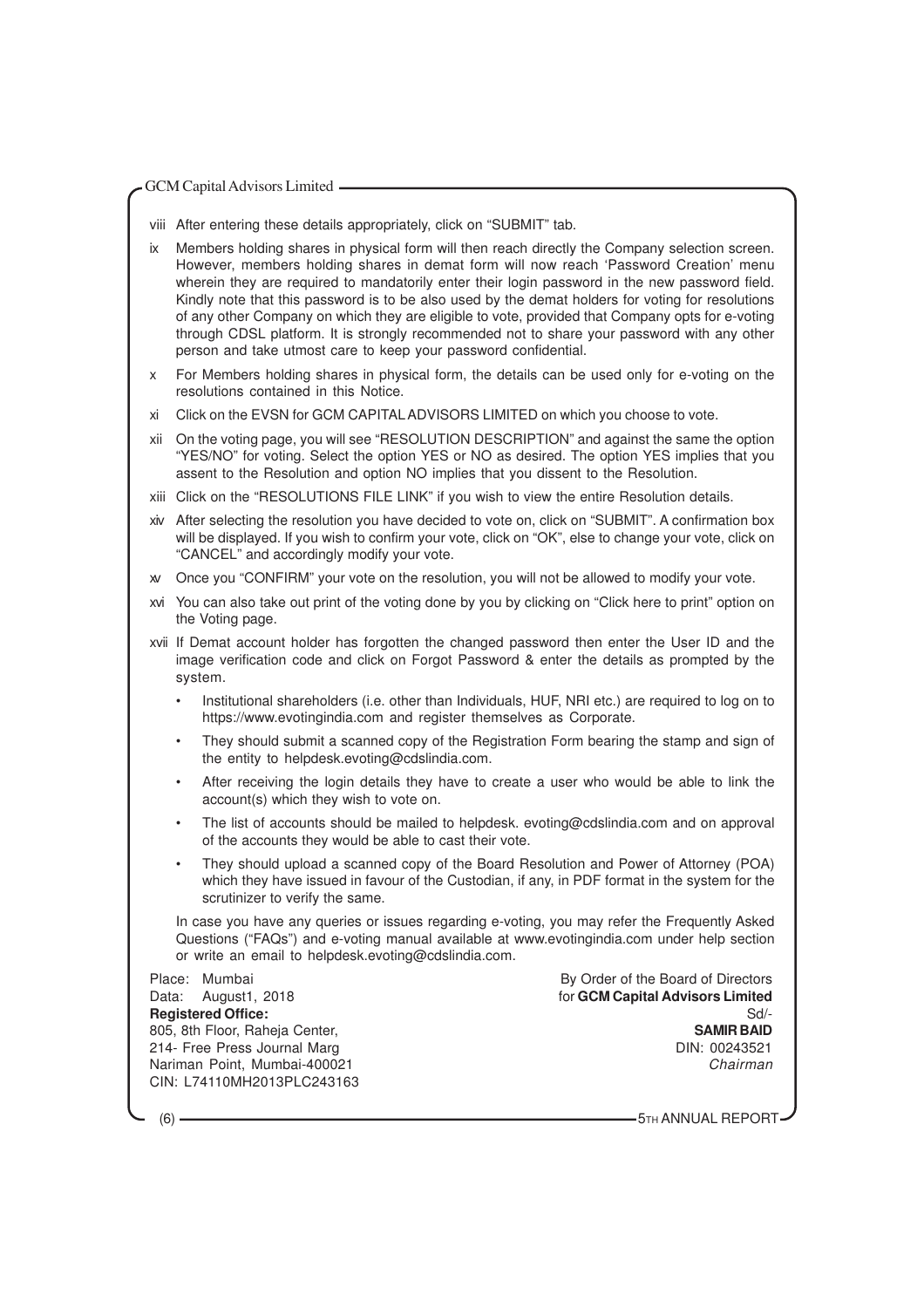# **Explanatory Statement pursuant to Section 102(1) of the Companies Act 2013 ITEM NO. 4**

Re-Appointment of Mrs. Uma Chatterjee as Independent Director

The Board of Directors of the Company at its meeting held on April 24, 2018, on the recommendation of the Remuneration and Nomination Committee, had appointed Mrs. Uma Chatterjee (DIN: 07245292) as an Additional Director on the Board of the Company. Further, in terms of provisions of Sections 149 and 152 read with Schedule IV of the Companies Act, 2013 (hereinafter referred as 'the Act') and rules made thereunder, the Board of Directors of the Company had also appointed (subject to the approval of the members at the ensuing General Meeting), Mrs. Uma Chatterjee as an Independent Director of the Company within the meaning of Section 149(6) of the Companies Act, 2013 and Regulation 17 of the SEBI (Listing Obligations and Disclosure Requirements), Regulations, 2015 upto the conclusion of 9th AGM with effect from April 24, 2018.

The Company has also received a declaration from Mrs. Uma Chatterjee as specified under Section 149(6) and Schedule IV of the Companies Act 2013. Considering her superior experience, her presence on the Board will be of immense value to the Company.

The Company has received a notice in writing from a member along with deposit of the requisite amount pursuant to Section 160 of the Act, proposing the candidature of Mrs. Uma Chatterjee for the office of Independent Director of the Company, to be appointed as such under the provisions of Section 149 of the Act.

A copy of the letter of appointment of Mrs. Uma Chatterjee (DIN: 07245292) as an Independent Director setting out the terms and conditions shall be placed at the meeting for inspection by the members and shall also be available for inspection at the registered office of the Company during business hours.

None of the Directors and / or Key Managerial Personnel of the Company and their relatives other than Mrs. Uma Chatterjee (DIN: 07245292) is in any way concerned or interested, financial or otherwise, in the said Resolution.

In the opinion of the Board, Mrs. Uma Chatterjee (DIN: 07245292), proposed to be appointed as an Independent Director, fulfills the conditions specified in the Companies Act, 2013 and the rule made thereunder, and is independent of the management.

The Board of Directors recommends the Ordinary Resolution set out at Item No. 4 of the Notice forapproval by the Members.

Further details of Mrs. Uma Chatterjee have been provided in Annexure 1.

5TH ANNUAL REPORT -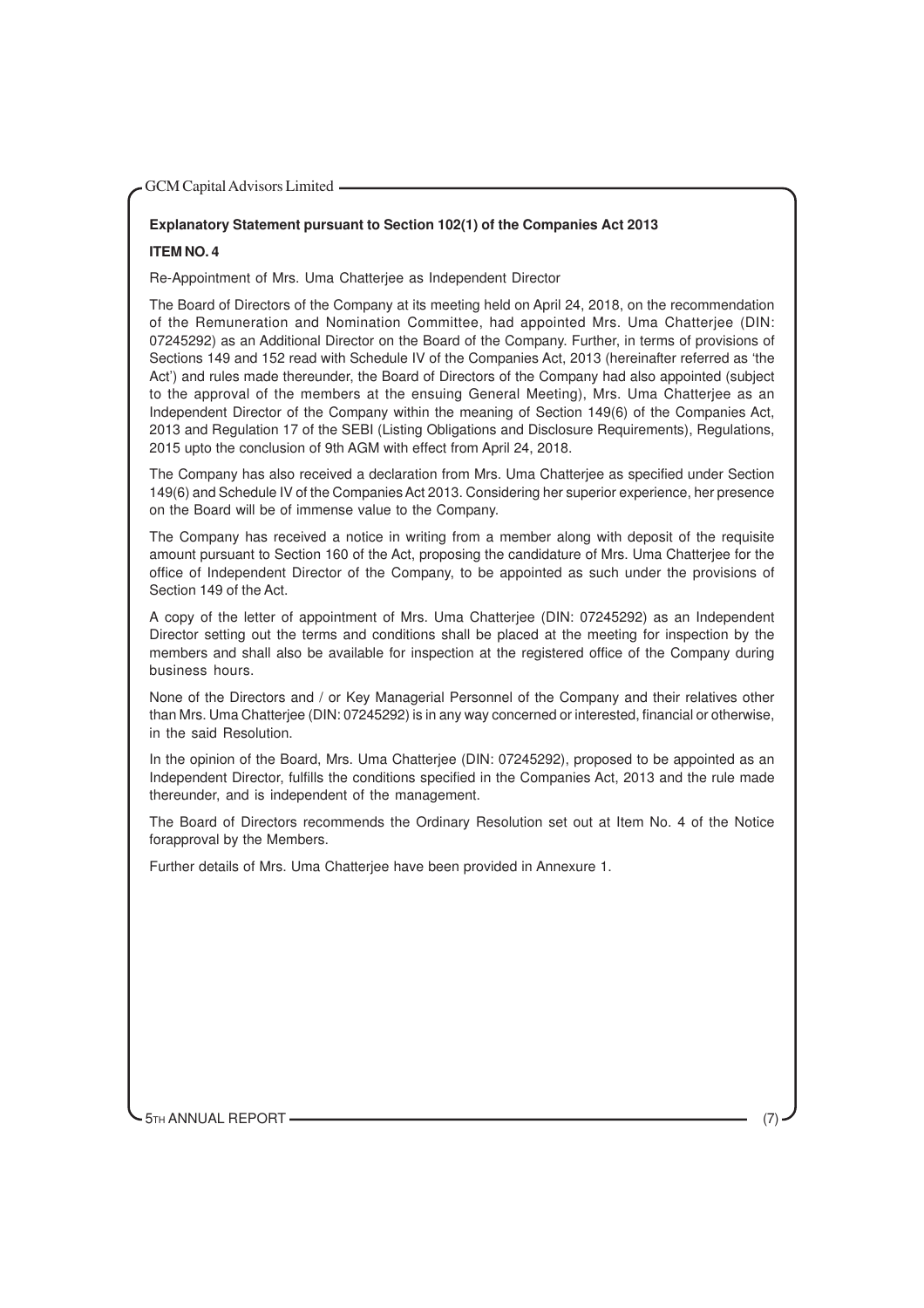# **ITEM NO. 5**

#### **Re-Appointment of Mrs. Urmi Bose as Independent Director**

The Board of Directors of the Company at its meeting held on April 24, 2018, on the recommendation of the Remuneration and Nomination Committee, had appointed Mrs. Urmi Bose (DIN: 07245298) as an Additional Director on the Board of the Company. Further, in terms of provisions of Sections 149 and 152 read with Schedule IV of the Companies Act, 2013 (hereinafter referred as 'the Act') and rules made thereunder, the Board of Directors of the Company had also appointed (subject to the approval of the members at the ensuing General Meeting), Mrs. Urmi Bose as an Independent Director of the Company within the meaning of Section 149(6) of the Companies Act, 2013 and Regulation 17 of the SEBI (Listing Obligations and Disclosure Requirements), Regulations, 2015 upto the conclusion of 9th AGM with effect from April 24, 2018.

The Company has also received a declaration from Mrs. Urmi Bose as specified under Section 149(6) and Schedule IV of the Companies Act 2013. Considering her superior experience, her presence on the Board will be of immense value to the Company.

The Company has received a notice in writing from a member along with deposit of the requisite amount pursuant to Section 160 of the Act, proposing the candidature of Mrs. Urmi Bose for the office of Independent Director of the Company, to be appointed as such under the provisions of Section 149 of the Act.

A copy of the letter of appointment of Mrs. Urmi Bose (DIN: 07245298) as an Independent Director setting out the terms and conditions shall be placed at the meeting for inspection by the members and shall also be available for inspection at the registered office of the Company during business hours.

None of the Directors and / or Key Managerial Personnel of the Company and their relatives other than Mrs. Urmi Bose (DIN: 07245298) is in any way concerned or interested, financial or otherwise, in the said Resolution.

In the opinion of the Board, Mrs. Urmi Bose (DIN: 07245298), proposed to be appointed as an Independent Director, fulfills the conditions specified in the Companies Act, 2013 and the rule made thereunder, and is independent of the management.

The Board of Directors recommends the Ordinary Resolution set out at Item No. 5 of the Notice for approval by the Members.

Further details of Mrs. Uma Chatterjee have been provided in Annexure 1.

(8) **5TH ANNUAL REPORT** (8) **5TH ANNUAL REPORT**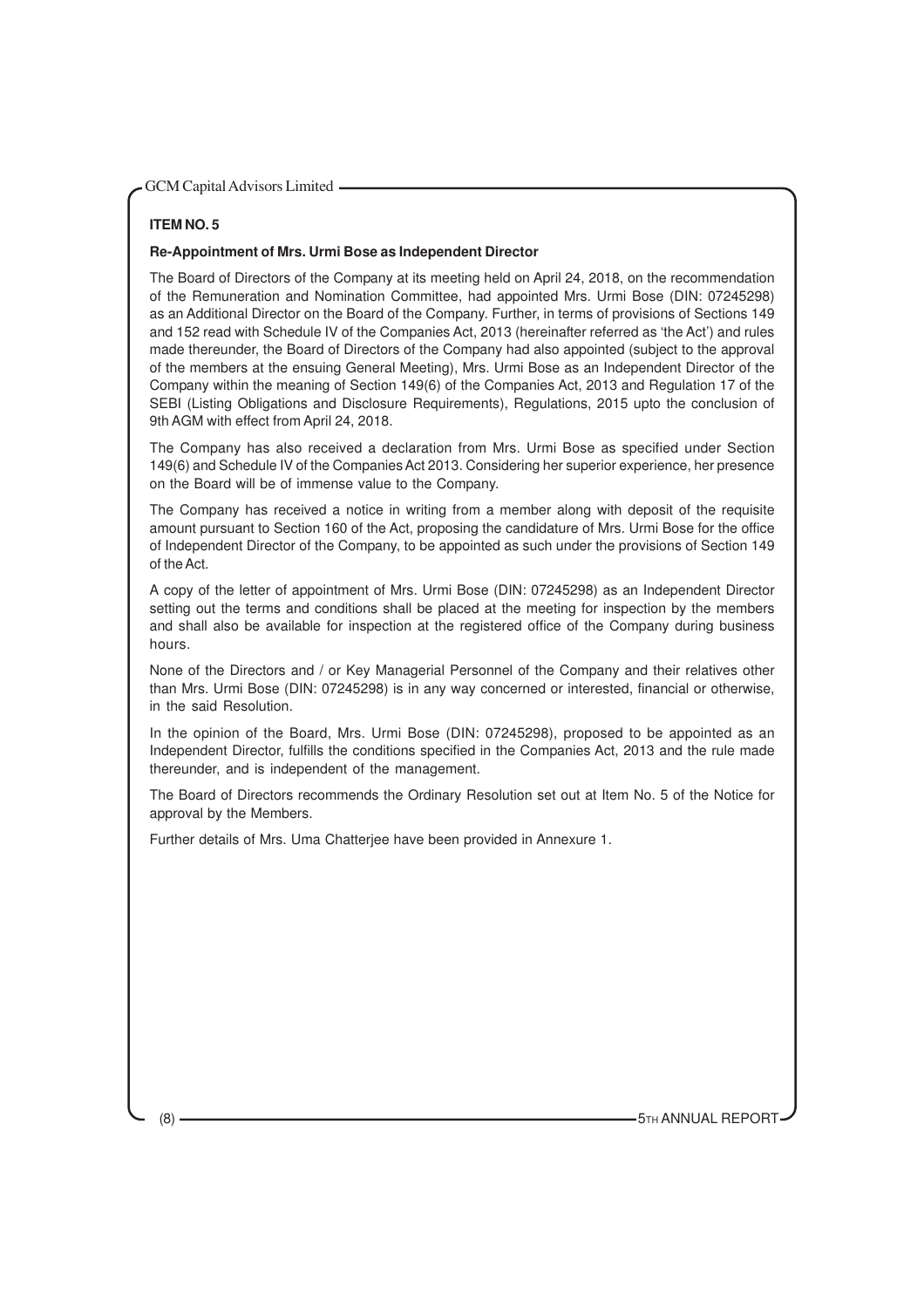# **Annexure - 1**

| <b>Name of Director</b>                                                                                         | <b>Uma Chatterjee</b>                                                                      | <b>Urmi Bose</b>                                                                           |
|-----------------------------------------------------------------------------------------------------------------|--------------------------------------------------------------------------------------------|--------------------------------------------------------------------------------------------|
| Directors' Identification No. (DIN)                                                                             | 07245292                                                                                   | 07245298                                                                                   |
| Date of Birth                                                                                                   | 23rd August 1959                                                                           | 15th August 1979                                                                           |
| Date of Appointment on Board                                                                                    | 24th April 2018                                                                            | 24th April 2018                                                                            |
| Qualification                                                                                                   | S.S.C                                                                                      | Graduate (Master of Arts)                                                                  |
| Experience                                                                                                      | Having more Than 2 Years<br>(in the Management and<br>planning as well as cost<br>control) | Having more Than 4 Years<br>(in the Management and<br>planning as well as cost<br>control) |
| Terms & Conditions of<br>Appointment / Re-appointment                                                           | Upto the conclusion of<br>9th AGM with effect from<br>April 24, 2018.                      | Upto the conclusion of<br>9th AGM with effect from<br>April 24, 2018.                      |
| Remuneration details                                                                                            | Maximum of $\bar{\tau}$ 5000/-<br>per meeting                                              | Maximum of $\bar{\tau}$ 5000/-<br>per meeting                                              |
| Shareholding in Company                                                                                         | Nil                                                                                        | Nil                                                                                        |
| Relationship with Other<br>Directors and Company                                                                | Not Any                                                                                    | Not Any                                                                                    |
| No. of Board Meeting attended<br>during the year                                                                | Not Applicable                                                                             | Not Applicable                                                                             |
| List of Directorships held in<br>other Companies (excluding<br>foreign, private and Section<br>8 Companies)     | • GCM Commodity &<br>Derivatives Limited<br>• Voltaire Leasing<br>& Finance Limited        | • GCM Securities Limited<br>• Global Capital Markets<br>Limited                            |
| Memberships / Chairmanships<br>of Audit and Stakeholders'<br>relationship Committees<br>across Public Companies | Not Any                                                                                    | Not Any                                                                                    |

Place: Mumbai By Order of the Board of Directors<br>
Date : August 1, 2018<br> **Date : August 1, 2018** 214- Free Press Journal Marg

for **GCM Capital Advisors Limited**<br>Sd/-Registered Office: Sd/-<br>
805, 8th Floor, Raheja Center, Schwarzen and Schwarzen and Schwarzen and Schwarzen and Schwarzen and Schwarz<br>
SAMIR BAID 805, 8th Floor, Raheja Center, **SAMIR BAID**<br>214- Free Press Journal Marq **SAMIR BAID**<br>214- Free Press Journal Marq Nariman Point, Mumbai-400021 Chairman Chairman

CIN: L74110MH2013PLC243163

**5TH ANNUAL REPORT** (9)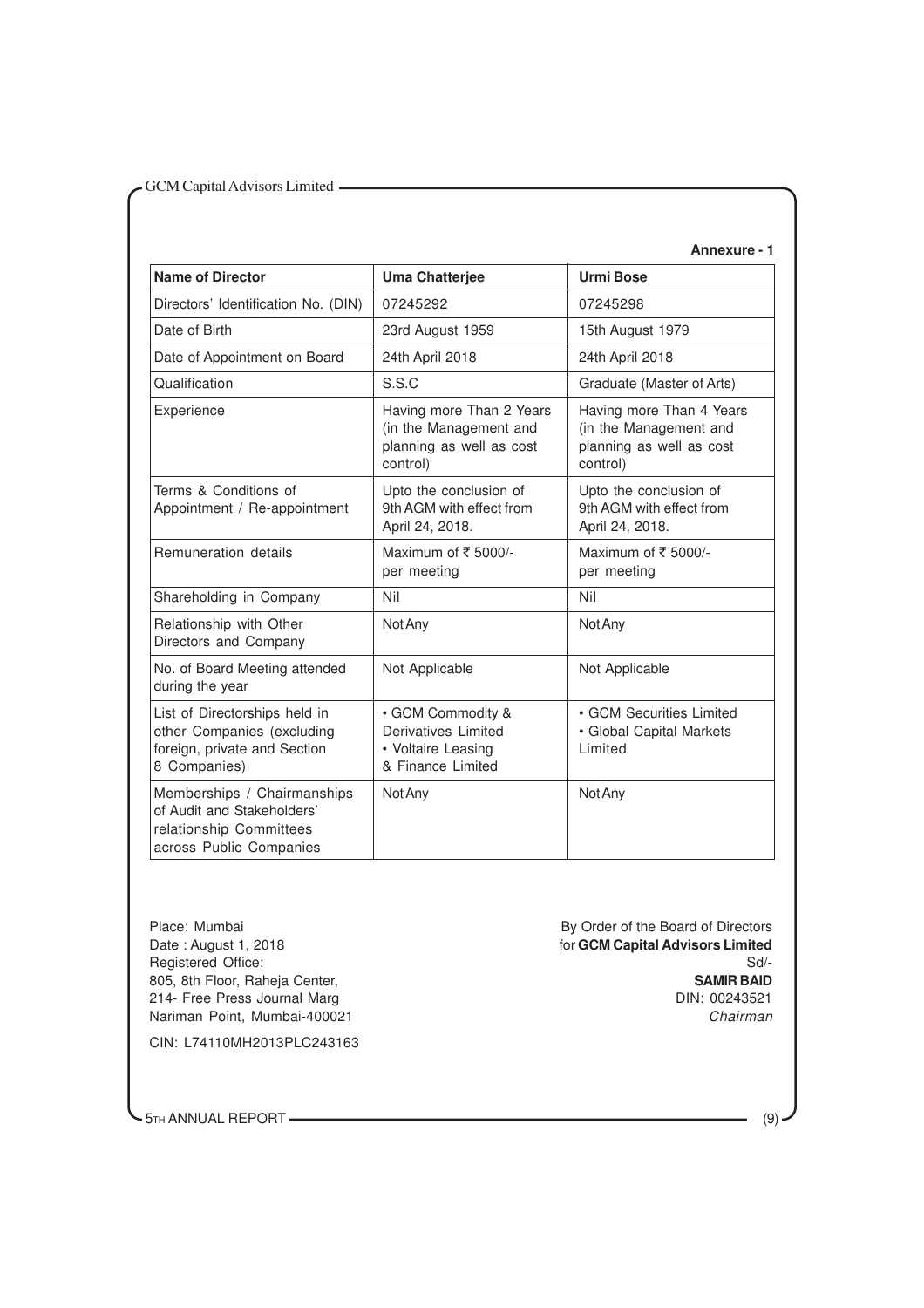# **DIRECTORS' REPORT**

#### To

The Members of, GCM Capital Advisors Limited

Your Directors have pleasure in presenting the 05th Annual Report of your Company together with the Audited Statements of Accounts for the year ended March 31, 2018.

# **FINANCIAL RESULTS:**

A summary of the Financial Performance of your company and its major associates, for the financial year ended March 31, 2018 is as under:

|                                                 |                                                     | Rs in Lac                                     |
|-------------------------------------------------|-----------------------------------------------------|-----------------------------------------------|
| <b>Financial Results</b>                        | <b>Current Year</b><br>Ended on<br>31st March, 2018 | Previous Year<br>Ended on<br>31st March, 2017 |
| Operating Revenue                               | 295.62                                              | 686.28                                        |
| Others Income                                   | 36.96                                               | 30.42                                         |
| <b>Total Revenue</b>                            | 332.59                                              | 716.71                                        |
| <b>Total Expenditure</b>                        | 100.62                                              | 85.54                                         |
| Profit/(Loss) before Taxation                   | 9.61                                                | 0.45                                          |
| Provision for Taxation (including Deferred Tax) | 0.68                                                | $-0.76$                                       |
| Profit/(Loss) after Taxation                    | 8.94                                                | 1.22                                          |
| Balance Carried forward to Balance Sheet        | 8.94                                                | 1.22                                          |

# **MICROECONOMIC OVERVIEW**

Growth is increasing, making India the fastest-growing G20 economy. Investment and exports, supported by the smoother implementation of the new goods and services tax (GST), are becoming major growth engines. Inflation will hover within the target band, with upside risks reflecting rising oil prices and an increase in housing allowance for public employees. The current account deficit will increase. Job creation in the formal sector will remain sluggish, leaving the vast majority of workers in low-productivity, lowpaid activities.

Fiscal and monetary policies are projected to remain broadly neutral. To reduce the relatively high public debt-to-GDP ratio, containing contingent fiscal liabilities is key, including through better governance of public enterprises. Better risk assessment in banks would allow allocating financial resources to the best projects and avoiding a new increase in non-performing loans. Investing more in education and training, combined with a modernisation of labour laws, would help create better jobs and make growth more inclusive.

# **Overall Performance & Outlook**

Gross revenue from operations for the year stood at Rs. 332.59 lakh in comparison to last years' revenue of Rs 716.71 lakh. During the current financial year, the Company has earned a gross profit of Rs. 110.22 lakh in comparison to last year's profit of 85.99 lakh. In term of Net Profit, the same was stood at Rs. 8.93 lakh in comparison to last years' net Profit of Rs. 1.22 lakh.

(10) **5TH ANNUAL REPORT**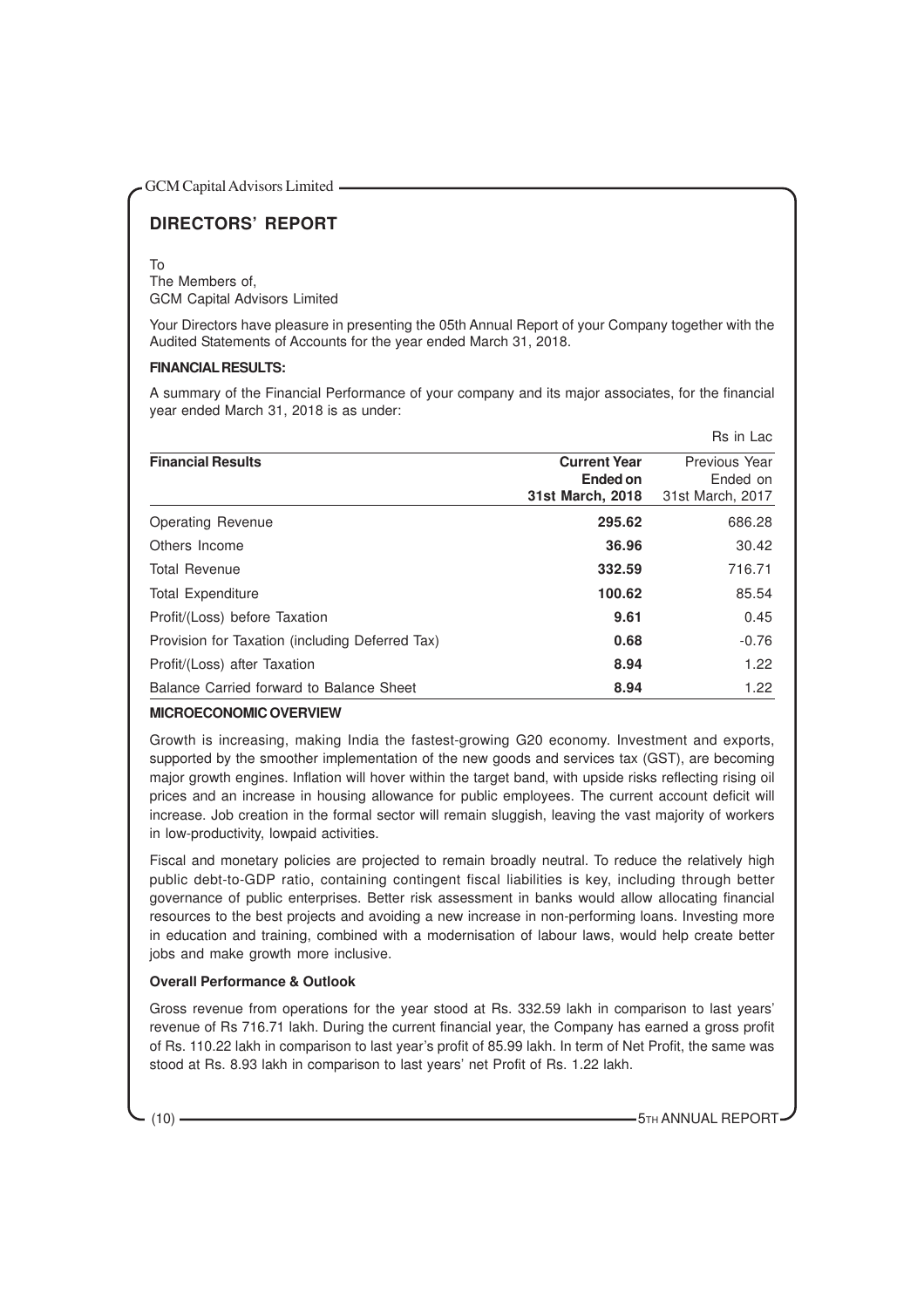Your Company is into the business of Trading of Agriculture products as well as deploying its surplus funds in the treasury operations as well as carrying trading/investment activities in Shares & Securities, in all the Segment of BSE and NSE.

During current financial year, the Company has operated in single segment viz. Trading of Agriculture Goods and finance and investments.

# **Particulars of Loans, Guarantees or Investments**

Details of Loans, Guarantee and investments if any, covered under the provisions of section 186 of the Companies Act, 2013 are given in the notes of the Financial Statements.

#### **Dividend and Reserves**

Due to inadequate profit during the year and in order to conserve resources for future, your Directors do not recommends any further Dividend payments for the year under review.

During the year under review, no amount was transferred to General Reserve.

# **Share Capital**

The Paid-up Equity Share Capital as on March 31, 2018 was Rs. 16.94 Crore. During the year under review, the company has not issued shares with differential voting rights nor granted stock options nor sweat equity.

# **Subsidiary Company**

The Company does have a subsidiary named LUCRARE TECHNOLOGY PRIVATE LIMITED, further the information of Subsidiary is provided in the Annual report.

# **Related Party Transactions**

All related party transactions that were entered into during the financial year were on arm's length basis and were in the ordinary course of the business. There are no materially significant related party transactions made by the company with Promoters, Key Management Personal or to the designated person which may have potential conflict with interest of the company at large and hence do not attract the provisions of Section 188 of the Companies Act, 2013 thus disclosure in Form AOC-2 is not required.

#### **MANAGEMENT DISCUSSION & ANALYSIS**

As required by under Part B of Schedule V read with Regulation 34(3) of the Listing Regulations, 2015, the Management Discussion and Analysis is annexed and forms part of the Directors' Report.

# **MANAGEMENT**

There was no change in Management of the Company during the year under review. Further none of the Directors of the Company are disqualified under sub-section (2) of Section 164 of the Companies Act, 2013.

#### **Board Evaluation:**

Pursuant to the provisions of the companies Act, 2013 and the SEBI (LODR) Regulations, 2015, a structured questionnaire was prepared after taking into consideration the various aspects of the Board's Functioning, composition of the Board and its committees, execution and performance of the specific duties, obligations and governance.

5TH ANNUAL REPORT (11) (11)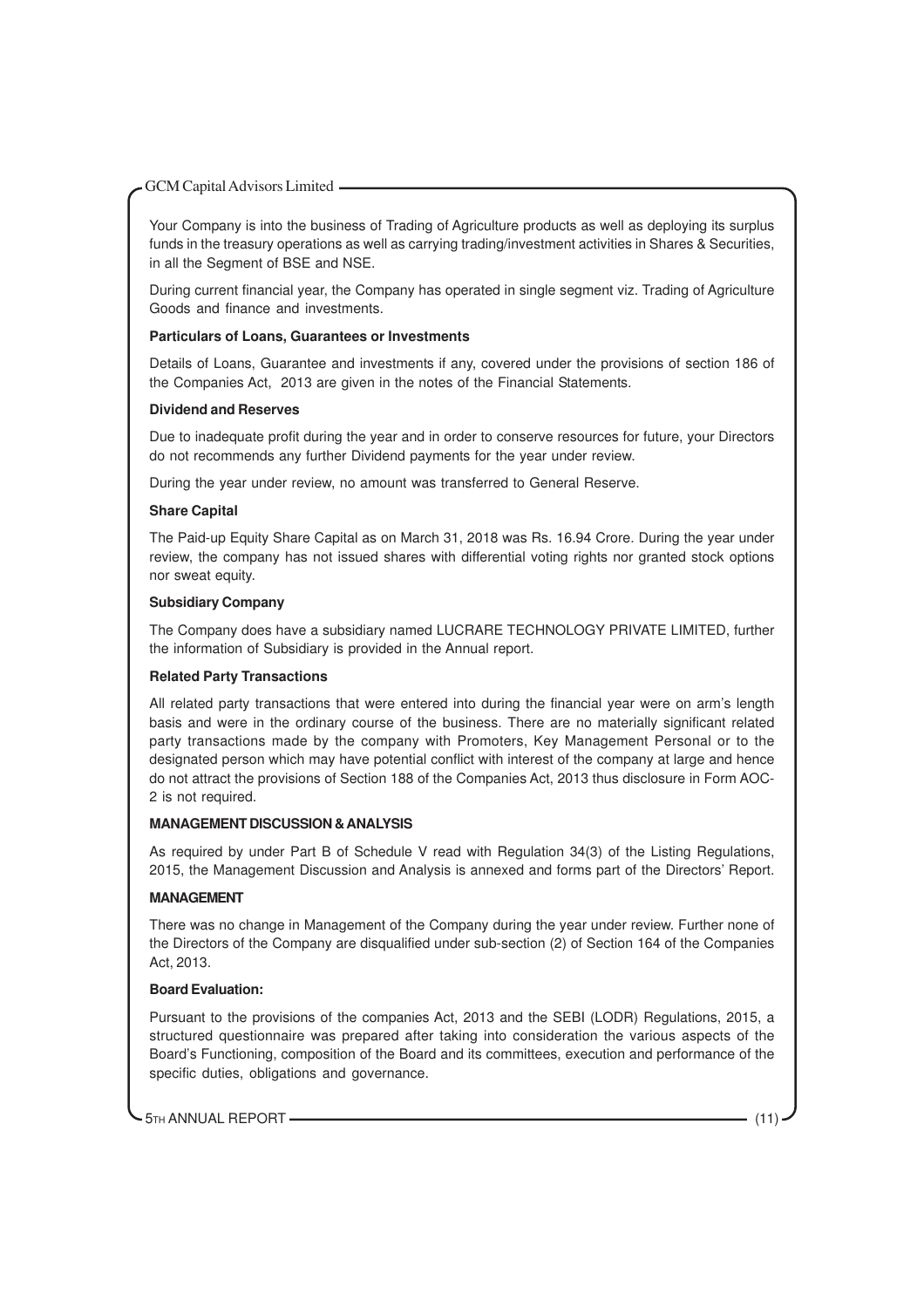The performance evaluation of independent directors was completed. The performance evaluation of the chairman and the non-independent director was carried out by the independent Directors. Teh Board of Directors expressed their satisfaction with the evaluation processed.

# **Remuneration policy:**

The Board has, on the recommendation of the Nomination and Remuneration Committee adopted the Remuneration Policy, Which inter-alia includes policy for selection and appointment of Directors, key Managerial Personnel, Senior Management Personnel and their remuneration. The Remuneration Policy is stated in the www.gcmcap.com.

# **DIRECTORS**

There is no change in composition of Board during the Financial Year under review.

All Independence Director have given declarations that they meet the criteria of independence as laid down under Section 149(6) of the Companies Act, 2013 and Regulation 16 (b) of SEBI (LODR) Regulations, 2015.

Further none of the Directors of the company are disqualified under sub-Section (2) of Section 164 of the Companies Act, 2013.

# **Familiarisation Programme for Independent director**

The Company is required to conduct the Familiarisation Programme for Independent director(Ids) Pursuant to SEBI (LODR) Regulations, 2015, Which Familiarise them about the company and their roles, rights, responsibilities in the company.

# **INDEPENDENT DIRECTORS**

As per provisions of Section 149 of the 2013 Act, independent directors shall hold office for a term up to five consecutive years on the board of a company, but shall be eligible for re-appointment for another term up to five years on passing of a special resolution by the company and disclosure of such appointment in Board's Report. Further Section 152 of the Act provides that the independent directors shall not be liable to retire by rotation in the Annual General Meeting ('AGM') of the Company.

# **STATUTORY INFORMATION**

The Company being basically into the broking business and is the member of BSE and NSE. Apart from broking business, the Company is also doing business in shares and securities. In view of current line of business, requirements regarding and disclosures of particulars of Conversation of Energy and Technology Absorption prescribed by rule is not applicable to us.

# **Significant and Material Orders Passed by the Regulators, Tribunals or Courts**

There are no significant and material orders passed by the Regulators/Courts that would impact the going concern status of the company and its future operations.

# **RESEARCH & DEVELOPMENT**

The Company believes that technological obsolescence is a reality. Only progressive research and development will help us to measure up to future challenges and opportunities. We invest in and encourage continuous innovation. During the year under review, expenditure on research and development is not significant in relation to the nature size of operations of your Company.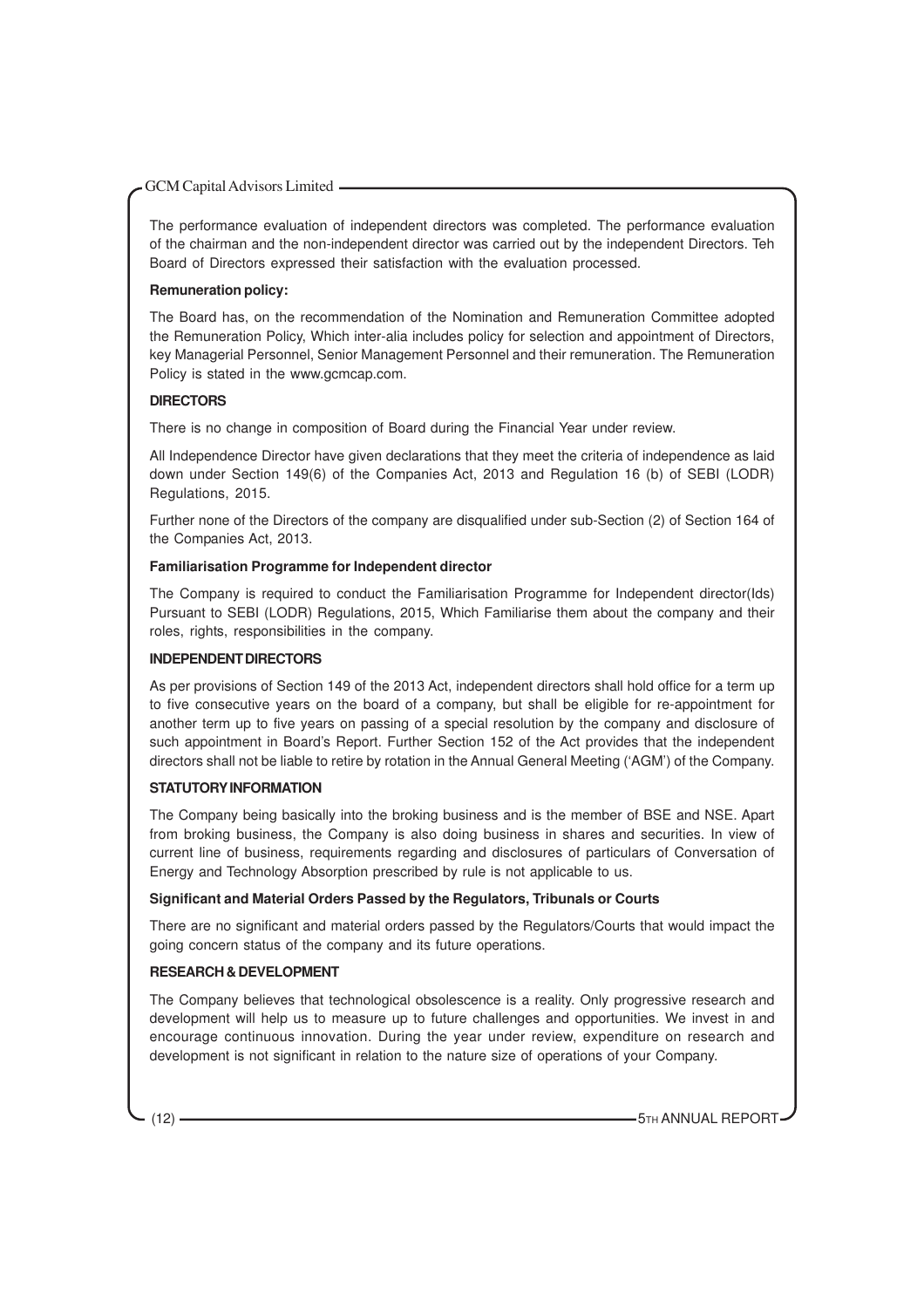# **DETAILS OF DIRECTORS/KMPAPPOINTED AND RESIGNED DERING THE YEAR**

| SI.<br>No. | <b>Name</b> | <b>Designation</b> | Date of<br><b>Appointment</b> | Date of<br>Resignation |
|------------|-------------|--------------------|-------------------------------|------------------------|
|            | Gourav Mody | Company Secretary  |                               | August 02, 2017        |
| っ          | Dipti Jain  | Company Secretary  | January 29, 2018              |                        |

# **VIGIL MECHANISM/WHISTLE BLOWER POLICY**

The Company has a whistle Blower Policy to report genuine concern or grievances. The Whistle Blower Policy has been posted on the website of the Company.

# **AUDITORS**

# **Statutory Auditors**

The Auditors M/s Maheshwari & Co., Chartered Accountants, Mumbai who are Statutory Auditors of the Company and holds the office until the conclusion of ensuing Annual General Meeting and are recommended for re-appointment to audit the accounts of the Company from the conclusion of the 05th Annual General Meeting up to the conclusion of the 7th consecutive Annual General Meeting (subject to ratification by the members at every subsequent AGM). As required under the provisions of Section 139 & 142 of the Companies Act, 2013 the Company has obtained written confirmation from M/s Maheshwari & Co. that their appointment, if made, would be in conformity with the limits specified in the said Section..

# **Secretarial Auditors**

Pursuant to the provisions of Section 204 of the Companies Act, 2013 and The Companies (Appointment and Remuneration of Managerial Personnel) Rules 2014, the Company has appointed Ms. Kriti Daga, Company Secretaries in Practice (CP No.14023) to undertake the Secretarial Audit of the Company. The Report of the Secretarial Audit Report is annexed in this Annual Report as Annexure.

# **Internal Auditors**

The Company has appointed M/s A, K. Das & Co., Chartered Accountants, Kolkata (FRN 325204E) as Internal Auditors of the Company for the current financial year.

# **Extract of Annual Return**

Pursuant to provisions of Section 134(3) (a) of the Companies act, 2013, extract of the Annual Return for the financial year ended 31st March, 2018 made under the provisions of Section 92(3) of the Act is attached as Annexure.

# **REPORT ON CORPORATE GOVERNANCE**

As per SEBI circular no. SECURITIES AND EXCHANGE BOARD OF INDIA (LISTING OBLIGATIONS AND DISCLOUSURE REQUIRNMENTS) REGULATION, 2015 No. SEBI/LAD-NRO/GN/2015-16/013 dated September 02, 2015 Company's paid up capital is less than Rs. 10 Crores and Net Worth is also less than Rs. 25 Crore or Company listed on SME Platform Company was not required to comply with the norms of the corporate Governance.

Since the Company was listed on SME Exchange only as on Financial Year ending 31st march 2018, therefore the provisions relation to Corporate Governance are not applicable to the Company.

5TH ANNUAL REPORT (13)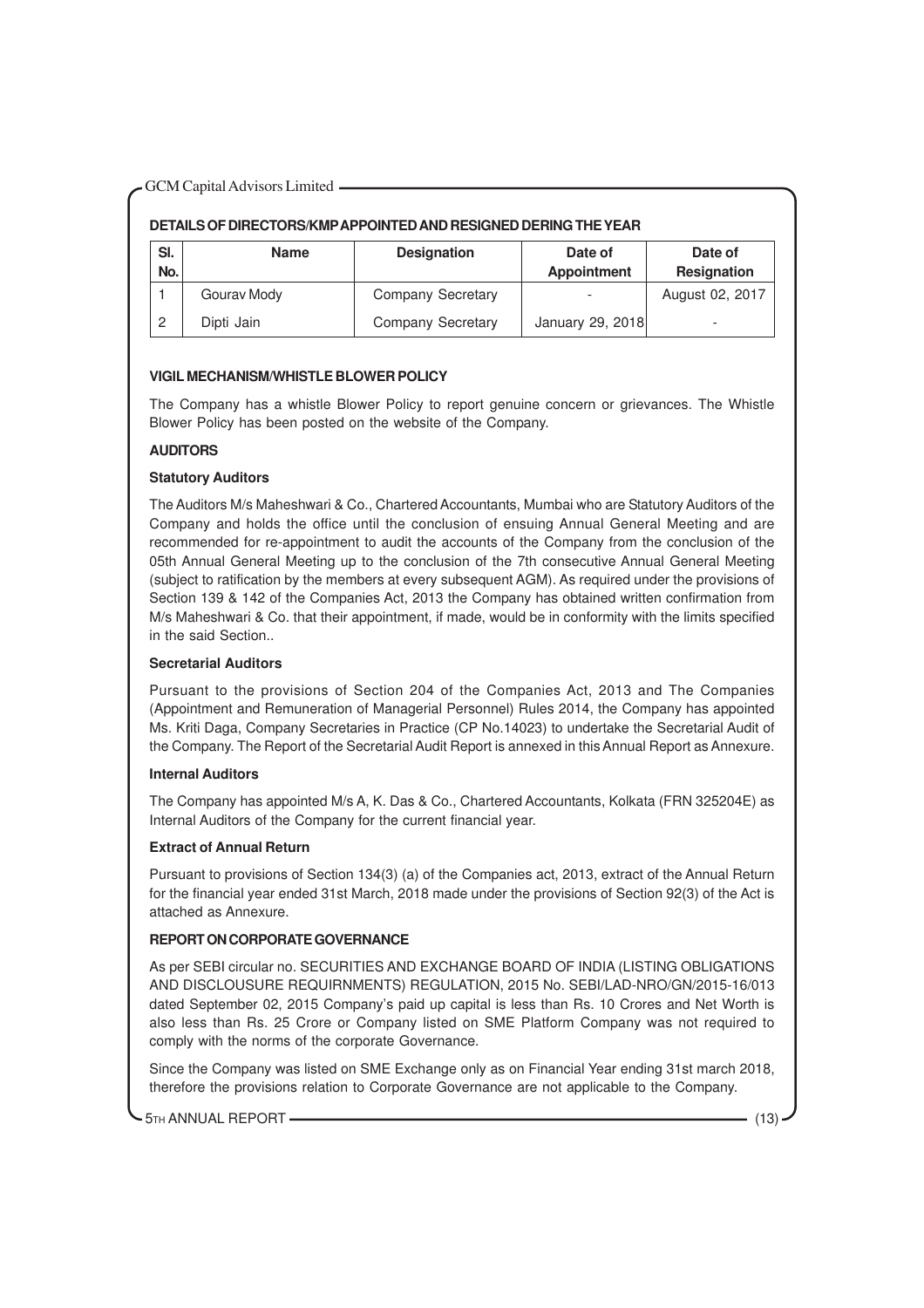# **COMMENTS ON AUDITOR'S REPORT:**

The notes referred to in the Auditor's Report are self-explanatory and as such they do not call for any further explanation as required under the Companies Act, 2013.

# **PARTICULARS OF EMPLOYEES**

People are the backbone of our operations. It is a matter of great satisfaction for our Company that our employees have been very supportive of the Company's plan. By far the employee's relations have been cordial throughout the year.

The information as required by provisions of the Companies Act, 2013 is reported to be NIL.

# **FOREIGN EXCHANGE EARNINGS AND OUTGO**

The Company has not earned or used foreign exchange earnings/outgoings during the year under review.

# **PUBLIC DEPOSITS**

During the year under review, your Company has not accepted any deposits from the public within the meaning/ambit of Section 73 of the Companies Act 2013 and The Companies (Acceptance of Deposits) Rules, 2014.

# **APPRECIATION**

Your Directors wish to place on record their appreciation towards the contribution of all the employees of the Company and their gratitude to the Company's valued customers, bankers, vendors and members for their continued support and confidence in the Company.

Place: : Mumbai **By Order of the Board of Directors** Data: : August 1, 2018 **For Construction Construction COM Capital Advisors Limited** Registered Office: Sd/-805, 8th Floor, Raheja Center, **SAMIR BAID** 214- Free Press Journal Marg DIN: 00243521 Nariman Point, Mumbai-400021 Chairman Chairman CIN: L74110MH2013PLC243163

(14) 5TH ANNUAL REPORT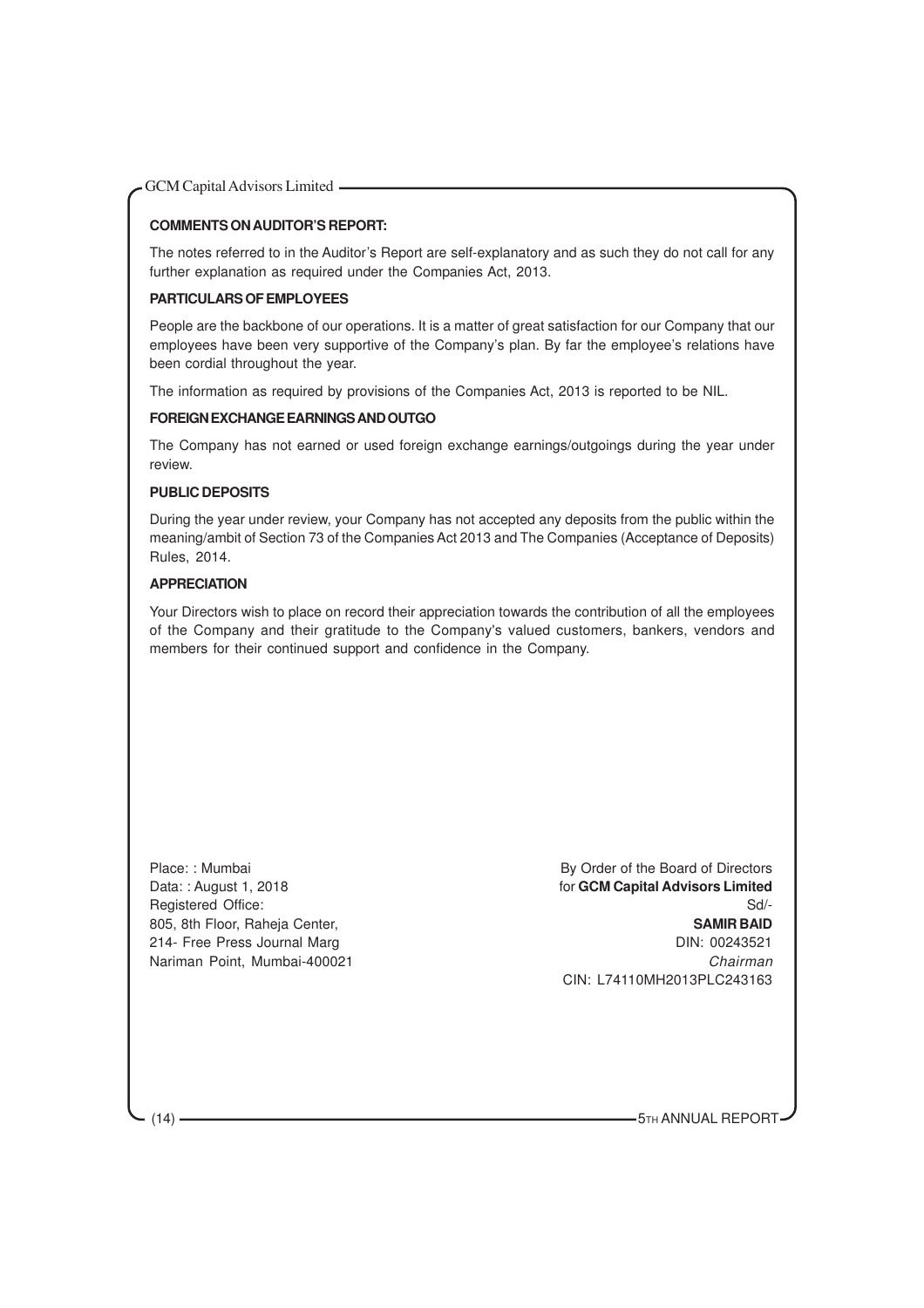# **Annexure of the Director's Report**

# **GOVERNANCE REPORT**

As previously stated that the provisions of the corporate governance are no applicable on the company yet company's governance philosophy and internal governance policy is stated herein. Your Director has pleasure in presenting the Corporate Governance Report for the ended 31st March, 2018.

# **COMPANY'S PHILOSOPHY ON CORPORATE GOVERNANCE:**

Your Company believes that good Corporate Governance enhances the confidence of investors and help in meeting the needs and aspirations of its shareholders. Your company is committed to continuing the high values and traditions in transparent functioning of the organization.

# **BOARD OF DIRECTORS MEETING**

The Company's policy is to maintain optimum combination of Executive and Non-Executive Directors. Presentably, the Board consists of Four directors, out of whom two are Independent Director. One is Non Executive Director and on is Managing Director and on is Chairman of the Company.

# **COMPOSITION AND DETAILS OF DIRECTORS**

| Sr.<br>No.     | Name                 | Designation                  | Date of<br>Appointment | Attendance<br>at Board |                | As on 31st March, 2018 in other listed<br>companies |                           | Attendance<br>at last AGM |
|----------------|----------------------|------------------------------|------------------------|------------------------|----------------|-----------------------------------------------------|---------------------------|---------------------------|
|                |                      |                              |                        | Meeting                | No. of Direc-  |                                                     |                           |                           |
|                |                      |                              |                        | during                 | torship(S)     |                                                     | <b>Committee Position</b> |                           |
|                |                      |                              |                        | 2017-18                | held in listed | Chairman                                            | Member                    |                           |
|                |                      |                              |                        | No. of                 | Cos.           |                                                     |                           |                           |
|                |                      |                              |                        | Meetings               |                |                                                     |                           |                           |
| 1.             | Samir Baid           | Chairman & Managing Director | 09.05.2013             | 7                      | 3              | <b>NIL</b>                                          | $\overline{c}$            | <b>YES</b>                |
| $\overline{2}$ | Shilpa Baid          | Non-Executive Director       | 24.04.2015             | 7                      | <b>NIL</b>     | <b>NIL</b>                                          | <b>NIL</b>                | <b>YES</b>                |
| 3.             | Laxmi Narayan Sharma | <b>Independent Director</b>  | 18.04.2015             | 7                      | 5              | <b>NIL</b>                                          | <b>NIL</b>                | <b>YES</b>                |
| $\overline{4}$ | Mitesh M. Mehta      | Independent Director         | 11.03.2014             | 7                      | <b>NIL</b>     | <b>NIL</b>                                          | <b>NIL</b>                | <b>YES</b>                |

# **BOARD MEETINGS:**

During the year 2017-18 Seven Meetings of the Board of the Directors were held and the gap between two such meetings does not exceeds 120 days. Meetings were held on followings dates:

| Sr No.<br>Date of Board Meetings Held |                    |  |
|---------------------------------------|--------------------|--|
| 1.                                    | April 17, 2017     |  |
| 2.                                    | May 30, 2017       |  |
| 3.                                    | August 04, 2017    |  |
| 4.                                    | September 04, 2017 |  |
| 5.                                    | September 28, 2017 |  |
| 6.                                    | December 14, 2017  |  |
| 7.                                    | January 29, 2018   |  |

# **AUDIT COMMITTEE MEETINGS:**

In compliance with Section 177 of Companies Act, 2013 and Regulation 18 of the SEBI (Listing Obligations and Disclosure Requirements) Regulations, 2015, there were no occasions during the year where the Board of Directors did not accept the recommendations of the Audit Committee.

5TH ANNUAL REPORT (15) (15)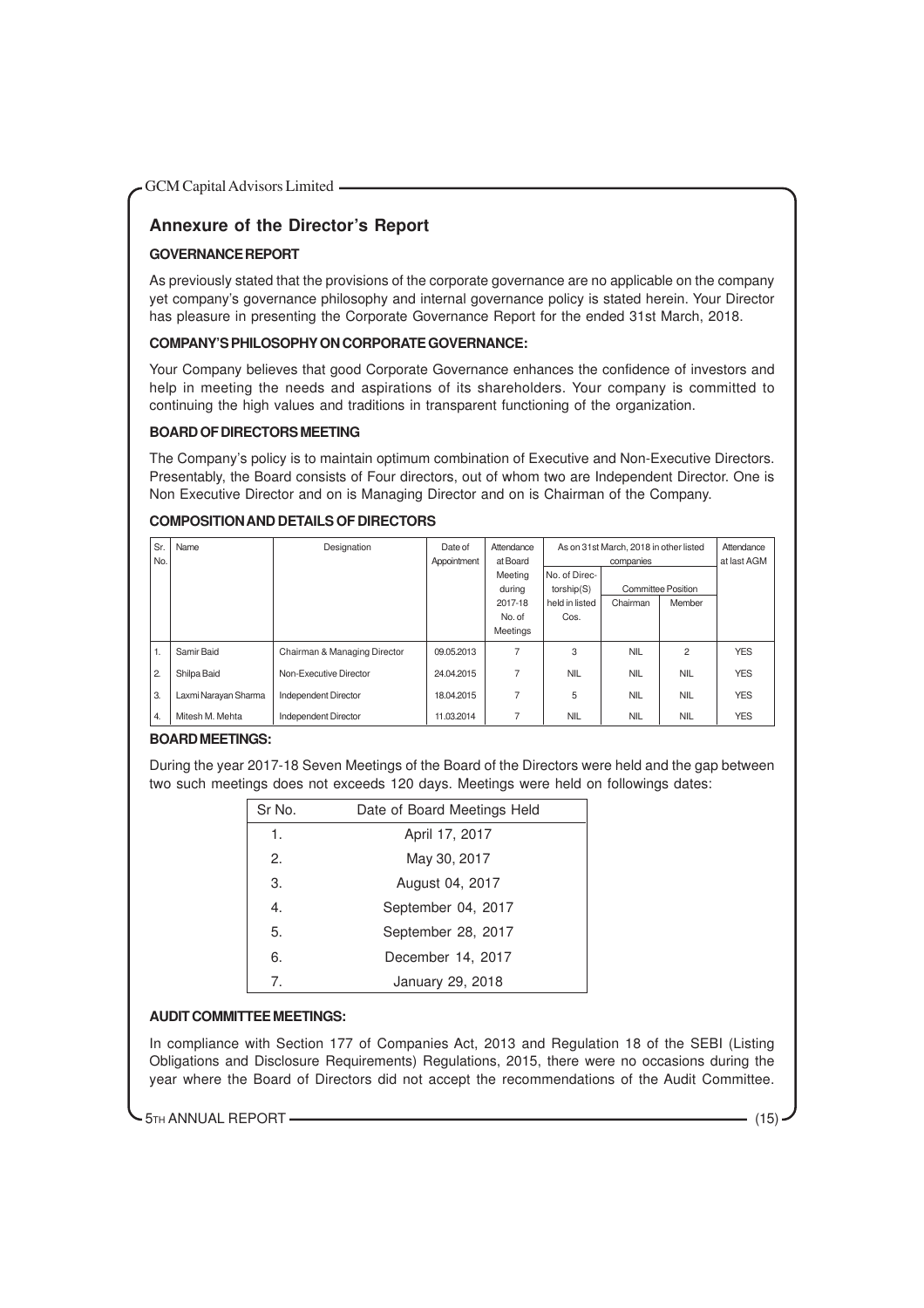Meetings were held on 17th April 2017, 30th May 2017, 4th August 2017, 28th September 2017, 14th December 2017 and 29th January 2018.

| Sr<br>No. | Name                 | Designation          | <b>Positions</b> | Number of<br>Meetings attended |
|-----------|----------------------|----------------------|------------------|--------------------------------|
|           | Laxmi Narayan Sharma | Chairman             | Member           |                                |
| 2.        | Samir Baid           | Independent Director | Member           |                                |
| 3.        | Mitesh M. Mehta      | Independent Director | Chairman         |                                |

# **NOMINATION AND REMUNERATION COMMITTEE MEETING:**

The said Committee lays down the Policy on Remuneration stating therein the Positive attributes required for the Managing Director, Independent Directors and Key Managerial Personnel. The said policy also states the modus operandi for determining the remuneration to the above said personnel. The Remuneration Policy of the Company can be viewed on the Company's website www.gcmcap.com.

During the year 2017-18 Meetings of the Nomination and remuneration committee were held on 17th April 2017 and 4th August 2017, 28th September 2017 and 29th January 2018.

Attendance of the Nomination and remuneration committee meetings.

|    | Sr No. Name          | Designation          | <b>Positions</b> | Meetings attended |
|----|----------------------|----------------------|------------------|-------------------|
|    | Laxmi Narayan Sharma | Chairman             | Member           |                   |
|    | Samir Baid           | Independent Director | Member           |                   |
| З. | Mitesh M. Mehta      | Independent Director | Chairman         |                   |

# **STAKEHOLDERS' RELATIONSHIP COMMITTEE MEETINGS:**

In compliance with section 178(5) of the Companies Act, 2013 and Regulation 20 of the SEBI (Listing Obligations and Disclosure Requirements) regulations, 2015, the Company has constituted a stakeholders Relationship Committee consisting of 2 Independent Directors and Managing Director. During the year 2017-18 Meetings of the Nomination and remuneration committee were held on 17th April 2017 and 4th August 2017, 28th September 2017 and 29th January 2018.

Attendance of the Stakeholders Relationship Committee meeting.

|    | Sr No. Name<br>Designation |                      | <b>Positions</b> | Meetings attended |
|----|----------------------------|----------------------|------------------|-------------------|
|    | Laxmi Narayan Sharma       | Chairman             | Member           |                   |
| 2. | Samir Baid                 | Independent Director | Member           |                   |
| 3. | Mitesh M. Mehta            | Independent Director | Chairman         |                   |

(16) 5TH ANNUAL REPORT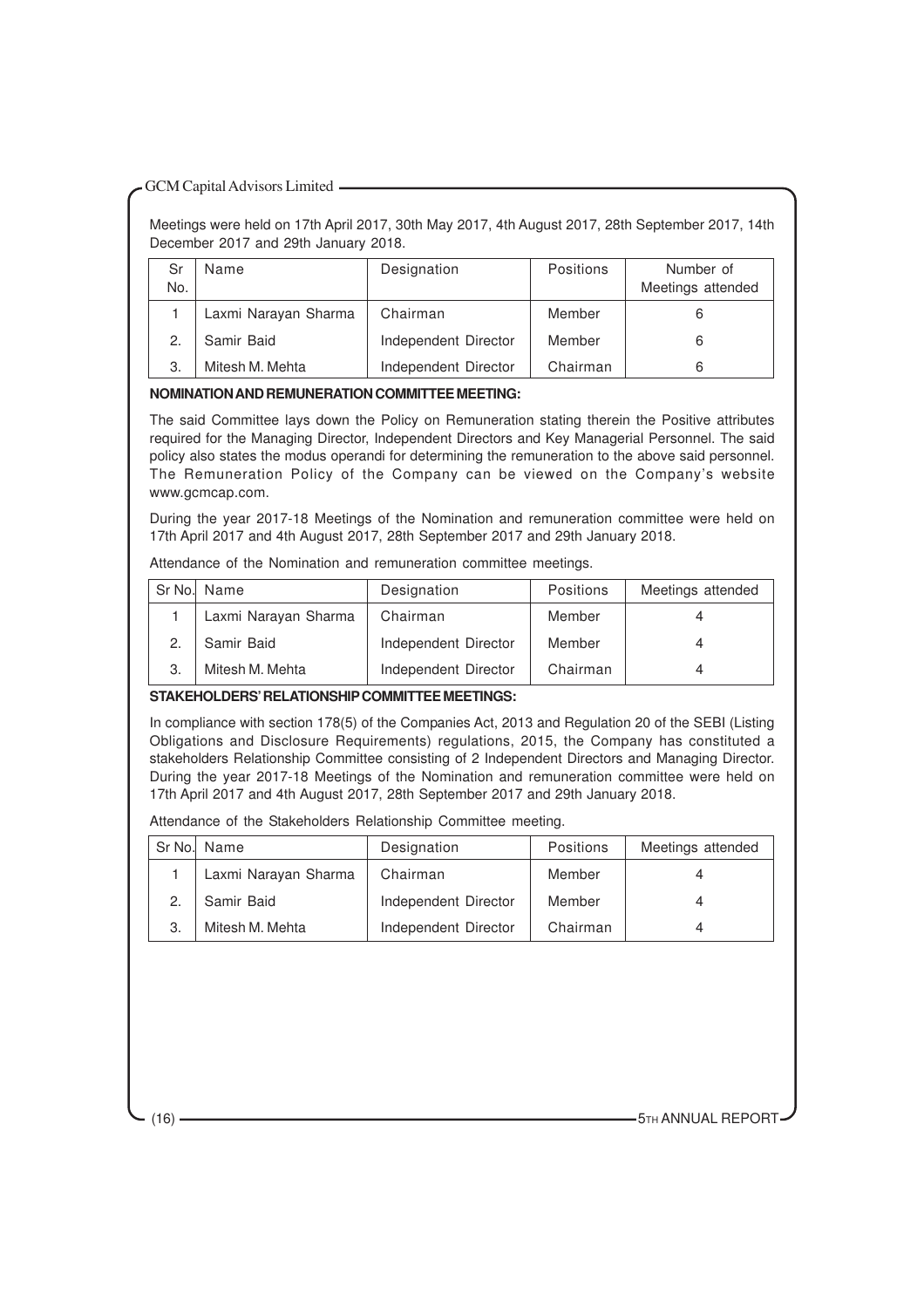| - GCM Capital Advisors Limited |  |  |
|--------------------------------|--|--|
|--------------------------------|--|--|

# **PARTICULARS OF PAST 3 AGMS.**

| Sr.<br>No. | Annual General<br>Meeting     | Date & Time                         | Venue                                                                                                                          | Whether Special<br><b>Resolution Passed</b> |  |  |  |
|------------|-------------------------------|-------------------------------------|--------------------------------------------------------------------------------------------------------------------------------|---------------------------------------------|--|--|--|
| 1          | 4th Annual General<br>Meeting | 28th September,<br>2017<br>11:30 PM | 805, 8th Floor, 214-Free Press<br>Journal Marg, Nariman Point,<br>Mumbai-400021, Maharashtra                                   | NO.                                         |  |  |  |
| 2          | 3rd Annual General<br>Meeting | 29th September,<br>2016<br>12:00 PM | 805, 8th Floor, 214-Free Press<br>Journal Marg, Nariman Point,<br>Mumbai-400021, Maharashtra                                   | <b>NO</b>                                   |  |  |  |
| 3.         | 2nd Annual General<br>Meeting | 29th September,<br>2015<br>11:00 AM | Ramee Guest Line Hotel.<br>462, A.B. Nair Road, Opp.<br>Sun-N-Sand Hotel, Juhu,<br>Vile Parle(W), Mumbai-400049<br>Maharashtra | <b>YES</b>                                  |  |  |  |

# **DETAILS OF SPECIAL RESOLUTION PASSED IN PAST 3 AGMS**

The Company has passed a Special Resolution in pursuance of the prevailing Laws, Rules, Regulations, ect. In 2ndAnnual General Meeting:

• Adoption of New Articles of Association of company containing Regulation in conformity with Companies Act, 2013.

# **GENERAL SHAREHOLDER INFORMATION:**

|              | 5th Annual General Meeting | 26th September, 2018 at 10:00 AM                                                                                                           |
|--------------|----------------------------|--------------------------------------------------------------------------------------------------------------------------------------------|
| ii           | Venue                      | <b>Registered Office</b><br>805, 8th Floor, Raheja Centre,<br>214-Free Press Journal Marg,<br>Nariman Point, Mumbai,<br>Maharashtra-400021 |
| iii          | Financial Year             | 2017-18                                                                                                                                    |
| iv           | Listing on Stock Exchanges | The BSE Limited, Mumbai                                                                                                                    |
| $\mathsf{V}$ | Company Scrip Code         | BSE 538319                                                                                                                                 |
| vi           | <b>ISIN Number</b>         | INE191P01017                                                                                                                               |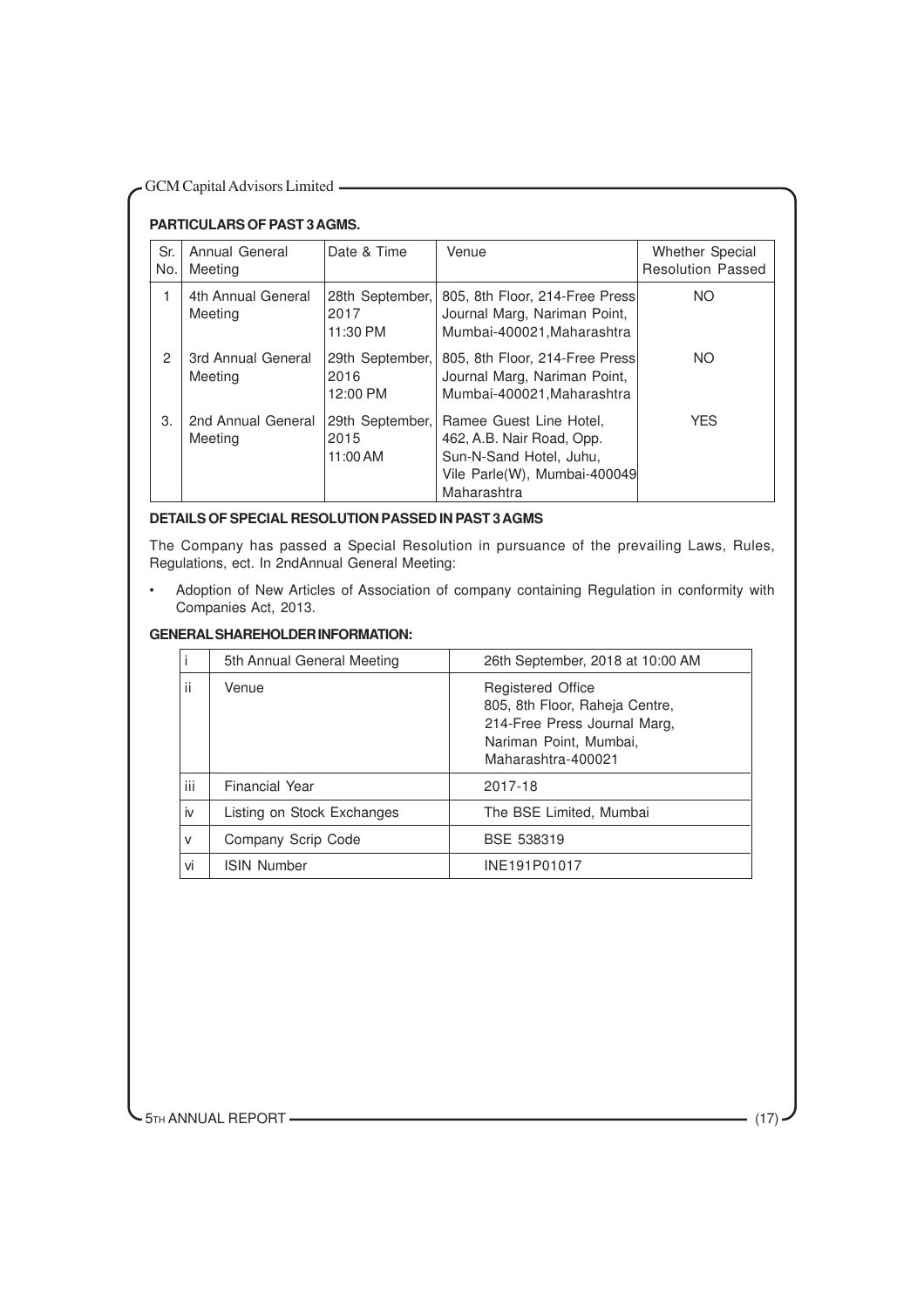# **Annexure of the Director's Report**

# **MANAGEMENT DISCUSSION AND ANALYSIS REPORT:**

Your Directors have pleasure in presenting the Management Discussion and Analysis report for the year ended on 31st March 2018.

# **FORWARD-LOOKING STATEMENTS:**

This report contains forward-looking statements based on certain assumptions and expectations of future events. The Company, therefore, cannot guarantee that these assumptions and expectations are accurate or will be realised. The Company's actual results, performance or achievements can thus differ materially from those projected in any such forward-looking statements. The Company assumes no responsibility to publicly amend, modify or revise any forward looking statements, on the basis of any subsequent developments, information or events.

# **PERFORMANCE:**

The Company is in the business of providing Financial Advisory, Consultancy services and engaged in treasury operations by providing funding solutions to the clients, both in form of Debt & Equity and investment activities to various Companies as well as trading of Agriculture produces and Shares/ Securities. The Operating Income of the Company amounted to Rs. 295.62 Lakhs with a Profit before taxation of Rs. 9.62 Lakhs and Profit after Taxation amounting to Rs. 8.94 Lakhs.

# **SEGMENT-WISE PERFORMANCE:**

The Company is a diversified financial services company mainly engaged in the business of providing financial advisory & consultancy services and engaged in treasury operations by providing funding solutions to the clients, both in form of Debt & Equity and investment activities.

Further as part of treasury operations, the company is also engaged in making investment in the form of Equity in various companies and not bound by pre defined restriction in regards to search of investments activities. Also the company has started trading and Import and Export of Fresh Fruits, Spices.

# **OPPORTUNITIES AND THREATS:**

The fundamental growth drivers of the country's economy as well as our company continue to remain strong despite the pressures of slowdown and inflationary conditions and changes in various Laws and Regulations prevalent till recently in the nation and also globally.

The Geo-Political crisis globally would be biggest threat to the company and various changes and stricter Laws and Regulators and volatility in Exchange rate would become a major concern for the company going forward.

# **INTERNAL CONTROL SYSTEM AND THEIR ADEQUACY:**

The Company has proper and adequate internal control system commensurate with the size of the business operations geared towards achieving efficiency in its various business operations, safeguarding assets, optimum utilization of resources and compliance with statutory regulations. The management is ensuring an effective internal control system to safeguard the assets of the company. Efforts for continued improvement of internal control system are being consistently made in this regard. The company has cleared secured bank liability against assets.

# **HUMAN RESOURCES VIS-À-VIS INDUSTRIAL RELATIONS:**

The Company values and appreciates the dedication and drive with which its employees have

(18) **- The ANNUAL REPORT** (18) **- The ANNUAL REPORT**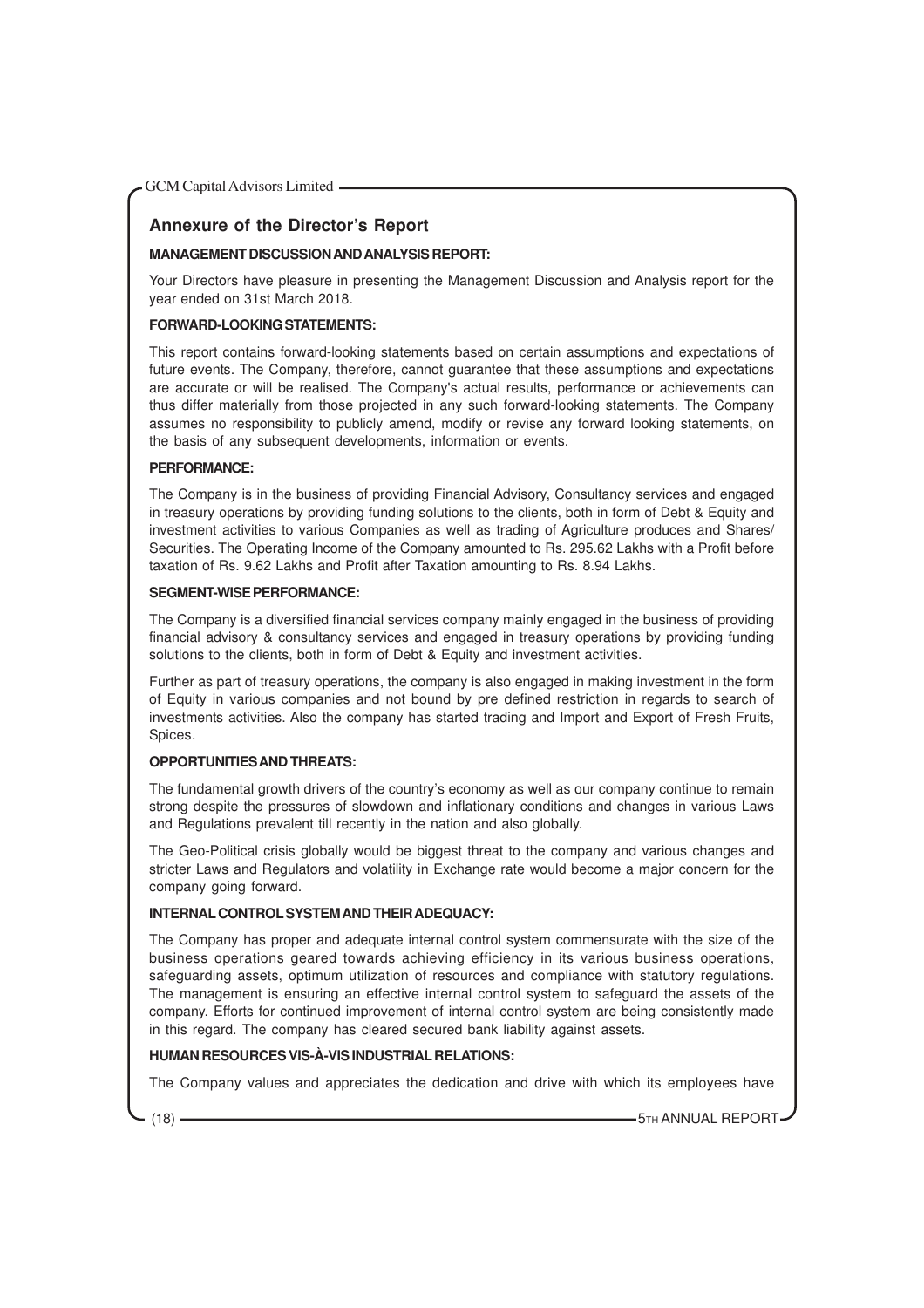contributed towards improved performance during the year under review. The industrial relations with staff and officers are cordial during the year under review. All issues pertaining to staff matters are resolved in harmonious and cordial manner.

# **CAUTIONARY STATEMENT:**

Statements in the Management Discussion and Analysis describing the Company's objectives, projections, estimates and expectations may be 'forward looking statements' within the meaning of applicable securities laws and regulations. Actual results could differ materially from those expressed or implied. Important factors that could make a difference to the Company's operations include economic conditions affecting demand/supply and price conditions in the domestic and overseas markets in which the Company operates changes in the Government regulations, tax laws, and other statutes and other incidental factors.

#### **Registered Office:**

805, 8th Floor, Raheja Center, 214-Free Press Journal Marg, Nariman Point, Mumbai, Maharashtra-400021 **SAMIR BAID**

CIN: L74110MH2013PLC243163 Chairman

Place: Mumbai By Order of the Board of Directors Data: August1, 2018 **For Capital Advisors Limi For GCM Capital Advisors Limi** 

DIN: 00243521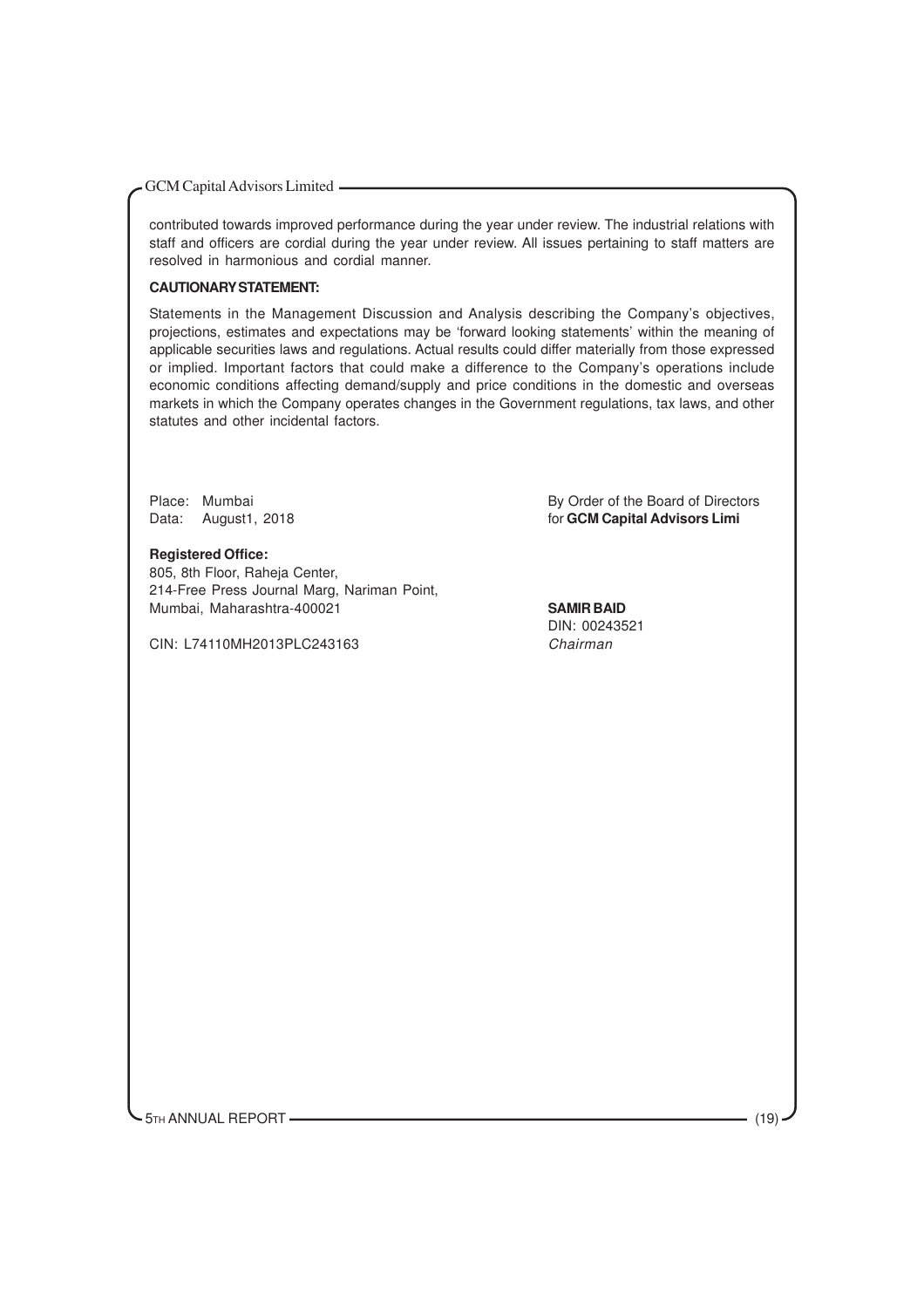# **EXTRACT OF ANNUAL RETURN**

As on the financial year ended on 31st March, 2018 [Pursuant to Section 92(3) of the Companies Act, 2013 and rule 12(1) of the Companies (Management and Administration) Rules, 2014]

# **FORM NO. MGT-9**

|       | <b>REGISTRATION AND OTHER DETAILS</b>                                        |                                                                                                                                      |
|-------|------------------------------------------------------------------------------|--------------------------------------------------------------------------------------------------------------------------------------|
| I.    | CIN                                                                          | L74110MH2013PLC243163                                                                                                                |
| ii.   | <b>Registration Date</b>                                                     | 09-05-2013                                                                                                                           |
| iii.  | Name of the Company                                                          | <b>GCM Capital Advisors Limited</b>                                                                                                  |
| iv.   | Category/Sub-Category of the Company                                         | Category:- Company having Share Capital                                                                                              |
| V.    | Address of the Registered office and<br>contact details                      | 805, 8th Floor, 214-Raheja Centre, Free Press<br>Journal Marg, Nariman Point,<br>Mumbai-400021 Maharashtra<br>Tel No.:- 022-22049995 |
| vi.   | Whether listed company                                                       | Yes                                                                                                                                  |
| lvii. | Name, Address and Contact details<br>of Registrar and Transfer Agent, if any | S. K. Infosolutions Private Limited<br>34/1A, Sudhir Chatteriee Street,<br>Kolkata, West Bengal-700006                               |

| PRINCIPAL BUSINESS ACTIVITIES OF THE COMPANY<br>Ш                                                          |       |                                                                        |  |  |  |  |
|------------------------------------------------------------------------------------------------------------|-------|------------------------------------------------------------------------|--|--|--|--|
| All the business activities contributing 10% or more of thetotal turnover of the company shall be stated:- |       |                                                                        |  |  |  |  |
| Name and Description of main Businesses<br>Sr.<br>No.                                                      |       | NIC Code of the \% of Total Turnover<br>Product/service of the Company |  |  |  |  |
| 1 Corporate Advisory Services                                                                              | 66190 | 51%                                                                    |  |  |  |  |
| 2 Trading activities                                                                                       | 46909 | 49 $%$                                                                 |  |  |  |  |

| III. | <b>PARTICULARS OF HOLDING, SUBSIDIARY AND ASSOCIATE COMPANIES</b> |                       |                                       |                     |                       |  |  |  |
|------|-------------------------------------------------------------------|-----------------------|---------------------------------------|---------------------|-----------------------|--|--|--|
| Sr.  | Name & Address of<br>Company                                      | CIN/GLN               | Holding/<br>Subsidiary /<br>Associate | % of Shares<br>Held | Applicable<br>Section |  |  |  |
|      | Lucrare Technology<br><b>Private Limited</b>                      | U74999MH2016PTC288587 | Subsidiary                            | 55%                 | 2(87)                 |  |  |  |

(20) **STEP ANNUAL REPORT**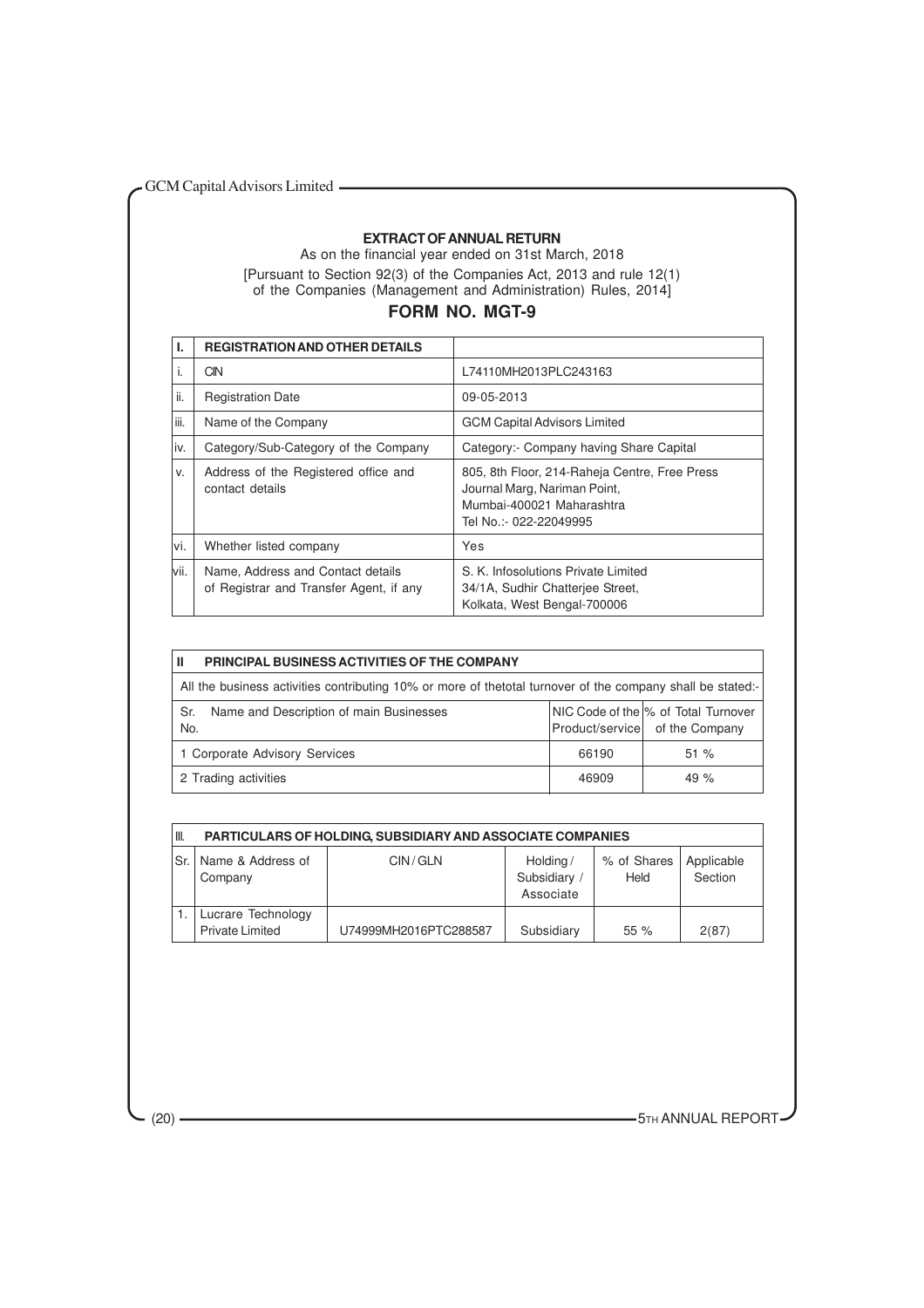#### IV) SHARE HOLDING PATTERN (Equity Share Capital Breakup as % of Total Equity) i) Category-wise Share Holding

| Category of Shareholders                    |          | No of Shares held at the beginning |             |                      |          | No of Shares held at the end |             |                            |                          |
|---------------------------------------------|----------|------------------------------------|-------------|----------------------|----------|------------------------------|-------------|----------------------------|--------------------------|
|                                             |          |                                    | of the year |                      |          |                              | of the year |                            | %change                  |
|                                             |          | Demat Physical                     | Total       | % of Total<br>Shares |          | Demat Physical               | Total       | <b>Mof Total</b><br>Shares | during<br>the Year       |
| A. Promoters                                |          |                                    |             |                      |          |                              |             |                            |                          |
| (1) Indian                                  |          |                                    |             |                      |          |                              |             |                            |                          |
| a)Individual/HUF                            | 20000    |                                    | 20000       | 0.12                 | 20000    |                              | 20000       | 0.12                       |                          |
| b)Central Govt.                             |          |                                    |             |                      | Ĭ.       |                              |             |                            |                          |
| c)State Govt.(s)                            |          | ä,                                 |             | ä,                   |          |                              |             |                            |                          |
| d)Bodies Corp                               | 6592500  | ÷,                                 | 6592500     | 38.92                | 6592500  | ÷,                           | 6592500     | 38.92                      |                          |
| e)Banks / Fl                                |          |                                    |             |                      |          |                              |             |                            |                          |
| f)Any Other                                 |          | L,                                 |             |                      |          |                              |             |                            |                          |
| Sub-total(A)(1):                            | 6612500  | ٠                                  | 6612500     | 39.03                | 6612500  |                              | 6612500     | 39.03                      |                          |
| 2)Foreign                                   |          |                                    |             |                      |          |                              |             |                            |                          |
| g)NRIs-Individuals                          |          |                                    |             |                      |          |                              |             |                            |                          |
| h)Other-Individuals                         |          | L,                                 |             |                      |          |                              |             |                            |                          |
| i)Bodies Corp.                              |          |                                    |             |                      |          |                              |             |                            |                          |
| j)Banks / Fl                                |          |                                    |             |                      |          |                              |             |                            |                          |
| k) Any Other                                |          |                                    |             |                      |          |                              |             |                            |                          |
| Sub-total(A)(2):-                           |          |                                    |             |                      |          |                              |             |                            |                          |
| <b>B.Public Shareholding</b>                |          |                                    |             |                      |          |                              |             |                            |                          |
| 1.Institutions                              |          |                                    |             |                      |          |                              |             |                            |                          |
| a)Mutual Funds                              |          |                                    |             |                      |          |                              |             |                            |                          |
| b)Banks / Fl                                |          |                                    |             |                      |          |                              |             |                            |                          |
| c)Central Govt.                             |          |                                    |             |                      |          |                              |             |                            |                          |
| d)State Govt.(s)                            |          |                                    |             |                      |          |                              |             |                            |                          |
| e) Venture Capital Funds                    |          |                                    |             |                      |          |                              |             |                            |                          |
| f)Insurance Companies                       |          |                                    |             |                      |          |                              |             |                            |                          |
| g)Flls                                      |          |                                    |             |                      |          |                              |             |                            |                          |
| h) Foreign Venture Capital Funds            |          |                                    |             |                      |          |                              |             |                            |                          |
| i)Others (specify)                          |          |                                    |             |                      |          |                              |             |                            |                          |
| Sub-total (B)(1)                            |          |                                    |             |                      |          |                              |             |                            |                          |
| 2. Non Institutions                         |          |                                    |             |                      |          |                              |             |                            |                          |
| a) Bodies Corp.                             |          |                                    |             |                      |          |                              |             |                            |                          |
| (i) Indian                                  | 690000   |                                    | 690000      | 4.08                 | 1238000  |                              | 1238000     | 7.31                       | 3.23                     |
| (ii) Overseas                               |          |                                    |             |                      |          |                              |             |                            |                          |
| b) Individuals                              |          |                                    |             |                      |          |                              |             |                            |                          |
| i) Individual shareholders holding nominal  |          |                                    |             |                      |          |                              |             |                            |                          |
| share capital upto Rs. 2 lakhs              | 7744000  | 567000                             | 8311000     | 49.06                | 7889500  | 62200                        | 8511500     | 50.24                      | (1.18)                   |
| ii) Individual shareholders holding nominal |          |                                    |             |                      |          |                              |             |                            |                          |
| share capital in excess of Rs 2 lakhs       | 1267500  | 50000                              | 806000      | 7.78                 | 564000   |                              | 564000      | 3.33                       | (4.45)                   |
| c) Others(Specify)                          |          |                                    |             |                      |          |                              |             |                            |                          |
| i) HUF -                                    |          |                                    |             |                      |          |                              |             |                            |                          |
| ii) Clearing Members                        | ÷,       | ÷,                                 | ä,          | ÷,                   | ÷,       | ÷,                           |             |                            | $\overline{\phantom{a}}$ |
| iii) Market Maker                           |          | ä,                                 |             | $\centerdot$         |          |                              |             |                            | Ĭ.                       |
| iv) NRI                                     | 9000     |                                    | 9000        | 0.05                 | 14000    | $\overline{\phantom{a}}$     | 14000       | 0.08                       | 0.03                     |
| Sub-total(B)(2)                             | 9710500  | 617000                             | 10327500    | 60.97                | 9705500  | 62200                        | 10327500    | 60.97                      | ٠                        |
| Total Public Shareholding (B)=(B)(1)+(B)(2) | 10327500 | ٠                                  | 10327500    | 60.97                | 9705500  | 62200                        | 10327500    | 60.97                      | $\overline{a}$           |
| C. Shares held by Custodian for GDRs & ADRs |          | ٠                                  |             | ٠                    |          | ۰                            |             |                            |                          |
| Grand Total (A+B+C)                         | 16940000 | ۰                                  | 16940000    | 100                  | 16318000 | 622000                       | 16940000    | 100                        | $\blacksquare$           |

**-** 5TH ANNUAL REPORT (21)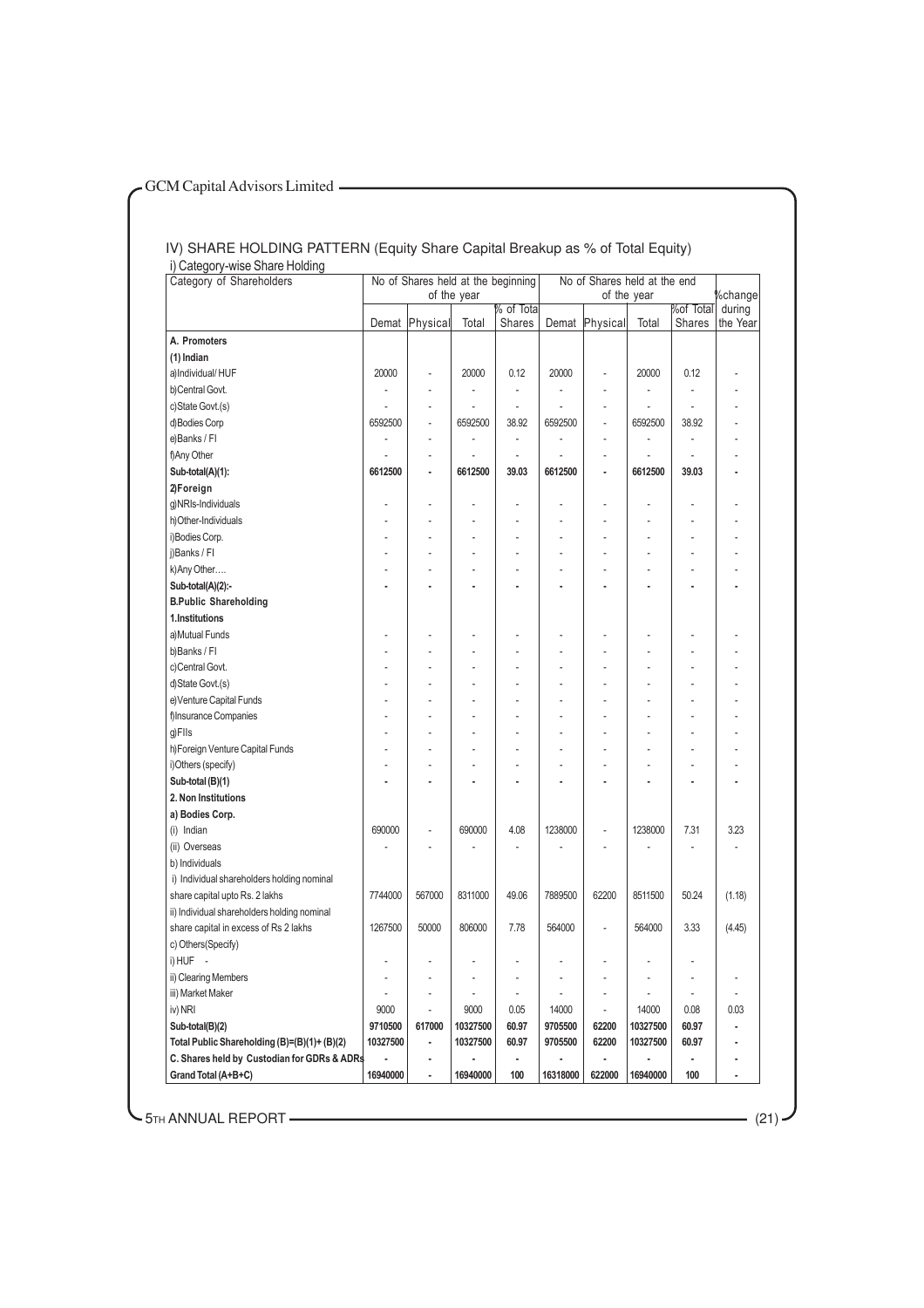#### **ii) Shareholding of Promoters**

|                                     | Shareholding at the beginning |                 |               | Shareholding during and |                 |             | % change in |
|-------------------------------------|-------------------------------|-----------------|---------------|-------------------------|-----------------|-------------|-------------|
|                                     | of year                       |                 |               | at the end of the year  |                 |             | Share       |
|                                     |                               | % of total      | % of Shares   |                         | % of total      | % of Shares | holding     |
| Sr. Shareholders Name               | No. of                        | shares          | Pledged /     | No. of                  | shares          | Pledged /   | during the  |
| No. Shares                          | of the                        | encumbered      | <b>Shares</b> | of the                  | encumbered      | year        |             |
|                                     | Company                       | to total shares |               | Company                 | to total shares |             |             |
| Samir Baid<br>1.                    | 5000                          | 0.03            |               | 5000                    | 0.03            |             |             |
| Manish Baid<br>2.                   | 5000                          | 0.03            |               | 5000                    | 0.03            |             |             |
| Inder Chand Baid<br>3.              | 5000                          | 0.03            |               | 5000                    | 0.03            |             |             |
| Saroj Baid<br>4.                    | 5000                          | 0.03            |               | 5000                    | 0.03            |             |             |
| <b>GCM Securities Limited</b><br>5. | 6090000                       | 33.95           |               | 6090000                 | 33.95           |             |             |
| GCM Commodity &<br>6.               |                               |                 |               |                         |                 |             |             |
| Derivatives Limited                 | 497500                        | 2.94            |               | 497500                  | 2.94            |             |             |
| <b>Global Capital Markets</b><br>7. |                               |                 |               |                         |                 |             |             |
| Limited                             | 5000                          | 0.03            |               | 5000                    | 0.03            |             |             |
| Total                               | 6612500                       | 39.03           |               | 6612500                 | 39.03           |             |             |

# **iii) Change in Pomoters' Shareholding (Please specify, if there is no change)**

| <b>Particulars</b>                                             | Shareholding at the       |                                  |               | <b>Cumulative Shareholding</b> |  |
|----------------------------------------------------------------|---------------------------|----------------------------------|---------------|--------------------------------|--|
|                                                                |                           | beginning of the year            |               | during the year                |  |
|                                                                |                           | No. of Shares  % of total shares | No. of        | % of total shares              |  |
|                                                                |                           | of the Company                   | <b>Shares</b> | of the Company                 |  |
| At the beginning of the year                                   | 6612500                   |                                  |               |                                |  |
| Date wise Increase / Decrease in Promoters Shareholding        |                           |                                  |               |                                |  |
| during the year specifying the reasons for increase /          |                           |                                  |               |                                |  |
| decrease (e.g. allotment / transfer / bonus/ sweat equity etc) | No Change During the Year |                                  |               |                                |  |
| At the End of the year                                         | 6612500                   |                                  |               |                                |  |

# **iv) Shareholding of Top Ten Shareholders (Other than Directors, Promoters and Holders of GDRs & ADRs)**

| For Each of the Top 10 Shareholders |                         | Shareholding at the<br>beginning of the year | Shareholding during and<br>at the end of the year |                                        |
|-------------------------------------|-------------------------|----------------------------------------------|---------------------------------------------------|----------------------------------------|
|                                     | No. of<br><b>Shares</b> | % of total<br>shares of the                  | No. of<br><b>Shares</b><br>Company                | % of total<br>shares of the<br>Company |
| Goldmoon Commodeal Private Limited  | 10000                   | 0.06%                                        | 680000                                            | 4.02%                                  |
| <b>Dulcet Advisory</b>              | Nil                     |                                              | 209000                                            | 1.24%                                  |
| Aryadeep Mrahomes Private Limited   | Nil                     |                                              | 91000                                             | 0.54%                                  |
| Rajendra Rajaram Dhole              | Nil                     |                                              | 88000                                             | 0.52%                                  |
| Krunal BhupcndrabhaiMatwana         | Nil                     |                                              | 68000                                             | 0.41%                                  |
| Rupesh Jha                          | 128000                  | 0.76%                                        | 60000                                             | 0.36%                                  |
| larnn Kumar Agarwala                | 50000                   | 0.30%                                        | 50000                                             | 0.30%                                  |
| Roychand Chenraj                    | 50000                   | $0.30\%$                                     | 50000                                             | 0.30%                                  |
| Vivek Kejriwal                      | 100000                  | $0.60\%$                                     | 100000                                            | 0.60%                                  |
| Dishank Vipul Shah                  | Nil                     |                                              | 50000                                             | 0.30%                                  |

(22) **CONTROLLED ANNUAL REPORT**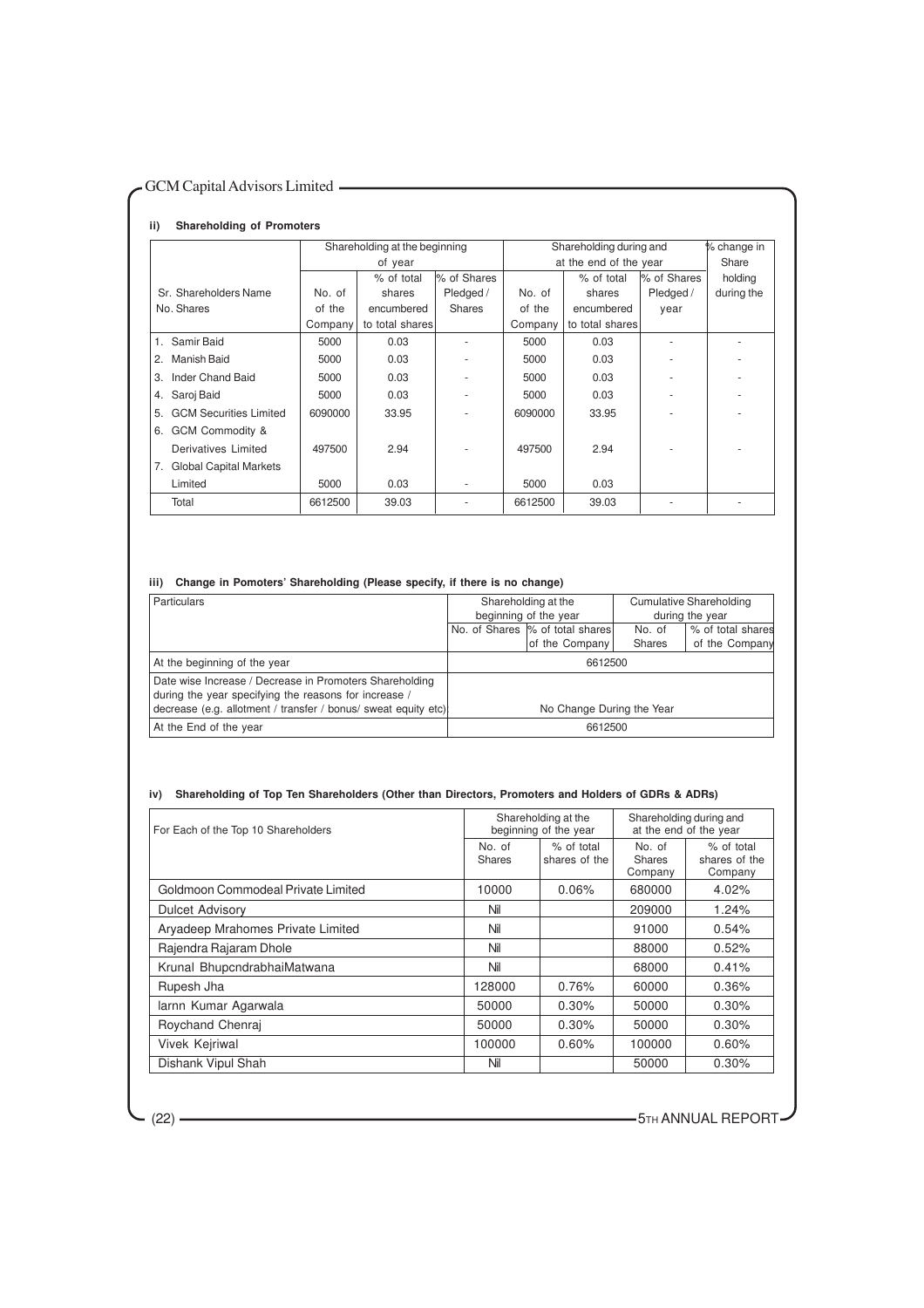# **v) INDEBTEDNESS**

In Indebtedness of the Company including interest outstanding/accrued but not due for payment

|                                                        | Secured Loans<br><b>Excluding deposits</b><br>Rs in Lac | Unsecured<br>Loans<br>Rs in Lac | Deposits<br>Rs in Lac | Total<br>Indebtedness<br><b>Rs</b> in Lac |
|--------------------------------------------------------|---------------------------------------------------------|---------------------------------|-----------------------|-------------------------------------------|
| Indebtedness at the beginning<br>of the financial year | 43.27                                                   | ۰.                              | ۰                     | 43.27                                     |
| Change in Indebtedness during<br>the financial year    |                                                         |                                 |                       |                                           |
| - Addition                                             |                                                         |                                 | ٠                     |                                           |
| - Reduction                                            | 9.43                                                    |                                 | ٠                     | 9.43                                      |
| Indebtedness at the<br>end of the financial year       | 33.84                                                   |                                 |                       | 33.84                                     |

# **VI. REMUNERATION OF DIRECTORS AND KEY MANAGERIAL PERSONNEL**

| SI.<br>No. | Particulars of<br>Remuneration | Managing Director<br>Samir Baid | CFO<br>Supratim Roy<br>Chowdhury | Company Secretary<br>Gourav Mody | Company Secretary<br>Dipti J\ain |
|------------|--------------------------------|---------------------------------|----------------------------------|----------------------------------|----------------------------------|
| 1.         | Gross salary                   | $4.35.000/-$                    | Nil                              | $2,83,774/-$                     | 40.000/-                         |
| 2.         | Valueofperquisites             | Nil                             | Nil                              | Nil                              | Nil                              |
| 3.         | <b>Stock Option</b>            | Nil                             | Nil                              | Nil                              | Nil                              |
| 4.         | Sweat Equity                   | Nil                             | Nil                              | Nil                              | Nil                              |
| 5.         | Commission                     | Nil                             | Nil                              | Nil                              | Nil                              |
| 6.         | Others, please specify         | Nil                             | Nil                              | Nil                              | Nil                              |
| 7.         | Total(A)                       | 4.35.000/-                      | Nil                              | $2,83,774/-$                     | 40,000/-                         |

#### **VII. PENALTIES / PUNISHMENT / COMPOUNDING OF OFFENCES:**

| Type                         | Section of the<br>Companies<br>Act | <b>Brief</b><br>Description | Details of Penalty /<br>Punishment /<br>Compounding fees<br>imposed | Authority<br>[RD / NCLT /<br>COURT] | Appeal made, if<br>any (give details) |
|------------------------------|------------------------------------|-----------------------------|---------------------------------------------------------------------|-------------------------------------|---------------------------------------|
| A. Company                   |                                    |                             |                                                                     |                                     |                                       |
| Penalty                      |                                    |                             |                                                                     |                                     |                                       |
| Punishment                   |                                    |                             | No Instance                                                         |                                     |                                       |
| Compounding                  |                                    |                             |                                                                     |                                     |                                       |
| <b>B.</b> Directors          |                                    |                             |                                                                     |                                     |                                       |
| Penalty                      |                                    |                             |                                                                     |                                     |                                       |
| Punishment                   |                                    |                             | No Instance                                                         |                                     |                                       |
| Compounding                  |                                    |                             |                                                                     |                                     |                                       |
| C. Other Officers in Default |                                    |                             |                                                                     |                                     |                                       |
| Penalty                      |                                    |                             |                                                                     |                                     |                                       |
| Punishment                   |                                    |                             | No Instance                                                         |                                     |                                       |
| Compounding                  |                                    |                             |                                                                     |                                     |                                       |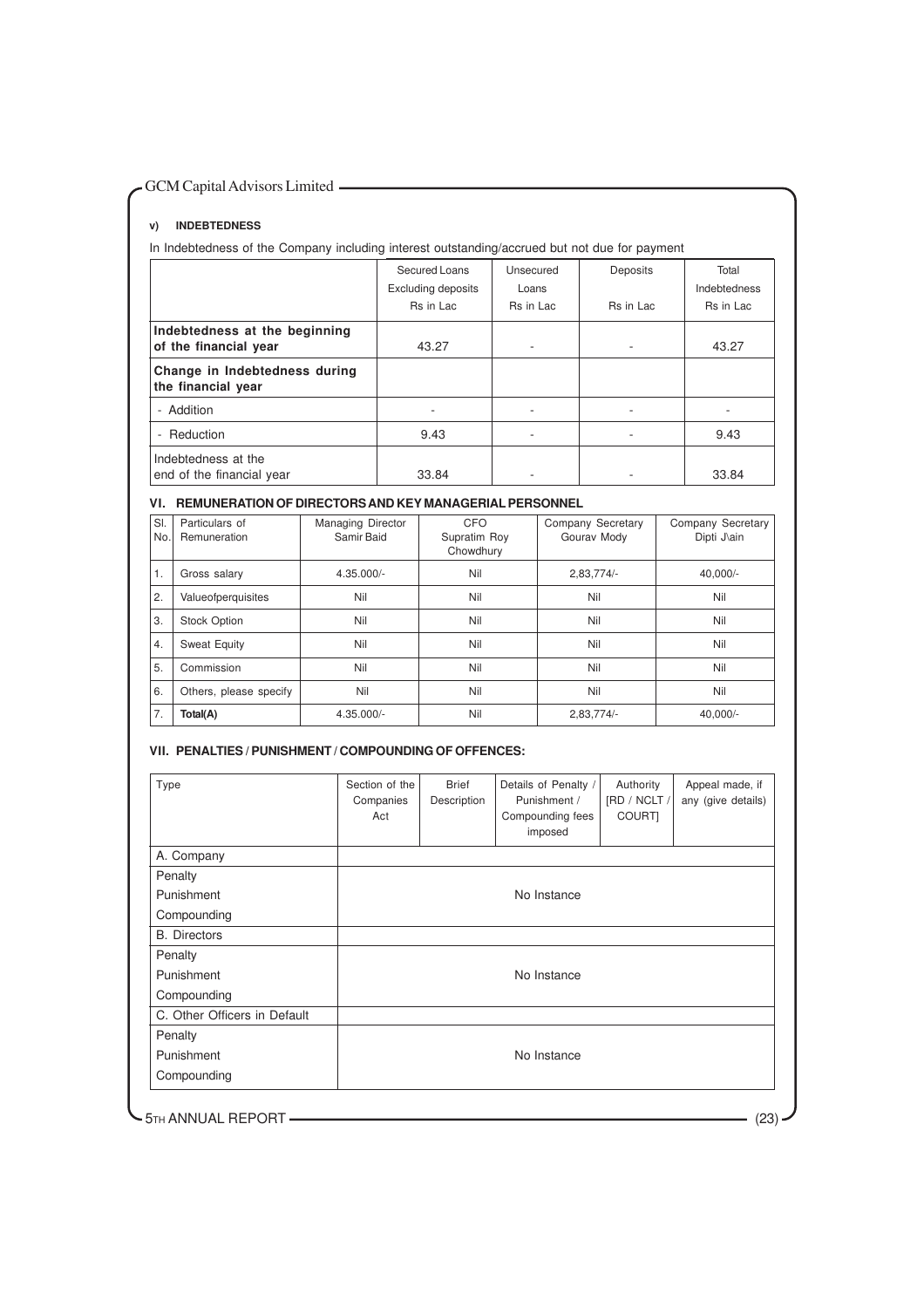GCM Capital Advisors Limited **- Algebra 2013** 

# **AOC-1**

**(Pursuant to First proviso to sub-section (3) of the section 129 read with rule 5 of Companies (Accounts Rules, 2014) Statement containing salient feature of the financial statement of subsidiaries/associates companies/Joint Ventures.**

# **Statement Containing features of the Financial Statement of Subsidiaries/associate companies/joint ventures**

**Part "A": Subsidiaries**

| Sr. No. | <b>Particulars</b>                                                                                                             | <b>Details</b>                        |
|---------|--------------------------------------------------------------------------------------------------------------------------------|---------------------------------------|
| 1.      | Names of Subsidiary                                                                                                            | Lucrare Technology<br>Private Limited |
| 2.      | Reporting period for the subsidiary concerned, if different<br>from the holding company's reporting period                     | <b>NIL</b>                            |
| 3.      | Reporting currency and Exchange rate as on the last date of<br>the relevant Financial year in the case of foreign subsidiaries | <b>NIL</b>                            |
| 4.      | Share Capital                                                                                                                  | 100000                                |
| 5.      | Reserve & Surplus                                                                                                              | NII.                                  |
| 6.      | <b>Total Assets</b>                                                                                                            | 100000                                |
| 7.      | <b>Total Liabilities</b>                                                                                                       | <b>NIL</b>                            |
| 8.      | Investments                                                                                                                    | <b>NIL</b>                            |
| 9.      | Turnover                                                                                                                       | <b>NIL</b>                            |
| 10.     | Profit before taxation                                                                                                         | <b>NIL</b>                            |
| 11.     | Provision for taxation                                                                                                         | <b>NIL</b>                            |
| 12.     | Proposed Dividend                                                                                                              | <b>NIL</b>                            |
| 13.     | % of Shareholding***                                                                                                           | 55%                                   |

\*\*\*based on Equity Share holding only

1. Names of Subsidiaries which are yet to commerce operations-NIL

2. Names of Subsidiaries which have been liquidates or sold during the year- NIL

(24) **STEP ANNUAL REPORT**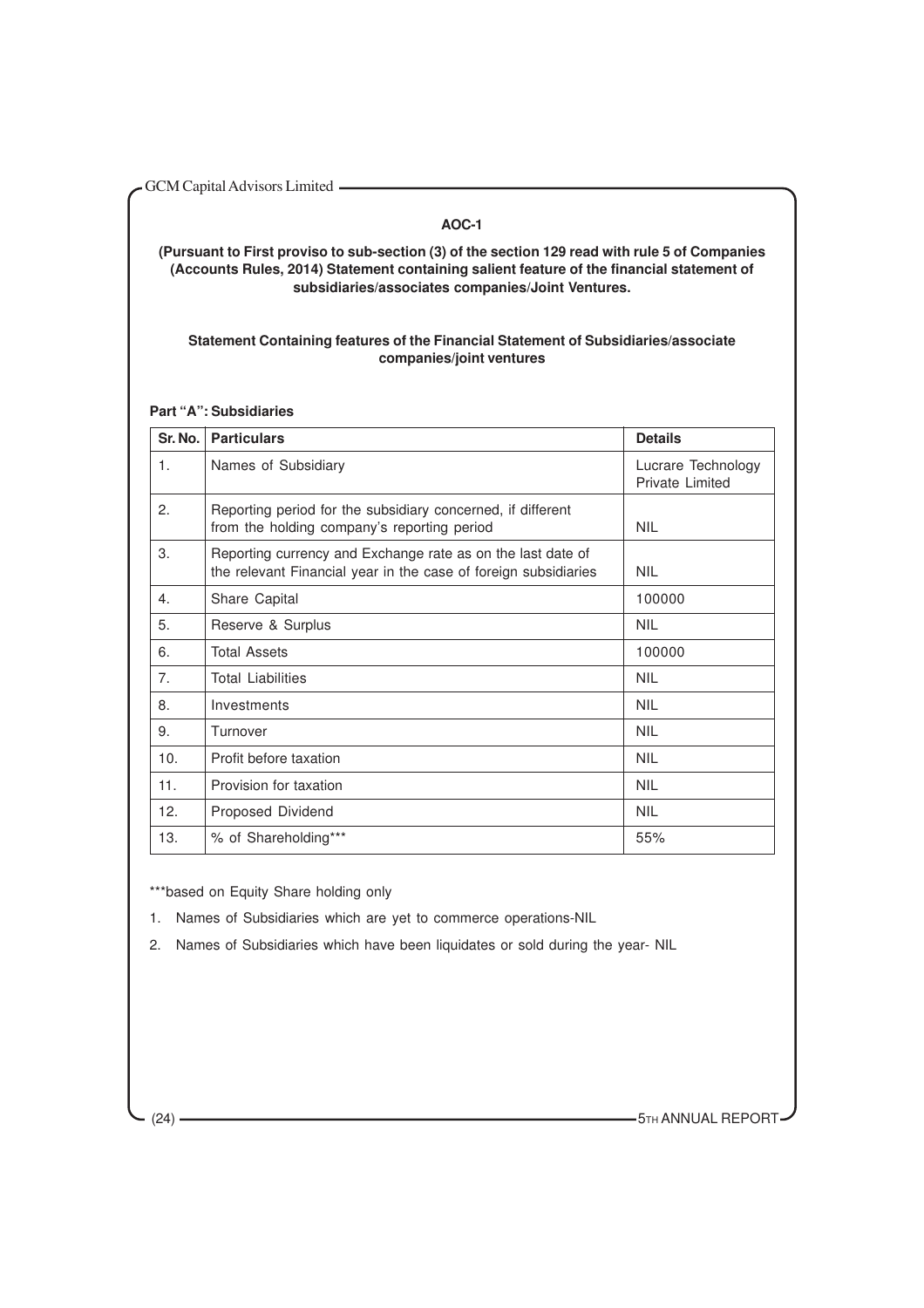# **Part -B**

# **Associates and Joint Ventures Statement Pursuant to Section 129 (3) of the Companies Act, 2013 related to Associate Companies and Joint Venture**

| Sr. No. | <b>Particulars</b>                                                            | <b>Details</b> |
|---------|-------------------------------------------------------------------------------|----------------|
| 1.      | Names of Subsidiary                                                           | <b>NIL</b>     |
| 2.      | Latest audited Balance Sheet Date                                             | <b>NIL</b>     |
| 3.      | Shares of Associate/Joint Venture held by the Company<br>on the year end      | <b>NIL</b>     |
|         | No.                                                                           | <b>NIL</b>     |
|         | Amount of Investment in Associates/Joint Venture                              | <b>NIL</b>     |
|         | Extended Holding                                                              | <b>NIL</b>     |
| 4.      | Description of how there is significant influence                             | <b>NIL</b>     |
| 5.      | Reason why the associate/Joint Venture is not Consolidated                    | <b>NIL</b>     |
| 6.      | Net Worth attributable to shareholding as per latest<br>audited Balance Sheet | <b>NIL</b>     |
| 7.      | Profit/Loss for the Year (Not Considered in Consolidation)                    | <b>NIL</b>     |

#### **Registered Office:**

805, 8th Floor, Raheja Center, 214-Free Press Journal Marg, Nariman Point, Mumbai, Maharashtra-400021 **SAMIR BAID**

CIN: L74110MH2013PLC243163

Place: Mumbai By Order of the Board of Directors Data: August1, 2018 **and Capital Advisors Limi** for **GCM Capital Advisors Limi** 

DIN: 00243521

**-** 5TH ANNUAL REPORT (25)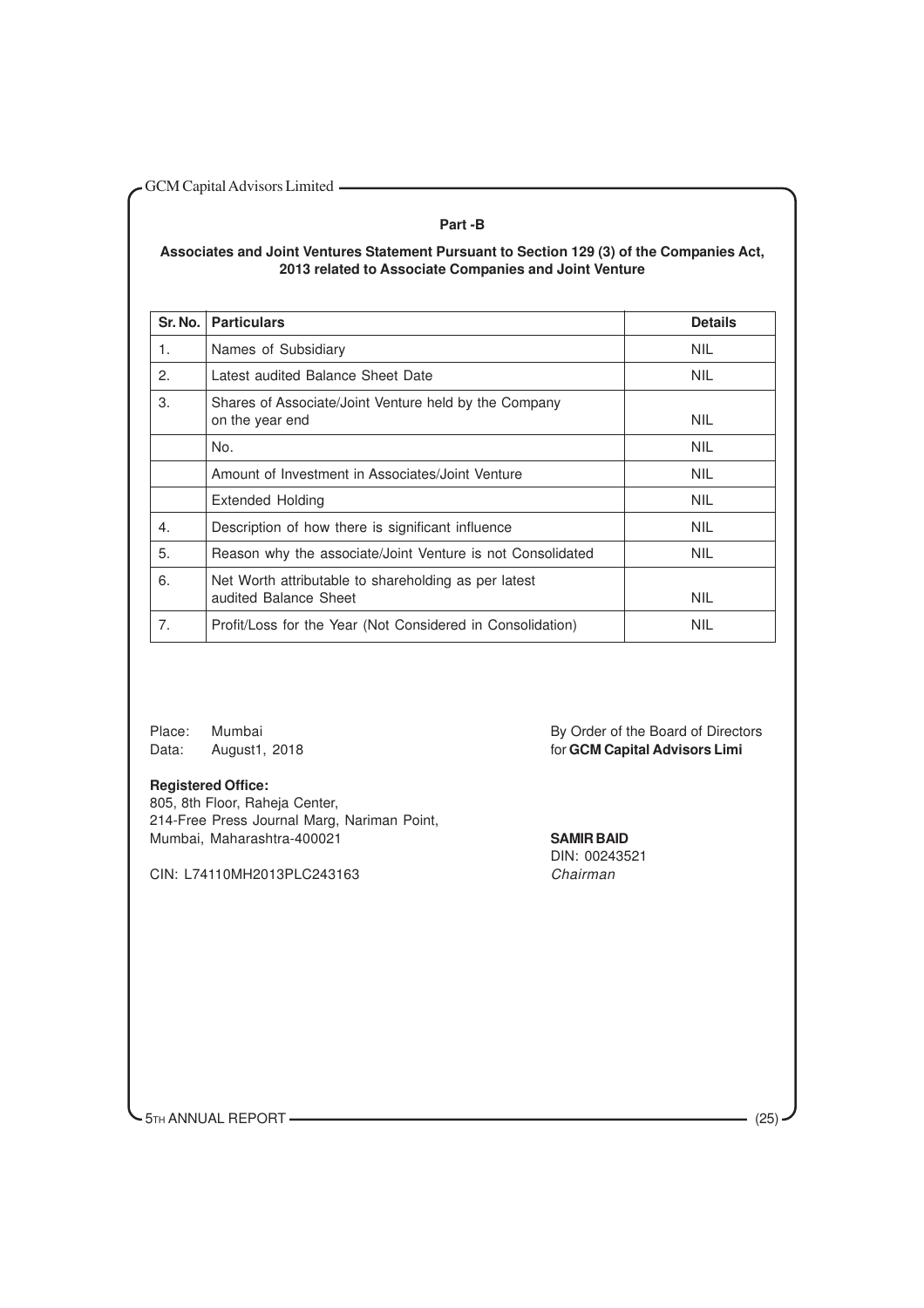# **SECRETARIAL AUDIT REPORT**

**Form No. MR-3**

# **FOR THE FINANCIAL YEAR ENDED 31st March, 2017**

[Pursuant to section 204(1) of the Companies Act, 2013 and rule No.9 of the Companies (Appointment and Remuneration Personnel) Rules, 2014]

The Members,

GCM Capital Advisors Limited

I have conducted the secretarial audit of the compliance of applicable statutory provisions and the adherence to good corporate practices by GCM Capital Advisors Limited (hereinafter called the company). Secretarial Audit was conducted in a manner that provided us a reasonable basis for evaluating the corporate conducts/statutory compliances and expressing my opinion thereon.

Based on my verification of the GCM Capital Advisors Limited books, papers, minute books, forms and returns filed and other records maintained by the company and also the information provided by the Company, its officers, agents and authorized representatives during the conduct of secretarial audit, we hereby report that in our opinion, the company has, during the audit period covering the financial year ended on 31st March, 2018, complied with the statutory provisions listed hereunder and also that the Company has proper Board-processes and compliance-mechanism in place to the extent, in the manner and subject to the reporting made hereinafter:

We have examined the books, papers, minute books, forms and returns filed and other records maintained by GCM Securities Limited for the financial year ended on 31st March, 2018, according to the provisions of:

- i. The Companies Act, 2013 (the Act) and the rules made thereunder;
- ii. The Securities Contracts (Regulation) Act, 1956 ('SCRA') and the rules made thereunder;
- iii. The Depositories Act, 1996 and the Regulations and Bye-laws framed thereunder;
- iv. Foreign Exchange Management Act, 1999 and the rules and regulations made thereunder
- v. The following Regulations and Guidelines prescribed under the Securities and Exchange Board of India Act, 1992 ('SEBI Act'):
	- a) The Securities and Exchange Board of India (Substantial Acquisition of Shares and Takeovers) Regulations, 2013;
	- b) The Securities and Exchange Board of India (Prohibition of Insider Trading) Regulations, 1992;
	- c) The Securities and Exchange Board of India (Issue of Capital and Disclosure Requirements) Regulations, 2009;
	- d) The Securities and Exchange Board of India (Employee Stock Option Scheme and Employee Stock Purchase Scheme) Guidelines, 1999;
	- e) The Securities and Exchange Board of India (Issue and Listing of Debt Securities) Regulations, 2008;

(26) **5TH ANNUAL REPORT 5TH ANNUAL REPORT**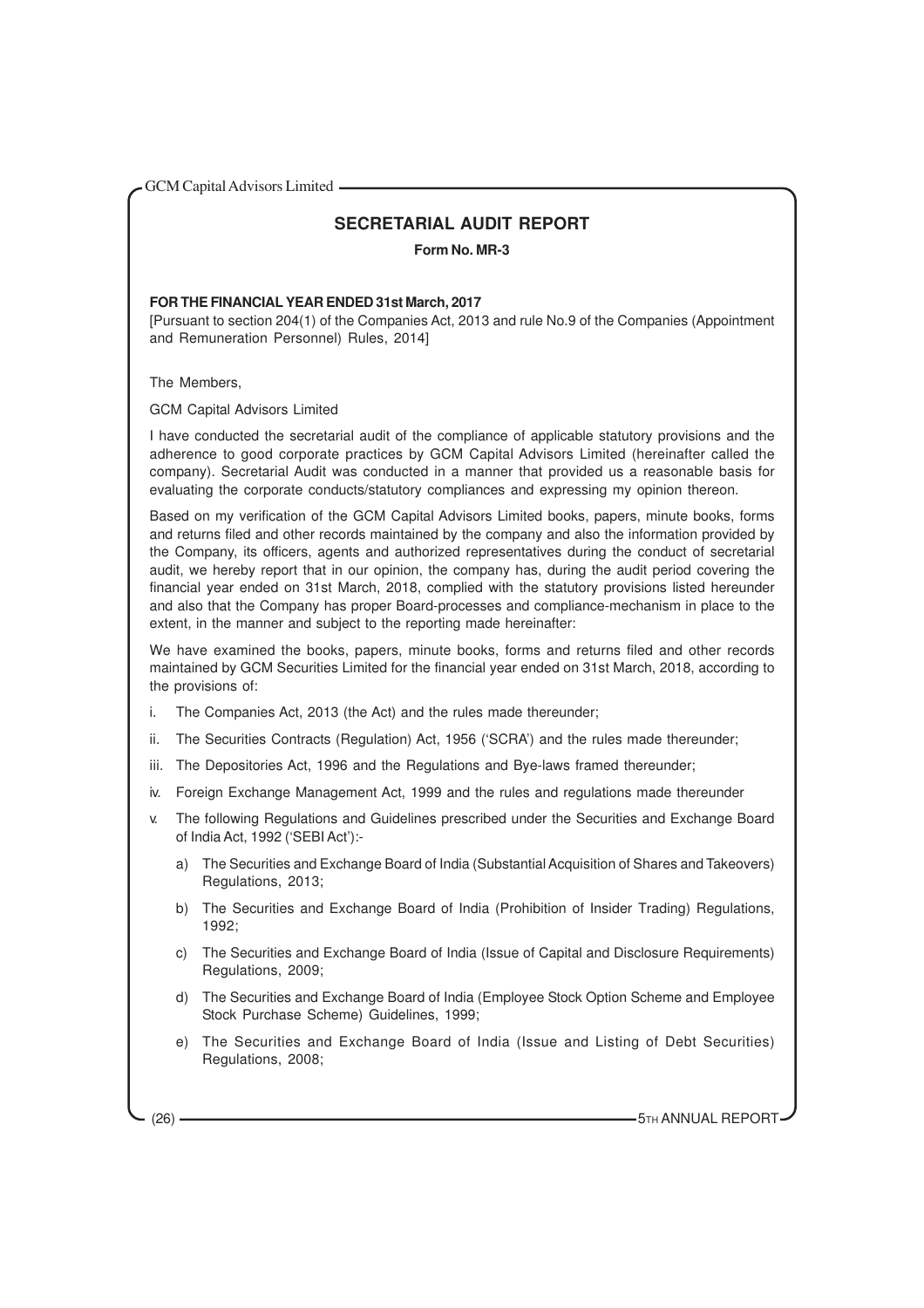- f) The Securities and Exchange Board of India (Registrars to an 12 Issue and Share Transfer Agents) Regulations, 1993 regarding the Companies Act and dealing with client;
- g) The Securities and Exchange Board of India (Delisting of Equity Shares) Regulations, 2009; and
- h) The Securities and Exchange Board of India (Buyback of Securities) Regulations, 1998;
- vi. We have also examined compliance with the applicable clauses of the following:
	- a) Secretarial Standards issued by The Institute of Company Secretaries of India.
	- b) The Listing Agreements entered into by the Company with Bombay Stock Exchange Limited

During the period under review the Company has complied with the provisions of the Act, Rules, Regulations, Guidelines, Standards, etc. mentioned above.

We further report that The Board of Directors of the Company is duly constituted with proper balance of Executive Directors, Non-Executive Directors and Independent Directors. The changes in the composition of the Board of Directors that took place during the period under review were carried out in compliance with the provisions of the Act.

Adequate notice is given to all directors to schedule the Board Meetings, agenda and detailed notes on agenda were sent at least seven days in advance, and a system exists for seeking and obtaining further information and clarifications on the agenda items before the meeting and for meaningful participation at the meeting.

Majority decision is carried through while the dissenting members' views are captured and recorded as part of the minutes.

We further report that there are adequate systems and processes in the company commensurate with the size and operations of the company to monitor and ensure compliance with applicable laws, rules, regulations and guidelines.

We further report that during the audit period the company, there were no instances of:

- (i) Public/Right/Preferential issue of shares / debentures/sweat equity, etc.
- (ii) Redemption / buy-back of securities
- (iii) Major decisions taken by the members in pursuance to section 180 of the Companies Act, 2013
- (iv) Merger / amalgamation / reconstruction, etc.
- (v) Foreign technical collaborations.

 **Kriti Daga** Place: Kolkata Company Secretaries **Company Secretaries** Data: May 28, 2018 Membership No.26425, C.P. No. 14023

5TH ANNUAL REPORT (27)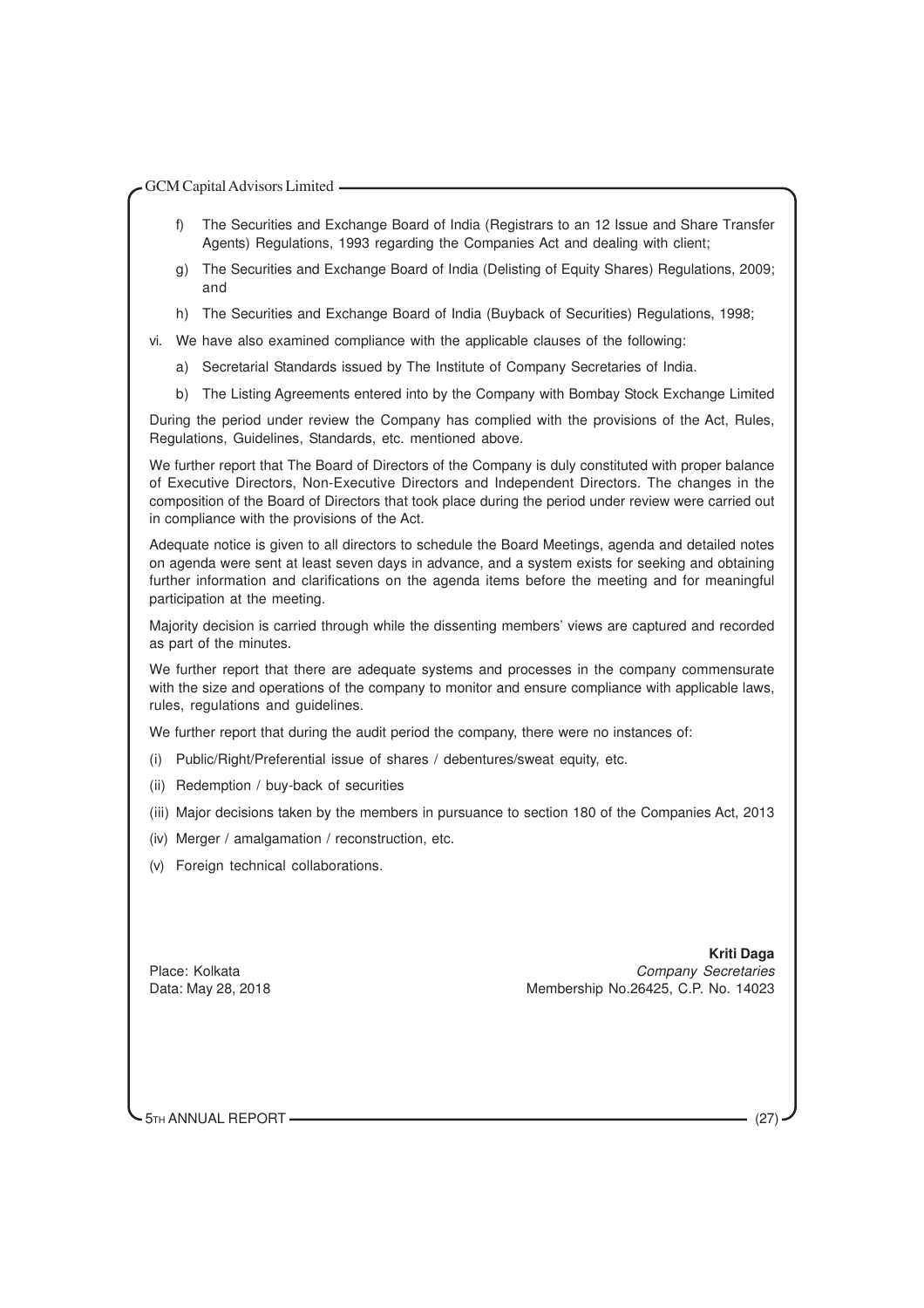# **INDEPENDENT AUDITORS' REPORT**

To The Members GCM CAPITALADVISORS LIMITED

# **Report on the Ind AS Financial Statements**

We have audited the accompanying Ind AS financial statements of GCM CAPITAL ADVISORS LIMITED (CIN – L74110MH2013PLC243163) ("the Company"), which comprise the Balance Sheet as at 31 March 2018, the Statement of Profit and Loss (including Other Comprehensive Income), Cash Flow Statement and the Statement of Changes in Equity for the year then ended, and a summary of the significant accounting policies and other explanatory information (herein after referred to as "Ind AS financial statements).

# **Management's Responsibility for the Ind AS Financial Statements**

The Company's Board of Directors is responsible for the matters stated in Section 134(5) of the Companies Act, 2013 ("the Act") with respect to the preparation of these Ind AS financial statements that give a true and fair view of the financial position, financial performance (including other comprehensive income) cash flows and changes in equity of the Company in accordance with the accounting principles generally accepted in India, including the Indian Accounting Standards (Ind AS) specified under Section 133 of the Act, read with relevant rules issued thereunder.

This responsibility also includes maintenance of adequate accounting records in accordance with the provisions of the Act for safeguarding of the assets of the Company and for preventing and detecting frauds and other irregularities; selection and application of appropriate accounting policies; making judgments and estimates that are reasonable and prudent; and design, implementation and maintenance of adequate internal financial controls, that were operating effectively for ensuring the accuracy and completeness of the accounting records, relevant to the preparation and presentation of the Ind AS financial statements that give a true and fair view and are free from material misstatement, whether due to fraud or error.

#### **Auditors' Responsibility**

Our responsibility is to express an opinion on these Ind AS financial statements based on our audit. We have taken into account the provisions of the Act, the accounting and auditing standards and matters which are required to be included in the audit report under the provisions of the Act and the Rules made thereunder and the Order issued under section 143(11) of the Act.

We conducted our audit of the Ind AS financial statements in accordance with the Standards on Auditing specified under Section 143(10) of the Act. Those Standards require that we comply with ethical requirements and plan and perform the audit to obtain reasonable assurance about whether the Ind AS financial statements are free from material misstatement.

An audit involves performing procedures to obtain audit evidence about the amounts and the disclosures in the Ind AS financial statements. The procedures selected depend on the auditor's judgment, including the assessment of the risks of material misstatement of the Ind AS financial statements, whether due to fraud or error. In making those risk assessments, the auditor considers internal financial control relevant to the Company's preparation of the Ind AS financial statements that give a true and fair view in order to design audit procedures that are appropriate in the circumstances. An audit also includes evaluating the appropriateness of accounting policies used and reasonableness of the accounting estimates made by the Company's Directors, as well as evaluating the overall presentation of the Ind AS financial statements.

We believe that the audit evidence we have obtained is sufficient and appropriate to provide a basis for our audit opinion on the Ind AS financial statements.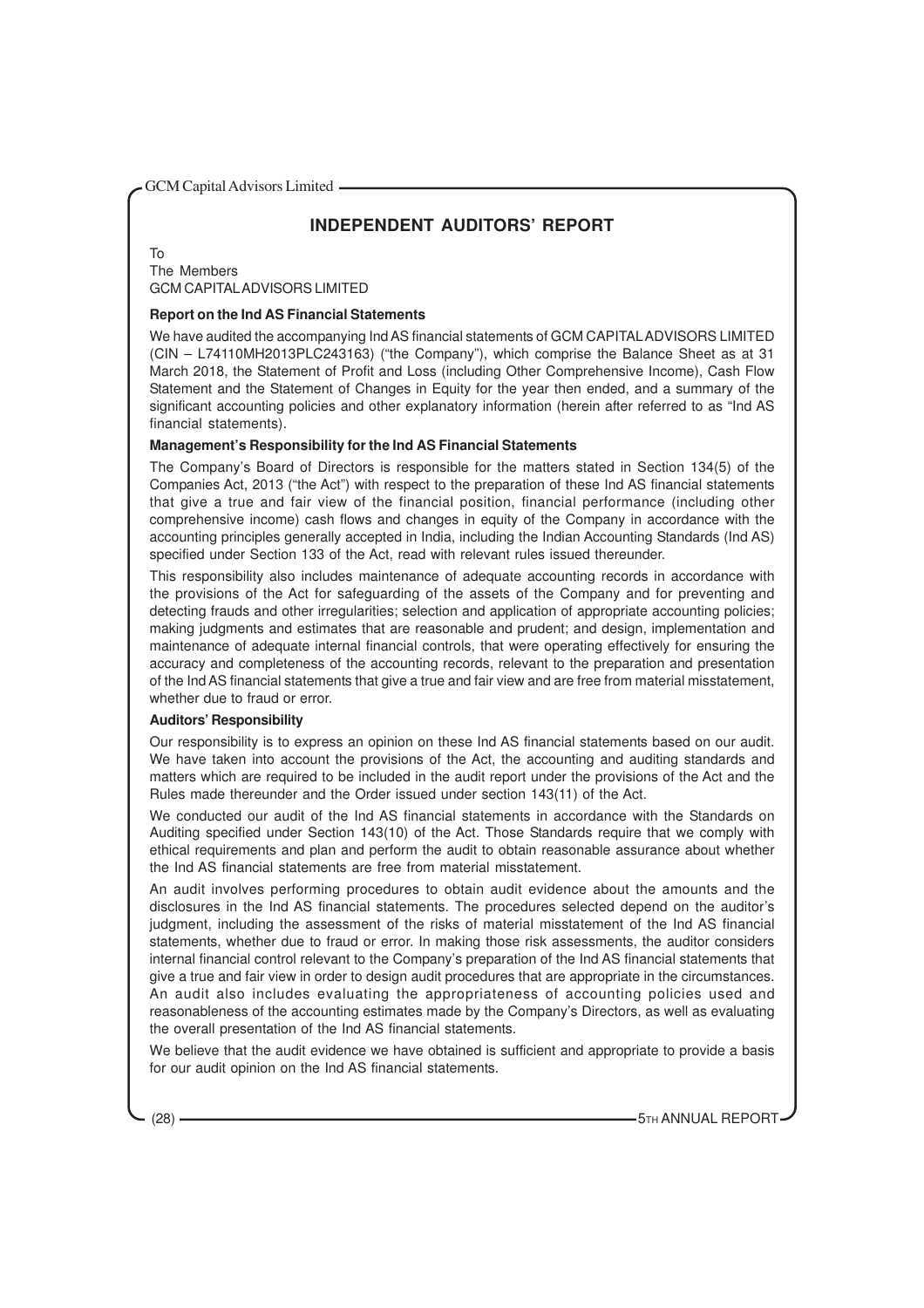# **Opinion**

In our opinion and to the best of our information and according to the explanations given to us, the aforesaid Ind As financial statements give the information required by the Act in the manner so required and give a true and fair view in conformity with the accounting principles generally accepted in India, of the state of affairs of the Company as at 31 March, 2018, and its Profit, total comprehensive income, the changes in equity and its cash flows for the year ended on that date.

# **Report on Other Legal and Regulatory Requirements**

- 1. As required by Section 143(3) of the Act, based on our audit report we report that:
	- a) We have sought and, obtained all the information and explanations which to the best of our knowledge and belief were necessary for the purpose of our audit;
	- b) in our opinion, proper books of account as required by law have been kept by the Company so far as it appears from our examination of those books.
	- c) The balance sheet, the statement of profit and loss, including other comprehensive income, the cash flow statement and statement of changes in equity dealt with by this Report are in agreement with the books of account;
	- d) In our opinion, the aforesaid Ind AS financial statements comply with the Indian Accounting Standards specified under Section 133 of the Act, read with relevant rules issued thereunder.
	- e) On the basis of written representations received from the directors as on 31 March 2018 taken on record by the Board of Directors, none of the directors is disqualified as on 31 March 2018, from being appointed as a director in terms of Section 164(2) of the Act;
	- f) With respect to the adequacy of the internal financial controls over financial reporting of the Company and the operating effectiveness of such controls, refer to our separate Report in "Annexure A"; and
	- g) With respect to the other matters to be included in the Auditor's Report in accordance with Rule 11 of the Companies (Audit and Auditors) Rules, 2014 as amended, in our opinion and to the best of our information and according to the explanations given to us:
		- i. The Company did not have any long-term contracts including derivative contracts for which there were any material foreseeable losses under the applicable law or accounting standards;
		- ii. There has been no delay in transferring amounts, required to be transferred, to the Investor Education and Protection Fund by the Company, if any; and
- 2. As required by the Companies (Auditor's Report) Order, 2016 ("the Order") issued by the Central Government of India in terms of Section 143(11) of the Act, we give in the "Annexure- B" a statement on the matters specified in paragraphs 3 and 4 of the Order.

# For **Maheshwari & Co** Chartered Accountants Firm Registration No - 105834W **K. K. Maloo** Date: 28th May, 2018 Membership No - 075872

Place: - Mumbai (Partner)

5TH ANNUAL REPORT (29)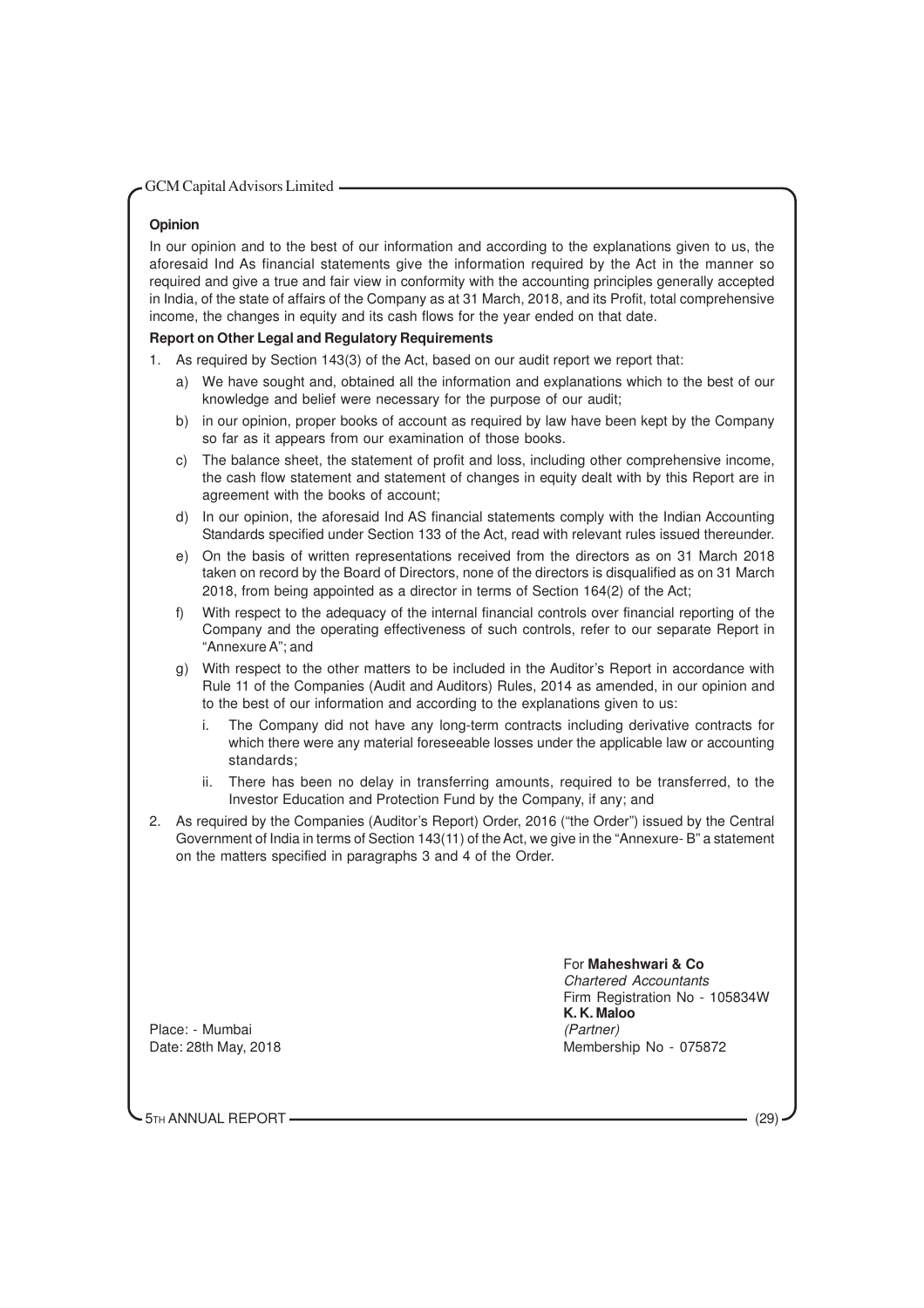# **ANNEXURE 'A' TO THE INDEPENDENT AUDITORS' REPORT**

**(Referred to in paragraph 2(f) under the heading 'Report on Other Legal and Regulatory Requirements' of our report of even date)**

Report on the Internal Financial Controls under Clause (i) of Sub-section 3 of Section 143 of the Companies Act, 2013 ("the Act")

We have audited the internal financial controls over financial reporting of GCM Capital Advisors Limited ("the Company") as of 31 March 2018 in conjunction with our audit of the Ind AS financial statements of the Company for the year ended on that date.

# **Management's Responsibility for Internal Financial Controls**

The Company's management is responsible for establishing and maintaining internal financial controls based on the internal control over financial reporting criteria established by the Company considering the essential components of internal control stated in the Guidance Note on Audit of Internal Financial Controls over Financial Reporting (the "Guidance Note") issued by the Institute of Chartered Accountants of India ("ICAI"). These responsibilities include the design, implementation and maintenance of adequate internal financial controls that were operating effectively for ensuring the orderly and efficient conduct of its business, including adherence to company's policies, the safeguarding of its assets, the prevention and detection of frauds and errors, the accuracy and completeness of the accounting records, and the timely preparation of reliable financial information, as required under the Companies Act, 2013.

# **Auditors' Responsibility**

Our responsibility is to express an opinion on the Company's internal financial controls over financial reporting based on our audit. We conducted our audit in accordance with the Guidance Note and the Standards on Auditing, issued by ICAI and deemed to be prescribed under section 143(10) of the Companies Act, 2013, to the extent applicable to an audit of internal financial controls. Those Standards and the Guidance Note require that we comply with ethical requirements and plan and perform the audit to obtain reasonable assurance about whether adequate internal financial controls over financial reporting was established and maintained and if such controls operated effectively in all material respects.

Our audit involves performing procedures to obtain audit evidence about the adequacy of the internal financial controls system over financial reporting and their operating effectiveness. Our audit of internal financial controls over financial reporting included obtaining an understanding of internal financial controls over financial reporting, assessing the risk that a material weakness exists, and testing and evaluating the design and operating effectiveness of internal control based on the assessed risk. The procedures selected depend on the auditor's judgement, including the assessment of the risks of material misstatement of the financial statements, whether due to fraud or error.

We believe that the audit evidence we have obtained is sufficient and appropriate to provide a basis for our audit opinion on the Company's internal financial controls system over financial reporting.

# **Meaning of Internal Financial Controls over Financial Reporting**

A company's internal financial control over financial reporting is a process designed to provide reasonable assurance regarding the reliability of financial reporting and the preparation of financial statements for external purposes in accordance with generally accepted accounting principles. A company's internal financial control over financial reporting includes those policies and procedures that (1) pertain to the maintenance of records that, in reasonable detail, accurately and fairly reflect the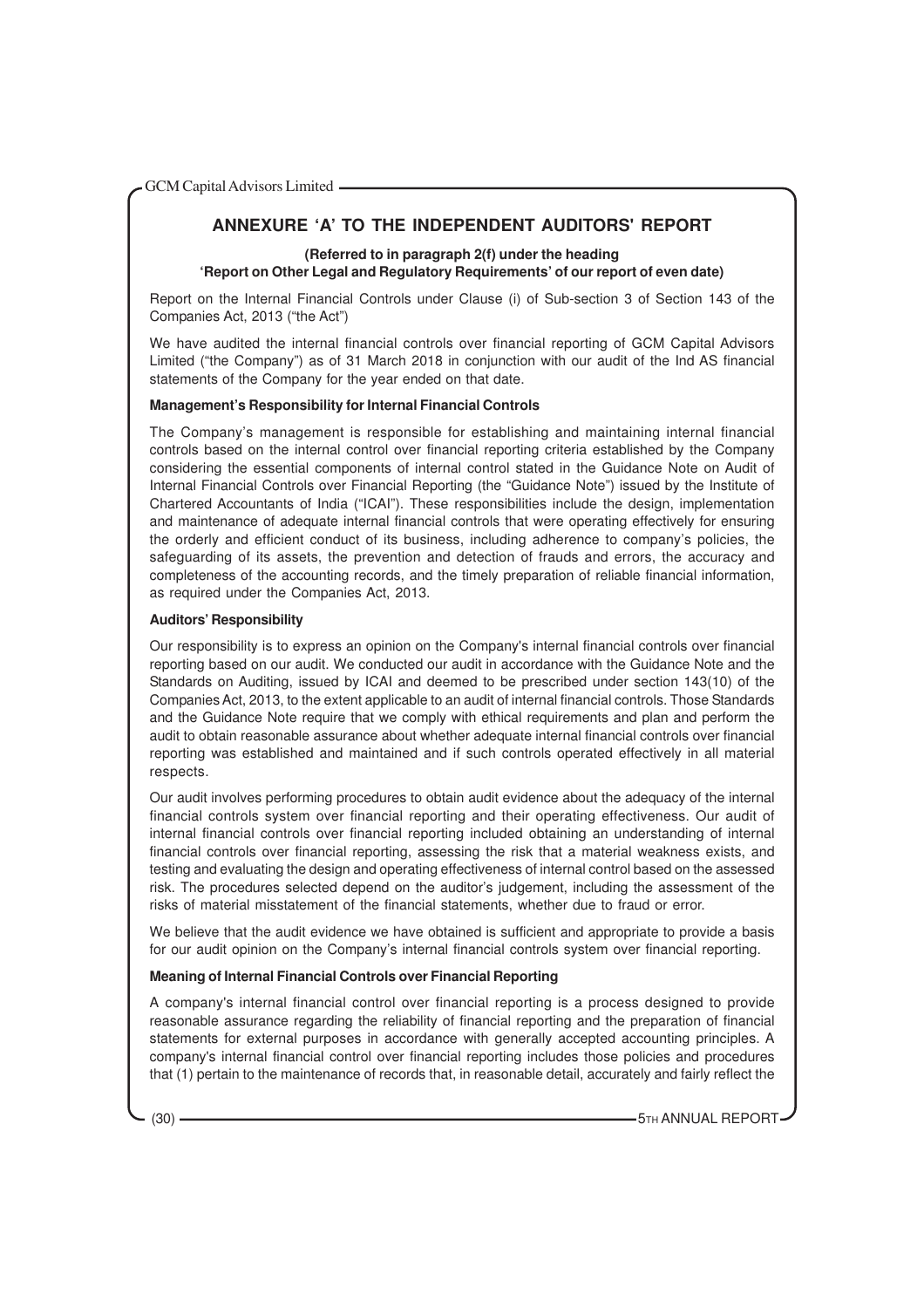transactions and dispositions of the assets of the company; (2) provide reasonable assurance that transactions are recorded as necessary to permit preparation of financial statements in accordance with generally accepted accounting principles, and that receipts and expenditures of the company are being made only in accordance with authorisations of management and directors of the company; and (3) provide reasonable assurance regarding prevention or timely detection of unauthorised acquisition, use, or disposition of the company's assets that could have a material effect on the financial statements.

# **Inherent Limitations of Internal Financial Controls over Financial Reporting**

Because of the inherent limitations of internal financial controls over financial reporting, including the possibility of collusion or improper management override of controls, material misstatements due to error or fraud may occur and not be detected. Also, projections of any evaluation of the internal financial controls over financial reporting to future periods are subject to the risk that the internal financial control over financial reporting may become inadequate because of changes in conditions, or that the degree of compliance with the policies or procedures may deteriorate.

# **Opinion**

In our opinion, to the best of our information and according to explanation given to us, the Company has maintained, in all material respects, adequate internal financial controls over financial reporting and such internal financial controls over financial reporting were operating effectively as at 31 March 2018, based on the internal control over financial reporting criteria established by the Company considering the essential components of internal control stated in the Guidance Note on Audit of Internal Financial Controls Over Financial Reporting issued by the Institute of Chartered Accountants of India.

Place: - Mumbai (Partner)

For **Maheshwari & Co** Chartered Accountants Firm Registration No - 105834W **K. K. Maloo** Date: 28th May, 2018 Membership No - 075872

5TH ANNUAL REPORT (31) (31)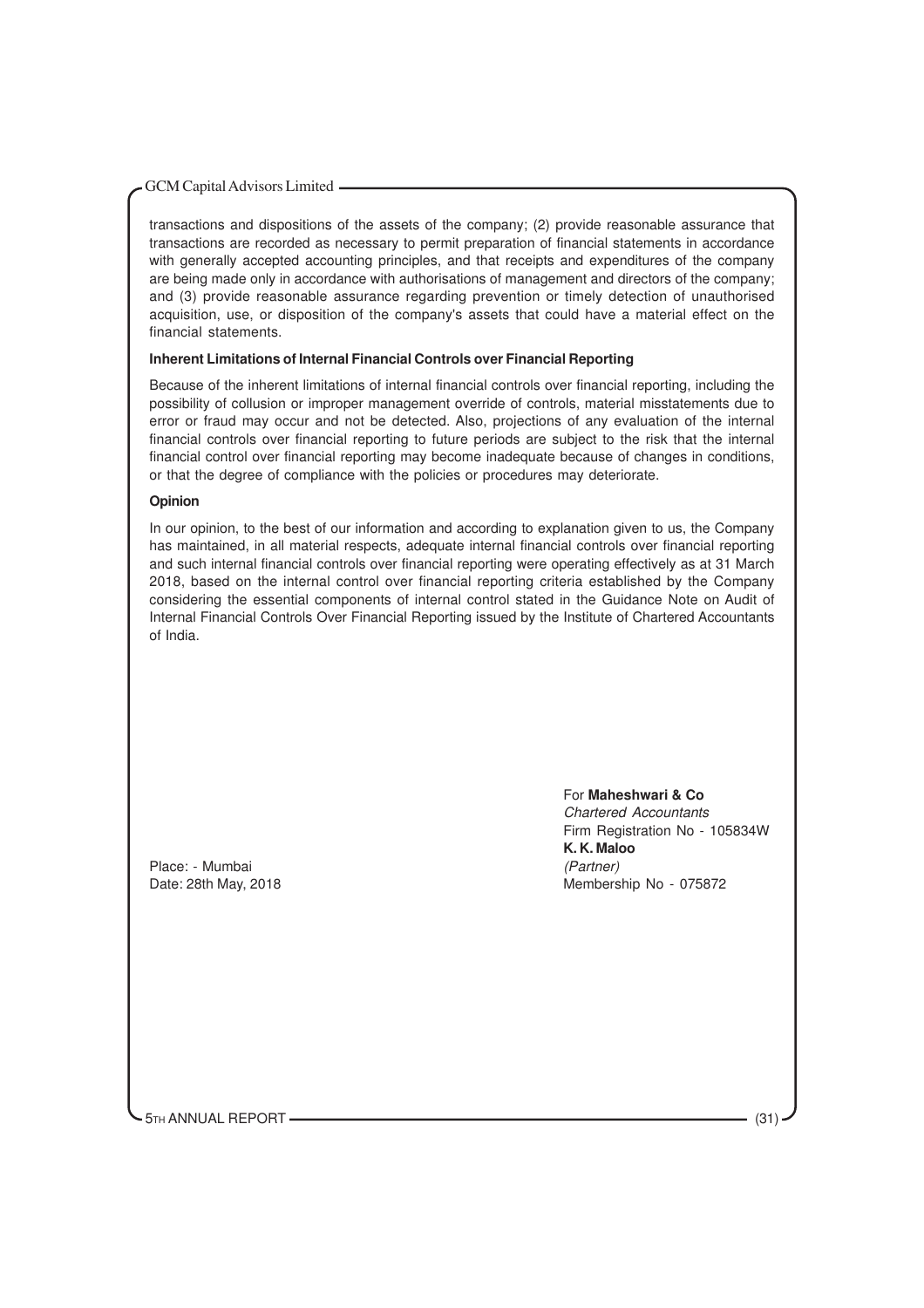# **ANNEXURE B TO INDEPENDENT AUDITORS' REPORT**

(Referred to in paragraph 1 under the heading 'Report on Other Legal and Regulatory Requirements' of our report of even date)

- 1. a) The Company has maintained proper records showing full particulars including quantitative details and situation of fixed assets.
	- b) Fixed assets have been verified by the management in accordance with a phased programme of verification, which in our opinion, is reasonable having regard to the size of the Company and the nature of its assets, though all the assets were not verified by the management during the year. No material discrepancies were noticed on such verification.
	- c) According to information and explanations given to us and on the basis of our examination of the records of the company, the company does not hold title deeds of immovable property.
- 2. According to information and explanations given to us, the inventory has been physically verified by the management at the reasonable interval during the year which consists of stores and spares, which in our opinion is reasonable having regard to the size of the Company and nature of its inventories. The discrepancies noticed on physical verification of the inventory as compared to books records has been properly dealt with in the books of account were not material.
- 3. According to information and explanations given to us, The Company has not granted any loans to any party covered in the register maintained under section 189 of the Companies Act, 2013 ('the Act').
- 4. According to the information and explanations given to us, the Company has not accepted any deposits within the meaning of Sections 73 to 76 or any other relevant provisions of the Companies Act and the rules framed thereunder during the year. Accordingly, the provisions of clause (v) of paragraph 3 of the Order are not applicable to the Company.
- 5. In our opinion and according to the information and explanations given to us, the requirement for maintenance of cost records specified by the Central Government under Section 148(1) of the Companies Act, are not applicable to the Company during the year.
- 6. (a) According to the information and explanation given to us, the Company has been generally regular in depositing the undisputed statutory dues including provident fund, employees' state insurance, income tax, sales tax, service tax, Goods and Service Tax, custom duty, excise duty, value added tax, cess and other material statutory dues as applicable with the appropriate authorities and the extent of arrears outstanding statutory dues as at the last day of financial year are Rs. 18,223.
	- (b) According to the information and explanations given to us, there are no dues of income tax, sales tax, customs duty, excise duty, value added tax and cess, which have not been deposited on account of any dispute with the relevant authorities.
- 7. Based on audit procedures and according to the information and explanations given to us, the Company has not defaulted in repayment of dues to financial Institutions and banks.
- 8. According to the information and explanations given to us, the Company has not raised moneys by way of initial public offer or further public offer (including debt instruments)
- 9. According to the information and explanation given to us, we have neither come across any instances of fraud by the Company or any fraud on the Company by its officers or employees have been noticed or reported during the year, nor have we been informed of any such cases by the management.

(32) **5TH ANNUAL REPORT** (32)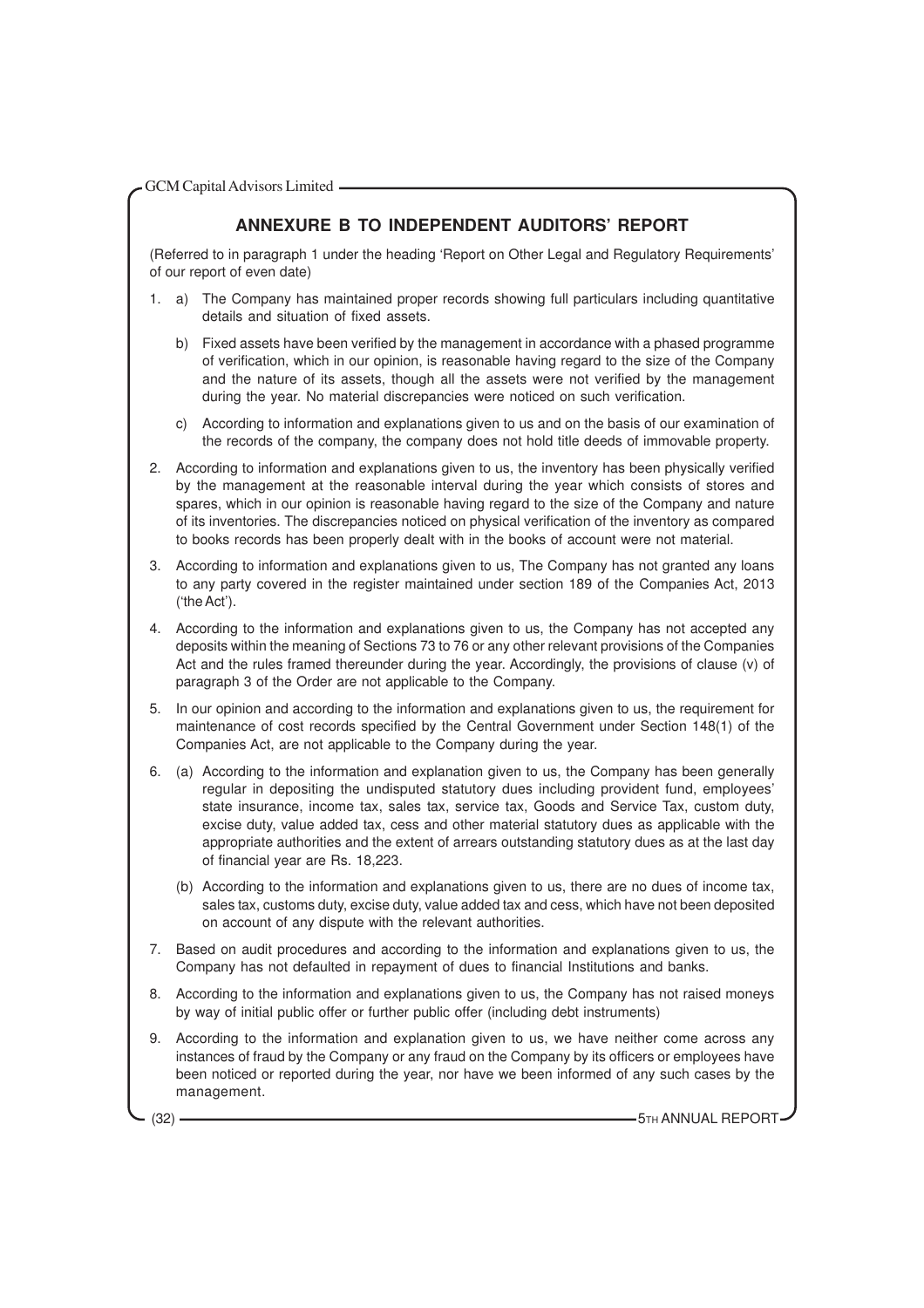- 10. In our opinion and according to the information and explanations given to us, the Company has paid / provided managerial remuneration in accordance with the requisite approvals mandated by the provisions of Section 197 read with Schedule V to the Companies Act, 2013.
- 11. In our opinion and according to the information and explanations given to us, the Company is not a Nidhi Company. Accordingly, the provisions of clause 3(xii) of the Order are not applicable to the Company.
- 12. In our opinion and according to the information and explanations given to us the Company is in compliance with Sections 177 and 188 of the Companies Act, 2013, where applicable, for all transactions with the related parties and the details of related party transactions have been disclosed in the Ind AS financial statements etc. as required by the applicable accounting standards.
- 13. According to the information and explanations given to us and based on our examination of the records of the Company, the Company has not made preferential allotment or private placement of shares or fully or partly convertible debentures during the year.
- 14. According to the information and explanations given to us, the Company has not entered into any non-cash transactions with directors or persons connected with him during the year.
- 15. According to the information and explanations given to us and based on our examination of the records of the Company, the Company is not required to be registered under Section 45-IA of the Reserve Bank of India Act, 1934.

Place: - Mumbai (Partner)

For **Maheshwari & Co** Chartered Accountants Firm Registration No - 105834W **K. K. Maloo** Date: 28th May, 2018 Membership No - 075872

5TH ANNUAL REPORT (33)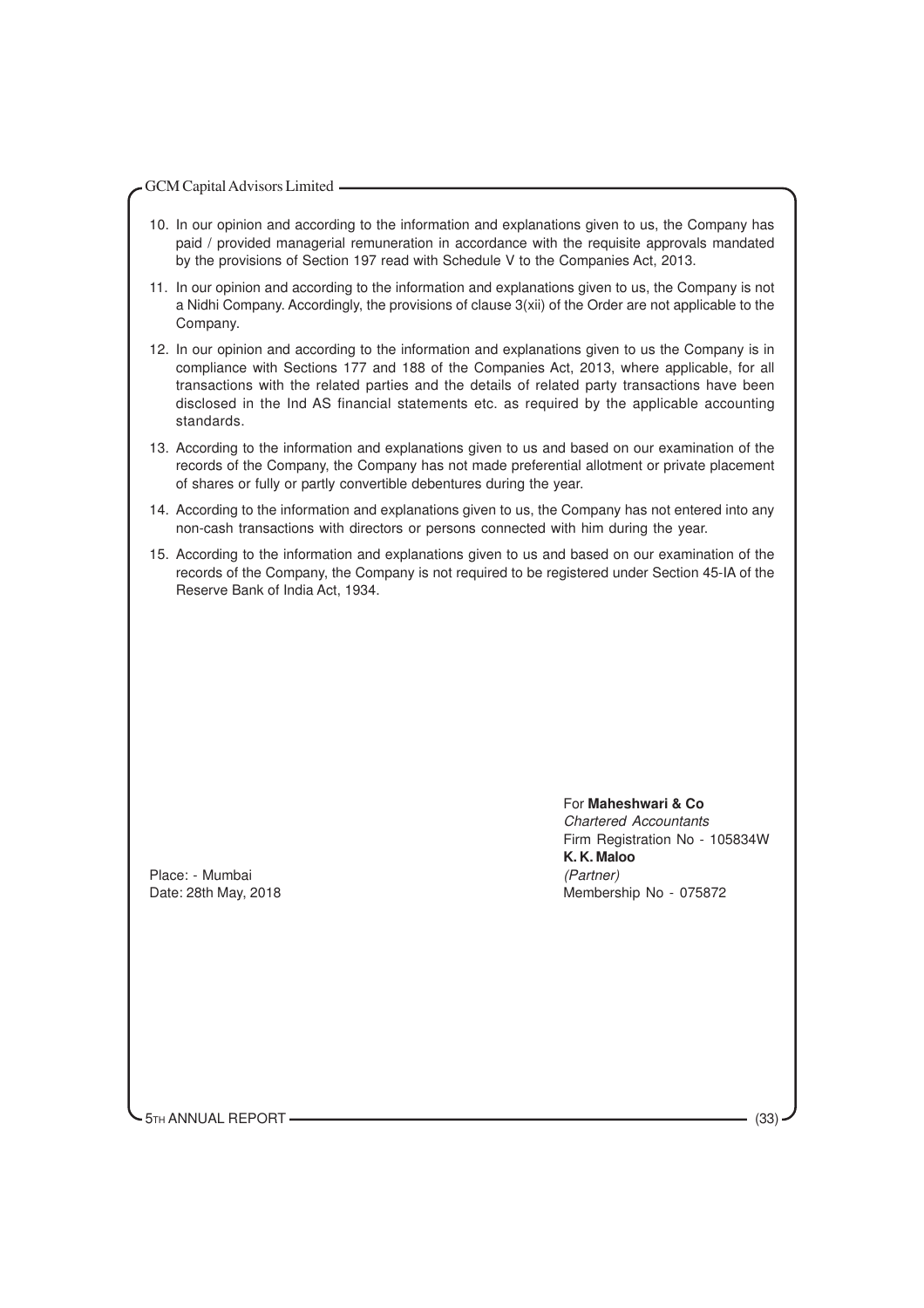# GCM Capital Advisors Limited **- Algebra 2013**

# **Balance Sheet as at 31 March, 2018**

|    | Particulars                                                                                                                                                               | Note<br>No.    | As at 31 March<br>2018 (Rs.)        | As at 31 March<br>2017 (Rs.) | As at 1 April<br>2016 (Rs.) |
|----|---------------------------------------------------------------------------------------------------------------------------------------------------------------------------|----------------|-------------------------------------|------------------------------|-----------------------------|
| L. | <b>ASSETS</b>                                                                                                                                                             |                |                                     |                              |                             |
|    | Non-current assets                                                                                                                                                        |                |                                     |                              |                             |
|    | Property, Plant and Equipment                                                                                                                                             | 4(a)           | 42,84,479                           | 58,63,281                    | 14,41,926                   |
|    | <b>Financial Assets</b>                                                                                                                                                   |                |                                     |                              |                             |
|    | Investments<br>(i)                                                                                                                                                        | 5              | 2,57,09,446                         | 3,95,97,485                  | 2,96,44,365                 |
|    | Other financial assets<br>(ii)                                                                                                                                            | 6              | 17,51,28,691                        | 16,69,80,510                 | 9,82,15,436                 |
|    | Income Asset Tax (Net)                                                                                                                                                    | $\overline{7}$ | 37,74,612                           | 17, 17, 194                  | 33,24,757                   |
|    | Deferred Tax Asset (Net)                                                                                                                                                  | 8              | 4,45,168                            | 3,29,753                     | 1,91,514                    |
|    | <b>Total Non-current assets</b>                                                                                                                                           |                | 20,93,42,397                        | 21,44,88,223                 | 13,28,17,998                |
|    | Current assets                                                                                                                                                            |                |                                     |                              |                             |
|    | Inventories                                                                                                                                                               | 9              | 21,12,000                           | 25,67,586                    | 1,05,84,000                 |
|    | <b>Financial Assets</b>                                                                                                                                                   |                |                                     |                              |                             |
|    | Trade receivables<br>(i)                                                                                                                                                  | 10             | 7,93,98,905                         | 8,59,35,235                  | 7,32,89,496                 |
|    | Cash and cash equivalents<br>(ii)                                                                                                                                         | 11 $(a)$       | 21,70,741                           | 1,70,53,746                  | 17,74,067                   |
|    | (iii) Bank balances other than (ii) above                                                                                                                                 | 11(b)          | 10,511                              | 10,511                       | 15,000                      |
|    | (iv) Loans                                                                                                                                                                | 12             | 13,23,18,285                        | 15,67,34,994                 | 12,75,03,443                |
|    | (v) Other financial assets                                                                                                                                                | 13             | 32,18,515                           | 26,83,515                    | 17,34,285                   |
|    | Other current assets                                                                                                                                                      | 14             | 30,02,000                           | 5,00,000                     |                             |
|    | <b>Total Current Assets</b>                                                                                                                                               |                | 22,22,30,957                        | 26,54,85,587                 | 21,49,00,291                |
|    | <b>Total Assets</b>                                                                                                                                                       |                | 43, 15, 73, 354                     | 47,99,73,811                 | 34,77,18,289                |
| Ш. | <b>EQUITY AND LIABILITIES</b>                                                                                                                                             |                |                                     |                              |                             |
|    | <b>Equity</b>                                                                                                                                                             |                |                                     |                              |                             |
|    | Equity Share Capital<br>a)                                                                                                                                                | 15             | 16,94,00,000                        | 16,94,00,000                 | 16,94,00,000                |
|    | b)<br><b>Other Equity</b>                                                                                                                                                 | 16             | 17,28,59,028                        | 17,50,98,628                 | 17,34,63,389                |
|    | <b>Total Equity</b>                                                                                                                                                       |                | 34,22,59,028                        | 34,44,98,628                 | 34,28,63,389                |
|    | Non-current liabilities                                                                                                                                                   |                |                                     |                              |                             |
|    | <b>Financial Liabilities</b>                                                                                                                                              |                |                                     |                              |                             |
|    | (i) Borrowings                                                                                                                                                            | 17             | 23,40,698                           | 33, 31, 375                  | 6,73,552                    |
|    | <b>Total non-current liabilities</b>                                                                                                                                      |                | 23,40,698                           | 33, 31, 375                  | 6,73,552                    |
|    | <b>Current liabilities</b>                                                                                                                                                |                |                                     |                              |                             |
|    | <b>Financial Liabilities</b>                                                                                                                                              |                |                                     |                              |                             |
|    | Trade payables<br>(i)                                                                                                                                                     | 18             | 1,38,31,629                         | 3,80,75,950                  | 16,20,000                   |
|    | (ii) Borrowings                                                                                                                                                           | 19             | 10,43,767                           | 9,96,428                     | 2,44,345                    |
|    | Other current liabilities                                                                                                                                                 | 20             | 7,20,98,233                         | 9,30,71,428                  | 23,17,003                   |
|    | <b>Total current liabilities</b>                                                                                                                                          |                | 8,69,73,629                         | 13,21,43,807                 | 41,81,348                   |
|    | <b>Total Liabilities</b>                                                                                                                                                  |                | 8,93,14,327                         | 13,54,75,182                 | 48,54,900                   |
|    | <b>Total Equity and Liabilities</b>                                                                                                                                       |                | 43, 15, 73, 354                     | 47,99,73,811                 | 34,77,18,289                |
|    | Significant accounting policies<br>The accompanying notes form an integral part of the standalone Ind AS financial statements.<br>As per our Report of even date attached | 1.2.3          |                                     |                              |                             |
|    |                                                                                                                                                                           |                |                                     |                              |                             |
|    | For Maheshwari and Co.                                                                                                                                                    |                | For and on behalf of the Board of   |                              |                             |
|    | <b>Chartered Accountants</b>                                                                                                                                              |                | <b>GCM Capital Advisors Limited</b> |                              |                             |

Firm No: 105834W<br>**KK Maloo** Partner Director Membership No. : 075872<br>Place: Mumbai Dated : May 28, 2018

**Kamir Baid**<br> **Camir Baid**<br> **Camir Shilpa Baid**<br> **Shilpa Baid**<br> **Shilpa Baid** 

Place: Mumbai **Supratim Roychowdhury Gaurav Mody**

(34) **5TH ANNUAL REPORT**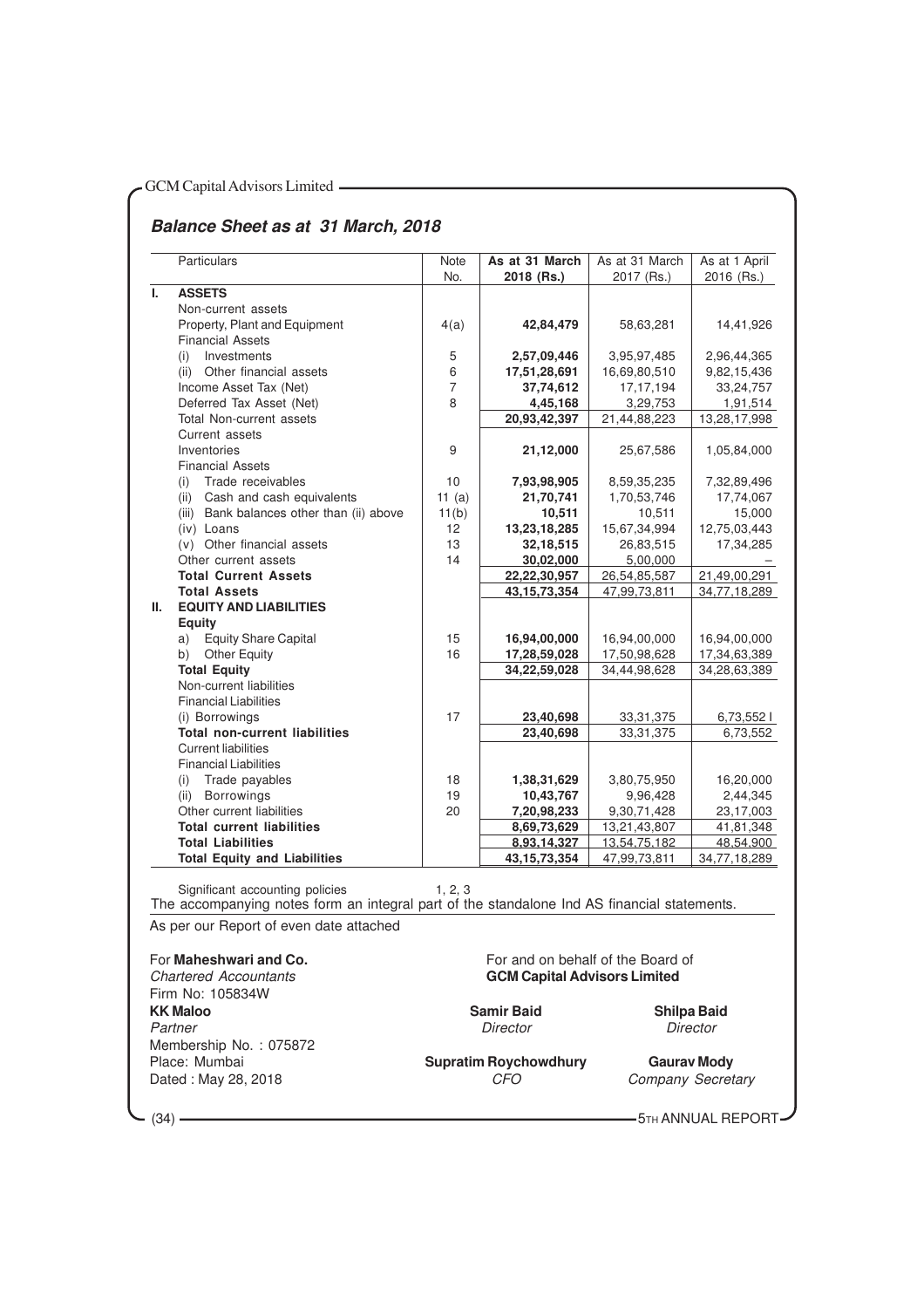# **Statement of Profit and loss for the year ended on 31st March 2018**

|                                                                                            |                              |                                     | (Amount in INR)          |
|--------------------------------------------------------------------------------------------|------------------------------|-------------------------------------|--------------------------|
| <b>Particulars</b>                                                                         | Note                         | For the year                        | For the year             |
|                                                                                            |                              | ended as on                         | ended as on              |
|                                                                                            |                              | March 31, 2018                      | March 31, 2017           |
| Revenue from operations                                                                    | 21                           | 2,95,61,643                         | 6,86,28,615              |
| Other income                                                                               | 22                           | 36,96,856                           | 30,41,651                |
| <b>Total Revenue (A)</b>                                                                   |                              | 3,32,58,498                         | 7,16,70,266              |
| <b>Expenses</b>                                                                            |                              |                                     |                          |
| Purchase of Traded Goods                                                                   | 23                           | 2,17,80,603                         | 5,50,54,813              |
| Changes in inventories of finished goods/                                                  |                              |                                     |                          |
| traded goods and work-in-progress                                                          | 24                           | 4,55,586                            | 80,16,414                |
| Employee benefits expense                                                                  | 25                           | 39,21,960                           | 30,34,884                |
| Finance costs                                                                              | 26                           | 4,01,646                            | 2,34,600                 |
| Depreciation and amortisation expense<br>Other expenses                                    | 4(a)<br>27                   | 15,78,802<br>41,58,632              | 11, 13, 187<br>41,70,981 |
| Total expenses (B)                                                                         |                              | 3,22,97,230                         | 7,16,24,879              |
| Profit before tax                                                                          |                              | 9,61,269                            | 45,387                   |
| Tax expense:                                                                               |                              |                                     |                          |
| - Current tax                                                                              |                              | 1,83,170                            | 91,161                   |
| - Deferred tax                                                                             |                              | $-1, 15, 414$                       | $-1,38,239$              |
| - TAX Expenses Earlier Year                                                                |                              |                                     |                          |
| - MAT credit entitlement                                                                   |                              |                                     | $-29,161$                |
|                                                                                            |                              | 67,755                              | $-76,239$                |
| Profit for the year                                                                        |                              | 8,93,513                            | 1,21,626                 |
| Other Comprehensive Income/(Loss)                                                          |                              |                                     |                          |
| Items that will not be reclassified to                                                     |                              |                                     |                          |
| statement of profit and loss<br>Remeasurement of defined employee                          |                              |                                     |                          |
| benefit plans                                                                              |                              |                                     |                          |
| Fair value changes on Equity Instru-                                                       |                              |                                     |                          |
| ments carried at fair value through OCI;                                                   |                              | $-28, 27, 027$                      | 15,13,613                |
| Tax impact of items that will not be                                                       |                              |                                     |                          |
| reclassified to statement of profit and loss                                               |                              |                                     |                          |
| Total comprehensive income for the year                                                    |                              | $-19, 33, 514$                      | 16,35,239                |
| <b>Earnings per equity share</b>                                                           |                              |                                     |                          |
| (1) Basic                                                                                  |                              | 0.05                                | 0.01                     |
| (2) Diluted                                                                                |                              | 0.05                                | 0.01                     |
| Nominal value of equity shares                                                             |                              | 10.00                               | 10.00                    |
| Significant accounting policies                                                            | 1, 283                       |                                     |                          |
| The accompanying notes form an integral part of the standalone Ind AS financial statements |                              |                                     |                          |
| As per our Report of even date attached                                                    |                              |                                     |                          |
|                                                                                            |                              |                                     |                          |
| For Maheshwari and Co.                                                                     |                              | For and on behalf of the Board of   |                          |
| <b>Chartered Accountants</b>                                                               |                              | <b>GCM Capital Advisors Limited</b> |                          |
| Firm No: 105834W                                                                           |                              |                                     |                          |
| <b>KK Maloo</b>                                                                            | <b>Samir Baid</b>            |                                     | <b>Shilpa Baid</b>       |
| Partner                                                                                    | Director                     |                                     | Director                 |
| Membership No.: 075872                                                                     |                              |                                     |                          |
| Place: Mumbai                                                                              | <b>Supratim Roychowdhury</b> |                                     | <b>Gaurav Mody</b>       |
| Dated: May 28, 2018                                                                        | <b>CFO</b>                   |                                     | Company Secretary        |
|                                                                                            |                              |                                     |                          |

- 5TH ANNUAL REPORT – (35) – (35) – (35) – (35) – (35) – (35) – (35) – (35) – (35) – (35) – (35) – (35) – (35) – (35) – (35) – (35) – (35) – (35) – (35) – (35) – (35) – (35) – (35) – (35) – (35) – (35) – (35) – (35) – (35)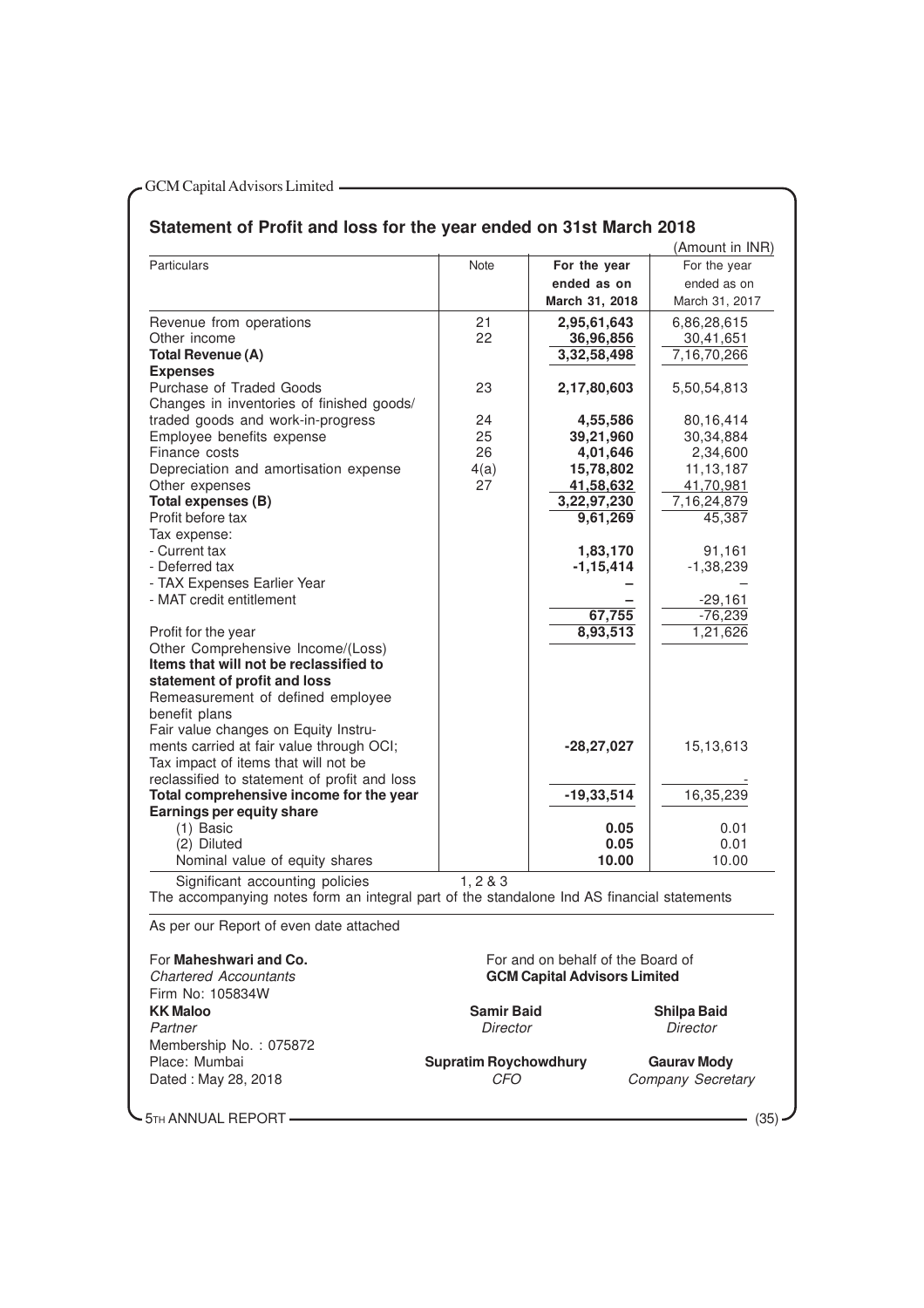# **Cash Flow Statement for the Period ended 31st March 2018**

|                                                                         |                              |          |                                     | (Amount in INR)       |
|-------------------------------------------------------------------------|------------------------------|----------|-------------------------------------|-----------------------|
| Particulars                                                             |                              |          | Period ended<br>March 31 2018       | Period ended          |
|                                                                         |                              |          |                                     | March 31 2017         |
| <b>Cash Flow from Operating Activities</b>                              |                              |          |                                     |                       |
| Profit before tax                                                       |                              |          | 9,61,269                            | 45,387                |
| Adjustment for:                                                         |                              |          |                                     |                       |
| Depreciation and amortization                                           |                              |          | 15,78,802                           | 11, 13, 187           |
| Gain on long term investments (other than trade)                        |                              |          | $-8,05,510$                         | $-2,74,554$           |
| Interest Expenses                                                       |                              |          | 4,01,646                            | 2,34,600              |
| Interest/Dividend Income                                                |                              |          | -32,38,315                          | $-28,06,297$          |
| Fair value on change of equity instruments                              |                              |          | $-28,27,027$                        | 15,13,613             |
| Operating profit before working capital changes                         |                              |          | $-39,29,134$                        | $-1,74,064$           |
| Movement in working capital:                                            |                              |          |                                     |                       |
| (Increase)/decrease in trade and other receivables                      |                              |          | 65,36,330                           | $-1,26,45,739$        |
| (Increase)/decrease in Loans                                            |                              |          | 2,44,16,710                         | $-2,92,31,551$        |
| (Increase)/decrease in Other Financial Assets                           |                              |          | -86,83,181                          | $-6,97,14,304$        |
| (Increase)/decrease in Other Current Assets                             |                              |          | $-25,02,000$                        | $-5,00,000$           |
| Increase/(decrease) in trade payable<br>and other financial liabilities |                              |          |                                     |                       |
|                                                                         |                              |          | $-2,42,44,321$                      | 3,64,55,950           |
| Increase/(decrease) in other current liabilities                        |                              |          | $-2,09,73,195$                      | 9,07,54,425           |
| Increase/(decrease) in inventories                                      |                              |          | 4,55,586                            | 80,16,414             |
| Cash generated/(used) in operations                                     |                              |          | $-2,89,23,206$                      | 2,29,61,131           |
| Income tax paid                                                         |                              |          | -18,74,249                          | 16,98,724             |
| Cash generated/(used) in operations                                     |                              | (A)      | $-3,07,97,454$                      | 2,46,59,855           |
| Cash flow from/(used) investing activities                              |                              |          |                                     |                       |
| Purchase of Assest                                                      |                              |          | $-2,34,836$                         | -55,34,542            |
| Dividend income on Investing Activity                                   |                              |          | -57,300                             | 39,200                |
| (Increase)/decrease in fixed deposit with bank                          |                              |          |                                     |                       |
| (Increase)/decrease in Investments                                      |                              |          | 1,30,82,529                         | $-1,02,27,674$        |
| Cash generated/(used) in investing activities                           |                              | (B)      | 1,27,90,393                         | $-1,57,23,016$        |
| Cash flow from/(used in) financing activities                           |                              |          |                                     |                       |
| Proceeds of Borrowings                                                  |                              |          |                                     | 39,26,391             |
| Repayments of Borrowings                                                |                              |          | $-9,43,337$                         | $-5,16,485$           |
| Interest paid                                                           |                              |          | $-4,01,646$                         | $-2,34,600$           |
| Cash generated/(used) in financing activities                           |                              | (C)      | $-13,44,983$                        | 31,75,306             |
| Net increase/(decrease) in cash and cash equivalents                    |                              | (A+B+C)  | $-1,48,83,004$                      | 1,52,75,190           |
| Cash and cash equivalent at beginning of year                           |                              |          | 1,70,64,257                         | 17,89,067             |
| Cash and cash equivalent at end of year                                 |                              |          | 21,81,252                           | 1,70,64,257           |
| Net increase/(decrease) as disclosed above                              |                              |          | $-1,48,83,004$                      | 1,52,75,190           |
| Significant accounting policies                                         |                              | 1, 2 & 3 |                                     |                       |
| The accompanying notes form an integral part                            |                              |          |                                     |                       |
| of the standalone Ind AS financial statements                           |                              |          |                                     |                       |
| As per our Heport of even date attached                                 |                              |          |                                     |                       |
| For Maheshwari and Co.                                                  |                              |          | For and on behalf of the Board of   |                       |
| <b>Chartered Accountants</b>                                            |                              |          | <b>GCM Capital Advisors Limited</b> |                       |
| Firm No: 105834W                                                        |                              |          |                                     |                       |
| <b>KK Maloo</b>                                                         | Samir Baid                   |          |                                     | Shilpa Baid           |
| Partner                                                                 | Director                     |          |                                     | Director              |
| Membership No.: 075872                                                  |                              |          |                                     |                       |
| Place: Mumbai                                                           | <b>Supratim Roychowdhury</b> |          |                                     | <b>Gaurav Mody</b>    |
| Dated: May 28, 2018                                                     | CFO                          |          |                                     | Company Secretary     |
|                                                                         |                              |          |                                     |                       |
| - (36) -                                                                |                              |          |                                     | - 5th ANNUAL REPORT – |
|                                                                         |                              |          |                                     |                       |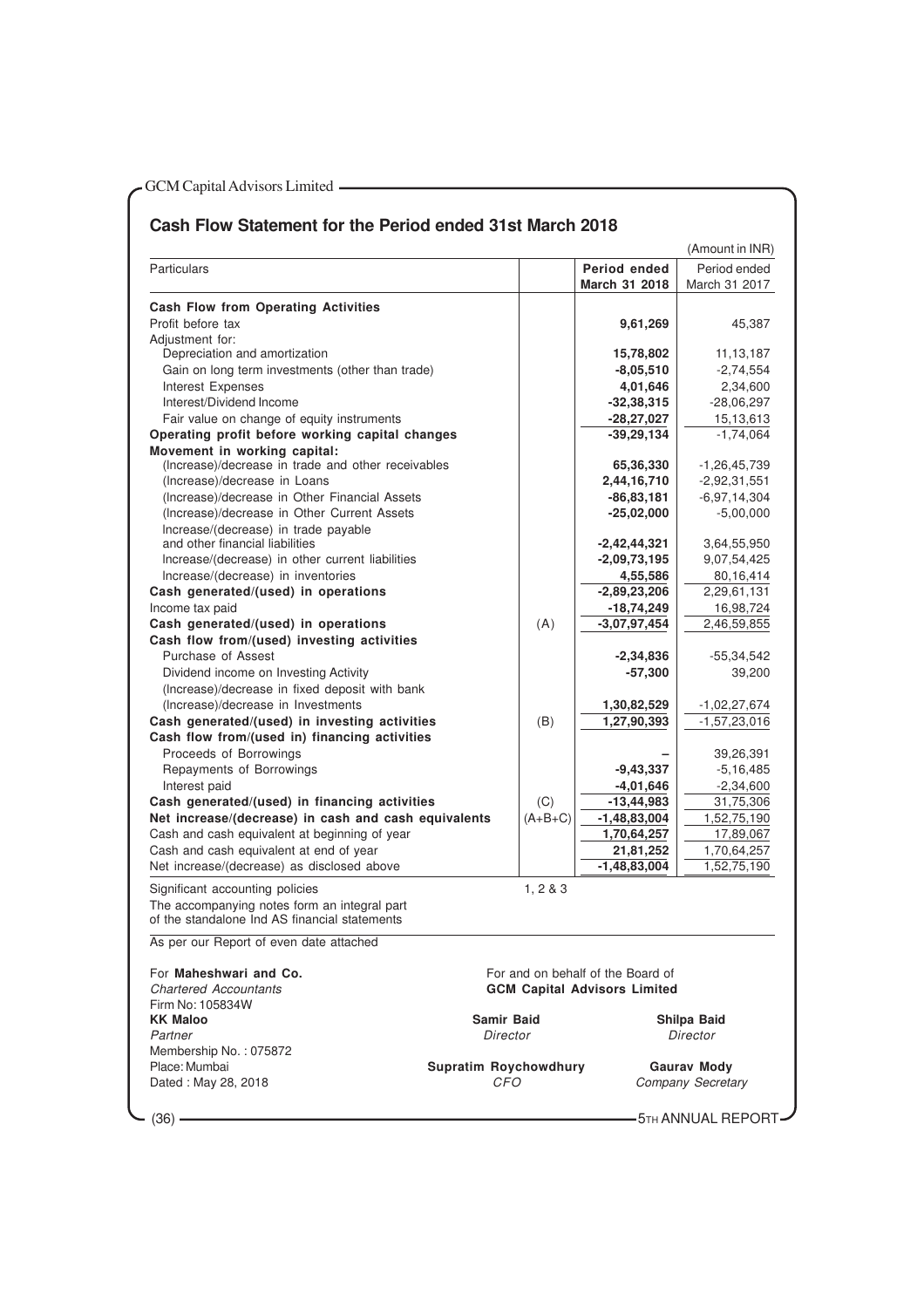# **Statement of changes in equity for year ended 31 March 2018**

| Equity |  |
|--------|--|
|--------|--|

| <b>Particulars</b>                              | Amount (Rs.) |
|-------------------------------------------------|--------------|
| Balance as at 1 April 2016                      | 16,94,00,000 |
| Changes in equity share capital during the year |              |
| Balance as at 31 March 2017                     | 16,94,00,000 |
| Changes in equity share capital during the year |              |
| Balance as at 31 March 2018                     | 16,94,00,000 |

# **B Other Equity**

| Particulars                                                           |                                    | Reserves and Surplus       | Other Compre-<br>hensive Incomel           |                |
|-----------------------------------------------------------------------|------------------------------------|----------------------------|--------------------------------------------|----------------|
|                                                                       | <b>Securities</b><br>Premium (Rs.) | Retained<br>Earnings (Rs.) | Equity instru-<br>ment fair<br>value (Rs.) | Total<br>(Rs.) |
| Balances at 1 April 2016                                              | 16,88,00,000                       | 49,38,968                  | $-2,75,579$                                | 17,34,63,389   |
| Profit for the year                                                   |                                    | 1,21,626                   |                                            | 1,21,626       |
| Premium received on issue of equity shares                            |                                    |                            |                                            |                |
| Other Comprehensive Income for the year                               |                                    |                            | 15,13,613                                  | 15,13,613      |
| Prior year tax adjustment                                             |                                    |                            |                                            |                |
| Transfer from OCI to retained earnings                                |                                    |                            |                                            |                |
| Balance at 31 March 2017                                              | 16,88,00,000                       | 50,60,595                  | 12,38,034                                  | 17,50,98,627   |
| Profit for the year                                                   |                                    | 8,93,513                   |                                            | 8,93,513       |
| Other Comprehensive Income for the year                               |                                    |                            | $-28,27,027$                               | $-28,27,027$   |
| Prior year tax adjustment                                             |                                    | $-1,53,044$                | $-1,53,044$                                | $-3,06,087.11$ |
| Transfer from OCI to retained earning                                 |                                    |                            |                                            |                |
| Tax impact of items not classified to<br>statement of profit and loss |                                    |                            |                                            |                |
| Balance at 31 March 2018                                              | 16,88,00,000                       | 58,01,064                  | $-17,42,037$                               | 17,28,59,027   |

Significant accounting policies 1, 2 & 3

The accompanying notes form an integral part of the standalone Ind AS financial statements

As per our Report of even date attached

Firm No: 105834W<br>KK Maloo Partner Director Director Director Director Director Director Membership No. : 075872 Place: Mumbai **Supratim Roychowdhury Gaurav Mody**<br>Dated: May 28, 2018 **Gauray** *CFO Company Secretary* Dated : May 28, 2018

For **Maheshwari and Co.** For and on behalf of the Board of Chartered Accountants **Formation** Chartered Accountants **GCM Capital Advisors Limited** 

**Kamir Baid**<br> **Camir Baid**<br> **Campion Shippa Baid**<br> **Shippa Baid**<br> **Shippa Baid**<br> **Shippa Baid** 

5TH ANNUAL REPORT (37)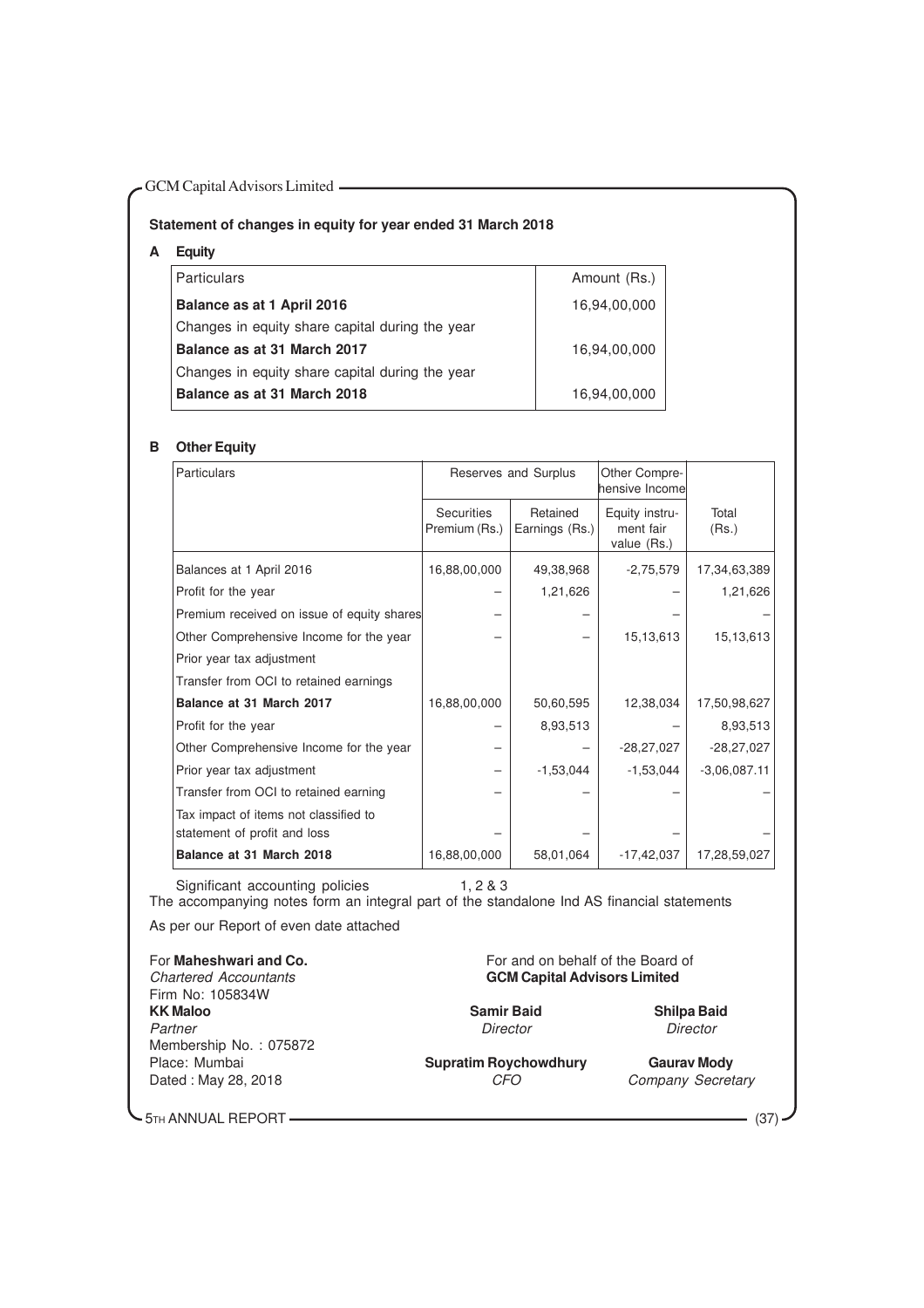# **Notes to the Standalone Financial Statements for the year ended 31 March 2018**

# **1 Corporate information**

GCM Capital Advisors Limited ("the Company") is a widely held limited Company having its registered office at 805, 8th Floor, Raheja Center, 214-Free Press Journal Marg, Nariman Point, Mumbai-400021. The activities of the company includes trading of Fresh Fruit, Spices, Financial advisory and Consultancy Services and engaged in treasury operations by providing funding solutions to clients both in the form of Debts & Equity, Investment activities and other related activities of capital market as well as commodity Market.

# **2 Basis of preparation of financial statements**

These financial statements, for the year ended 31 March 2018 and 31 March 2017 are prepared in accordance with Ind AS. For periods up to and including the year ended 31 March 2017, the Company prepared its financial statements in accordance with accounting standards notified under section 133 of the Companies Act 2013, read with relevant rules issued thereunder.

Accordingly, the Company has prepared financial statements which comply with Ind AS applicable for periods ending on 31 March 2018, together with the comparative period data as at and for the year ended 31 March 2017, as described in the summary of significant accounting policies. In preparing these financial statements, the Company's opening balance sheet was prepared as at 1 April 2016, the date of transition to Ind AS. This note explains the principal adjustments made by the Company in restating its Indian GAAP financial statements, including the balance sheet as at 1 April 2016 and the financial statements as at and for the year ended 31 March 2017.

#### **3.01 Functional and presentation currency**

Items included in the financial statements of Company are measured using the currency of the primary economic environment in which the Company operates ("the functional currency"). Indian rupee is the functional currency of the Company.

# **3.02 First-time adoption of Ind AS**

Ind AS 101 requires that all Ind AS effective for the first Ind AS financial statements, be applied consistently and retrospectively for all fiscal years presented. However, this standard has some exception and exemption to this general requirement in specific cases. The application of relevant exception and exemption are:

#### **Exceptions to retrospective application of other Ind AS**

- a) Estimates: An entity's estimates in accordance with Ind AS at the date of transition to Ind AS shall be consistent with estimates made for the same date in accordance with previous GAAP (after adjustments to reflect any difference in accounting policies), unless there is an objective evidence that those estimates were
- b) Ind AS 109-Financial Instruments (Derecognition of previously recognised financial assets / financial liabilities): An entity shall apply the derecognition requirements in Ind AS 109 in financial instruments prospectively for transactions occuring on or after the date of transition. The Company has applied the derecognition requirements prospectively.
- c) Ind AS 109-Financial Instruments (Classification and measurement financial assets): Classification and measurement shall be made on the basis of facts and circumstances that exist at the date of transition to Ind AS. The Company has evaluated the facts and

(38) **5TH ANNUAL REPORT** (38)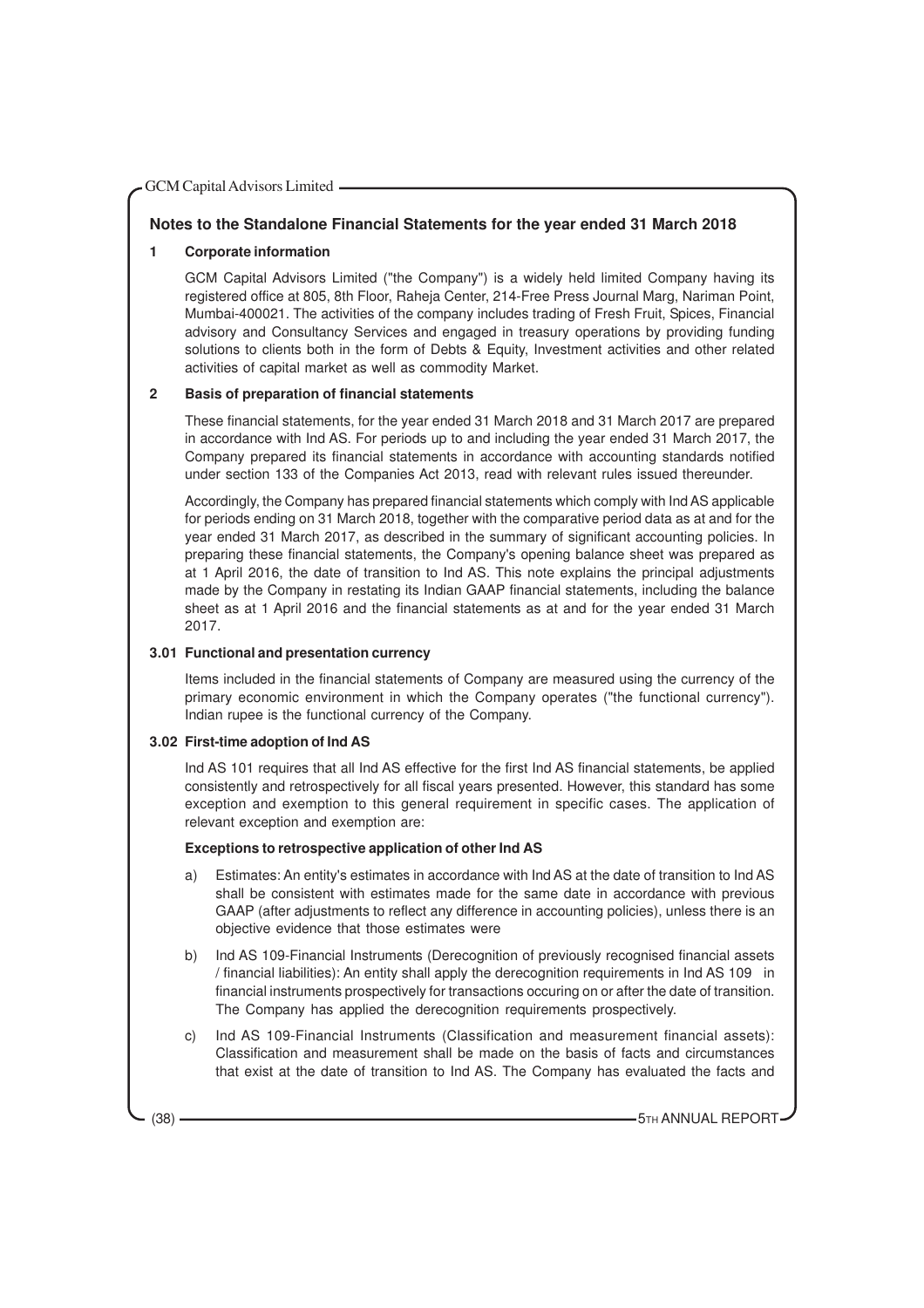circumstances existing on the date of transistion to Ind AS for the purpose of classification and measurement of financial assets and accordingly has classified and measured the financal assests on the date of transition.

Exemptions from retrospective application of Ind AS

- a) Ind AS 40 Investment Property :lf there is no change in the functional currency an entity may elect to continue with the carrying value for all of its investment property as recognised in its Indian GAAP financial statements as deemed cost at the date of transition.
- b) Ind AS 27 Separate financial statements: An entity is required to account for its investments in subsidiaries, joint ventures and associates either:
- (a) at cost; or
- (b) in accordance with Ind AS 109. Such cost shall be cost as per Ind AS 27 or deemed cost. The deemed cost of such an investment shall be its fair value on the date of transition to Ind AS or Previous GAAP carrying amount at that date. The Company has elected to measure its investment in subsidiaries at deemed cost being carrying value as previous GAAP.
- (c) Ind AS 17 Leases: An entity shall determine based on facts and circumstances existing at the date of transition to Ind AS whether an arrangement contains a Lease and when a lease includes both land and building elements, an entity shall assess the operating lease. The Company has used this exemption and assessed all arrangements based on conditions existing as at the date of transition.
- d) Ind AS 109-Financial Instruments: Ind AS 109 permits an entity to designate a financial liabilities and financial assets (meeting certain criteria ) at fair value through profit or loss. A financial liability and financial asset shall be designated at fair value through profit or loss, on the basis of facts and circumstances that exist at the date of transition.

#### **3.03 Use of estimates**

The preparation of financial statements in conformity of Ind AS requires management to make judgments, estimates and assumptions that affect the application of accounting policies and the reported amounts of assets, liabilities, the disclosures of contingent assets and contingent liabilities at the date of financial statements, income and expenses during the period. Actual results may differ from these estimates. Estimates and underlying assumptions are reviewed on an ongoing basis. Revisions to accounting estimates are recognised in the period in which the estimates are revised and in future periods which are affected.

Application of accounting policies that require critical accounting estimates and assumption having the most significant effect on the amounts recognised in the financial statements are: Valuation of financial instruments Valuation of derivative financial instruments

Useful life of property, plant and equipment Useful life of investment property Provisions Recoverability of trade receivables

#### **Summary of significant accounting policies**

#### **3.04 Current versus non-current classification**

The Company presents assets and liabilities in the balance sheet based on current/ non-

5TH ANNUAL REPORT (39)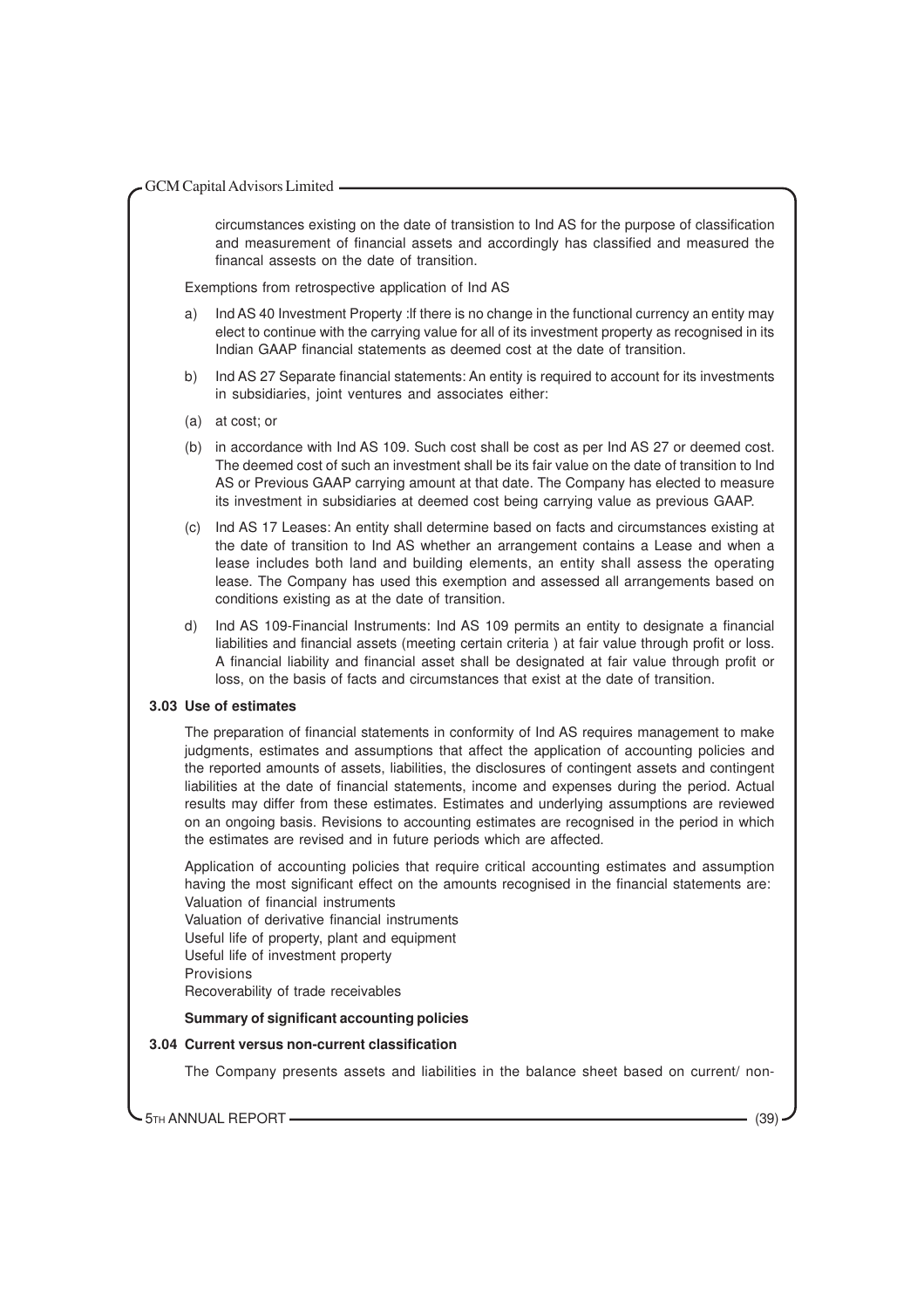current classification. An asset is treated as current when it is:

- Expected to be realised or intended to be sold or consumed in normal operating cycle
- Held primarily for the purpose of trading
- Expected to be realised within twelve months after the reporting period, or
- Cash or cash equivalent unless restricted from being exchanged or used to settle a liability for at least twelve months after the reporting period.

All other assets are classified as non-current.

A liability is current when:

- It is expected to be settled in normal operating cycle
- It is held primarily for the purpose of trading
- It is due to be settled within twelve months after the reporting period, or
- There is no unconditional right to defer the settlement of the liability for at least twelve months after the reporting period.

The Company classifies all other liabilities as non-current

Deferred tax assets and liabilities are classified as non-current assets and liabilities.

The operating cycle is the time between the acquisition of assets for processing and their realisation in cash and cash equivalents. The Company has identified twelve months as its operating cycle.

#### **3.05 Fair value measurement**

All assets and liabilities for which fair value is measured or disclosed in the financial statements are categorised within the fair value hierarchy, described as follows, based on the lowest level input that is significant to the fair value measurement as a whole:

Level 1 - Quoted (unadjusted) market prices in active markets for identical assets or liabilities Level 2 - Valuation techniques for which the lowest level input that is significant to the fair value measurement is directly or indirectly observable.

Level 3 - Valuation techniques for which the lowest level input that is significant to the fair value measurement is unobservable.

For assets and liabilities that are recognised in the financial statements on a recurring basis, the Company determines whether transfers have occurred between levels in the hierarchy by re-assessing categorisation (based on the lowest level input that is significant to the fair value measurement as a whole) at the end of each reporting period.

The Company's Management determines the policies and procedures for both recurring fair value measurement, such as derivative instruments and unquoted financial assets measured at fair value, and for non-recurring measurement, such as assets held for distribution in discontinued operations.

At each reporting date, the Management analyses the movements in the values of assets and liabilities which are required to be remeasured or re-assessed as per the Company's accounting policies. For this analysis, the Management verifies the major inputs applied in the latest valuation by agreeing the information in the valuation computation to contracts and other relevant documents.

(40) **5TH ANNUAL REPORT**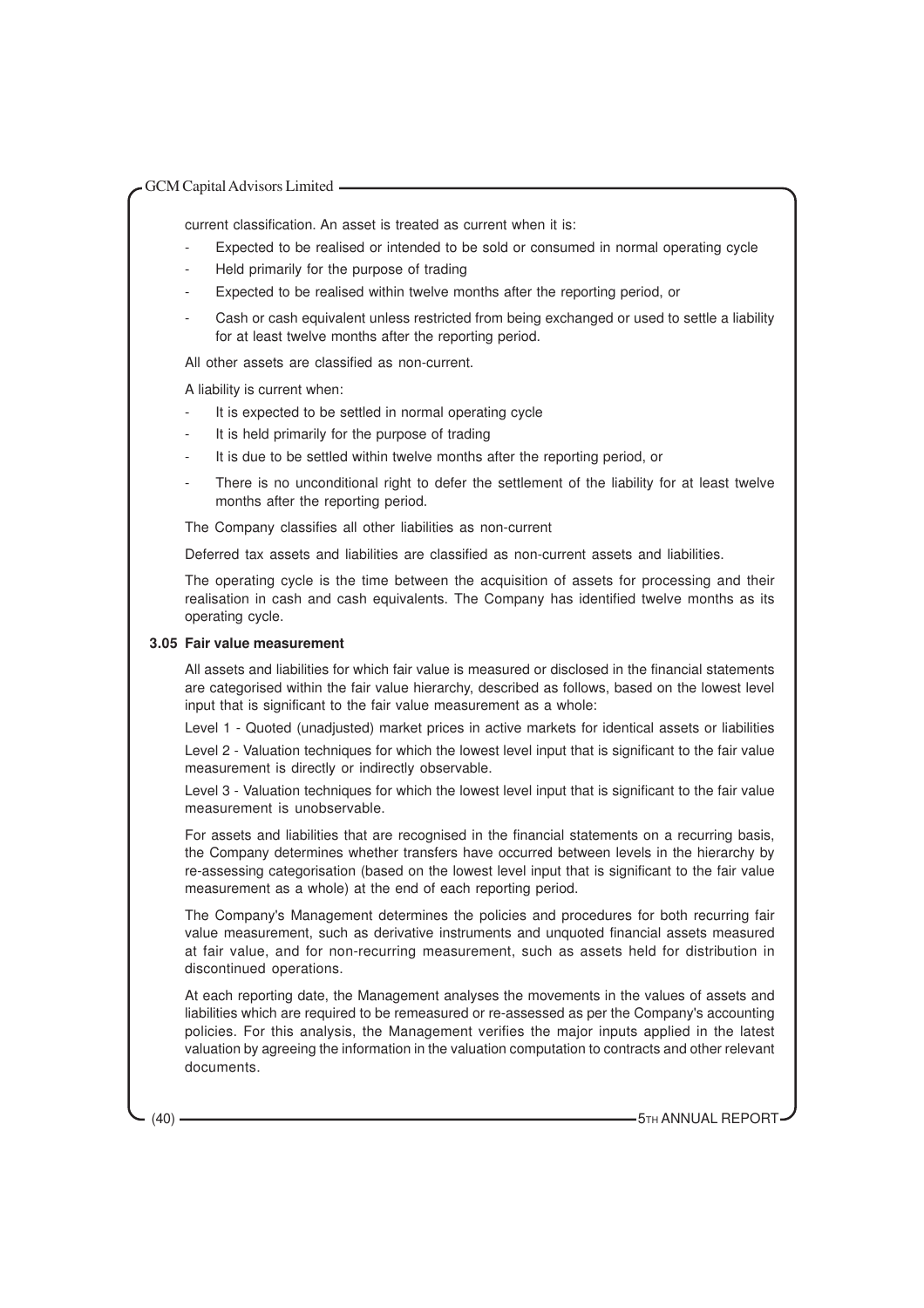The Management also compares the change in the fair value of each asset and liability with relevant external sources to determine whether the change is reasonable.

For the purpose of fair value disclosures, the Company has determined classes of assets and liabilities on the basis of the nature, characteristics and risks of the asset or liability and the level of the fair value hierarchy as explained above.

This note summarises accounting policy for fair value. Other fair value related disclosures are given in the relevant notes.

Disclosures for valuation methods, significant estimates and assumptions Financial instruments (including those carried at amortised cost) (note 37)

#### **3.06 Revenue recognition**

Revenue is recognised to the extent that it is probable that the economic benefits will flow to the Company and the revenue can be reliably measured, regardless of when the payment is being made. Revenue is measured at the fair value of the consideration received or receivable, taking into account contractually defined terms of payment and excluding taxes or duties collected on behalf of the government.

#### **Revenue from sale of goods**

Revenue from domestic sales is recognised when goods are delivered to the customer and the title of goods passes to the customers.

#### **Interest and dividend income**

The interest and dividends are recognised only when no uncertainty as to measurability or collectability exists. Interest on fixed deposits (if any) is recognised on time proportion basis taking into account the amount outstanding and the rate applicable.

#### **3.07 Inventories:**

iv) Traded goods and stores and spares are valued at the lower of cost or net realisable value. Cost is determined on FIFO basis.

# **3.08 Foreign currency transactions and translation (if any)**

- i) Transactions in foreign currencies are recorded at the exchange rate prevailing on the date of transaction. Monetary assets and liabilities denominated in foreign currencies are translated in functional currency at closing rates of exchange at the reporting date.
- ii) Exchange differences arising on settlement or translation of monetary items recognised in statement of profit and loss.
- iii) The Company is primarily engaged in business of imports and exports of diamonds and jewellery. It has availed foreign currency denominated credit facilities for the purpose of its export and import business. As the Company enters into business transactions based on the prevailing exchange rate, forward premium and other related factors, the gain/(loss) on this account is considered to be an integral part of the operations of the Company in accordance with industry practice and to avoid distortion of operating performance.

#### **3.09 Taxes**

#### **Current income tax**

Current income tax assets and liabilities are measured at the amount expected to be recovered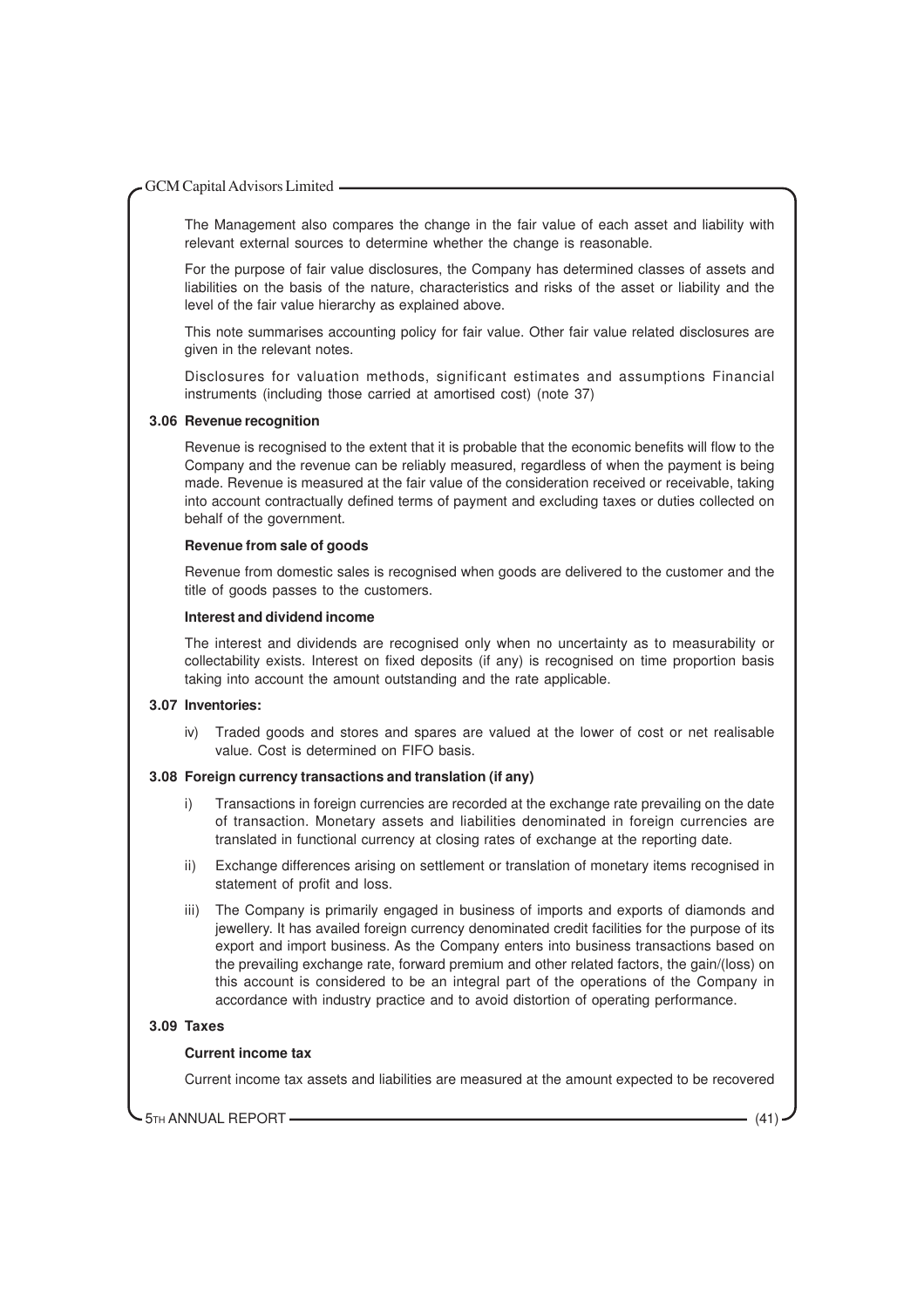from or paid to the taxation authorities. The Company determines the tax as per the provisions of Income Tax Act 1961 and other rules specified thereunder.

Current income tax relating to items recognised outside profit or loss is recognised outside profit or loss (either in other comprehensive income or in equity). Current tax items are recognised in correlation to the underlying transaction either in OCI or directly in equity. Management periodically evaluates positions taken in the tax returns with respect to situations in which applicable tax regulations are subject to interpretation and establishes provisions where appropriate.

# **Deferred tax**

Deferred tax is provided in full using the liability method on temporary differences between the tax bases of assets and liabilities and their carrying amounts for financial reporting purposes at the reporting date.

#### **Deferred tax liabilities are recognised for all taxable temporary differences, except:**

When the deferred tax liability arises from the initial recognition of goodwill or an asset or liability in a transaction that is not a business combination and, at the time of the transaction, affects neither the accounting profit nor taxable profit or loss.

Deferred tax assets are recognised for all deductible temporary differences, the carry forward of unused tax credits and any unused tax losses. Deferred tax assets are recognised to the extent that it is probable that taxable profit will be available against which the deductible temporary differences, and the carry forward of unused tax credits and unused tax losses can be utilised, except when the deferred tax asset relating to the deductible temporary difference arises from the initial recognition of an asset or liability in a transaction that is not a business combination and, at the time of the transaction, affects neither the accounting profit nor taxable profit or loss.

The carrying amount of deferred tax assets is reviewed at each reporting date and reduced to the extent that it is no longer probable that sufficient taxable profit will be available to allow all or part of the deferred tax asset to be utilised. Unrecognised deferred tax assets are re-assessed at each reporting date and are recognised to the extent that it has become probable that future taxable profits will allow the deferred tax asset to be recovered.

Deferred tax assets and liabilities are measured at the tax rates that are expected to apply in the year when the asset is realised or the liability is settled, based on tax rates (and tax laws) that have been enacted or substantively enacted at the reporting date.

Deferred tax relating to items recognised outside profit or loss is recognised outside profit or loss (either in other comprehensive income or in equity). Deferred tax items are recognised in correlation to the underlying transaction either in OCI or directly in equity .

Deferred tax assets and deferred tax liabilities are offset if a legally enforceable right exists to set off current tax assets against current tax liabilities and the deferred taxes relate to the same taxable entity and the same taxation authority.

#### **3.10 a) Property, plant and equipment**

Property, plant and equipment is stated at cost less accumulated depreciation and where applicable accumulated impairment losses. Property, plant and equipment and capital work in progress cost include expenditure that is directly attributable to the acquisition of the asset. The cost of self-constructed assets includes the cost of materials, direct labour and any other costs directly attributable to bringing the asset to a working condition for its

(42) **5TH ANNUAL REPORT**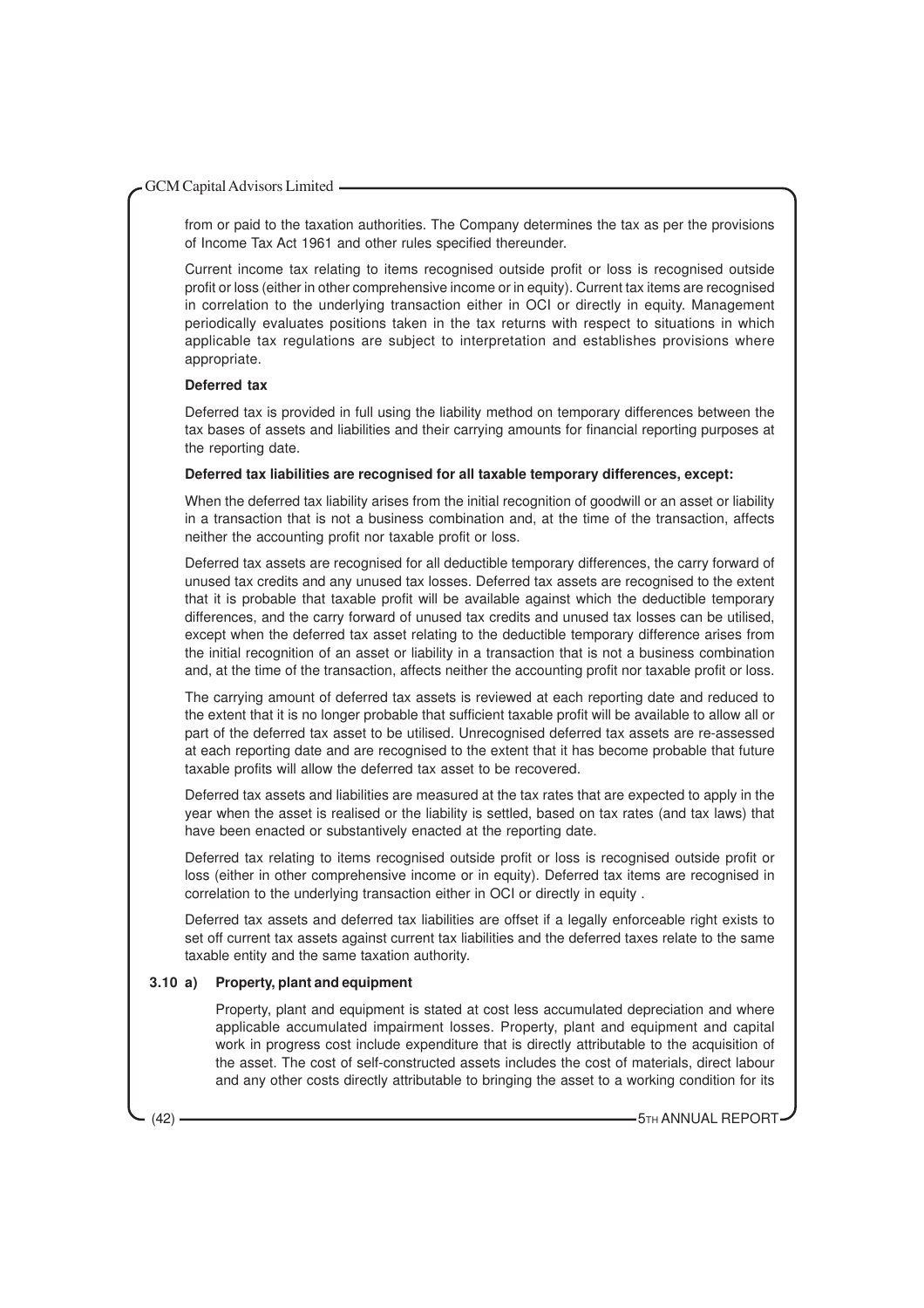intended use, and the costs of dismantling and removing the items and restoring the site on which they are located. Purchased software that is integral to the functionality of the related equipment is capitalized as part of that equipment.

When parts of an item of property, plant and equipment have different useful lives, they are accounted for as separate items (major components) of property, plant and equipment.

#### **Subsequent Cost**

The cost of replacing part of an item of property, plant and equipment is recognised in the carrying amount of the item if it is probable that the future economic benefits embodied within the part will flow to the Company and its cost can be measured reliably. The carrying amount of the replaced part is de-recognised and charged to the statement of Profit and Loss. The costs of the day-to-day servicing of property, plant and equipment are recognised in the Statement of Profit and Loss.

#### **b) Intangible assets**

Intangible assets are stated at cost less accumulated amortisation and impairment loss. The system software which is expected to provide future enduring benefits is capitalised. The capitalised cost includes license fees and cost of implementation/system integration.

#### **Depreciation and amortisation**

The depreciation on tangible assets except windmill is calculated on WDV method over the estimated useful life of assets prescribed by the Schedule II to the

Asset class Useful life as per management

| Plant and machinery:    | 15 years |
|-------------------------|----------|
| Office equipment        | 5 years  |
| Computers               | 3 years  |
| Vehicles                | 8 years  |
| Furniture and fixtures  | 10 years |
| Electrical installation | 10 years |
| Office premises         | 60 years |
| Residential premises    | 60 years |
| <b>Factory Building</b> | 30 years |

The residual values, useful lives and methods of depreciation of property, plant and equipment are reviewed at each financial year end and adjusted prospectively, if appropriate.

Derecognition of assets from its use or disposal. Any gain or loss arising on derecognition of the asset is included in the income statement when the asset is derecognised.

#### **3.11 Contingent liabilities**

A contingent liability is a possible obligation that arises from past events whose existence will be confirmed by the occurrence or non-occurrence of one or more uncertain future events beyond the control of the company or a present obligation that is not recognised because it is not probable that an outflow of resources will be required to settle the obligation. A contingent liability also arises in extremely rare cases where there is a liability that cannot be recognised because it cannot be measured reliably. The contingent liability is not recognised in books of account but its existence is disclosed in financial statements.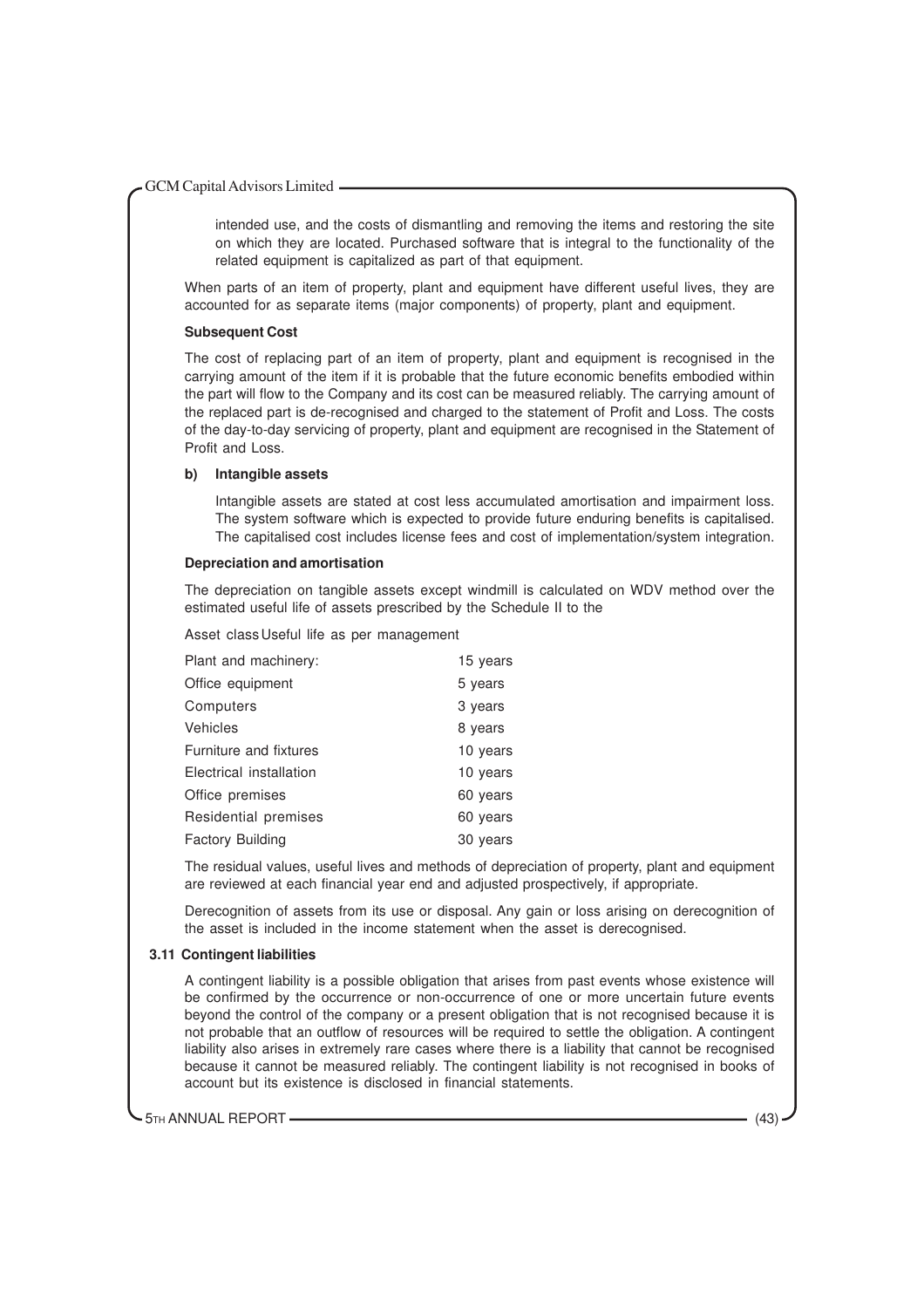#### **3.12 Impairment of non-financial assets**

The Company assesses, at each reporting date, whether there is an indication that an asset may be impaired. If any indication exists, or when annual impairment testing for an asset is required, the Company estimates the asset's recoverable amount. An asset's recoverable amount is the higher of an asset's or cash-generating unit's (CGU) fair value less costs of disposal and its value in use. Recoverable amount is determined for an individual asset, unless the asset does not generate cash inflows that are largely independent of those from other assets or Company's assets. When the carrying amount of an asset or CGU exceeds its recoverable amount, the asset is considered impaired and is written down to its recoverable amount.

#### **3.13 Provisions**

Provisions are recognised when the Company has a present obligation (legal or constructive) as a result of a past event, it is probable that an outflow of resources embodying economic benefits will be required to settle the obligation and a reliable estimate can be made of the amount of the obligation. When the Company expects some or all of a provision to be reimbursed the reimbursement is recognised as a separate asset, but only when the reimbursement is virtually certain. The expense relating to a provision is presented in the statement of profit and loss net of any reimbursement.

If the effect of the time value of money is material, provisions are discounted using a current pretax rate that reflects, when appropriate, the risks specific to the liability. When discounting is used, the increase in the provision due to the passage of time is recognised as a finance cost.

#### **3.14 Financial instruments Initial recognition**

The company recognise the financial asset and financial liabilities when it becomes a party to the contractual provisions of the instruments. All the financial assets and financial liabilities are recognised at fair value on initial recognition, except for trade receivable which are initially recognised at transaction price. Transaction cost that are directly attributable to the acquisition of financial asset and financial liabilities, that are not at fair value through profit and loss, are added to the fair value on the initial recognition.

#### **Subsequent measurement**

(A) Non derivative financial instruments

(i) Financial Assets at amortised cost

A financial assets is measured at the amortised cost if both the following conditions are met:

- a) The asset is held within a business model whose objective is to hold assets for collecting contractual cash flows, and
- b) Contractual terms of the asset give rise on specified dates to cash flows that are solely payments of principal and interest (SPPI) on the principal amount outstanding.

This category is the most relevant to the Company. All the Loans and other receivables under financial assets (except Investments) are non-derivative financial assets with fixed or determinable payments that are not quoted in an active market. Trade receivables do not carry any interest and are stated at their nominal value as reduced by impairment amount.

#### **(ii) Financial Assets at Fair Value through Profit or Loss/Other comprehensive income**

Instruments included within the FVTPL category are measured at fair value with all changes recognised in the Statement of Profit and Loss.

(44) **5TH ANNUAL REPORT 5TH ANNUAL REPORT**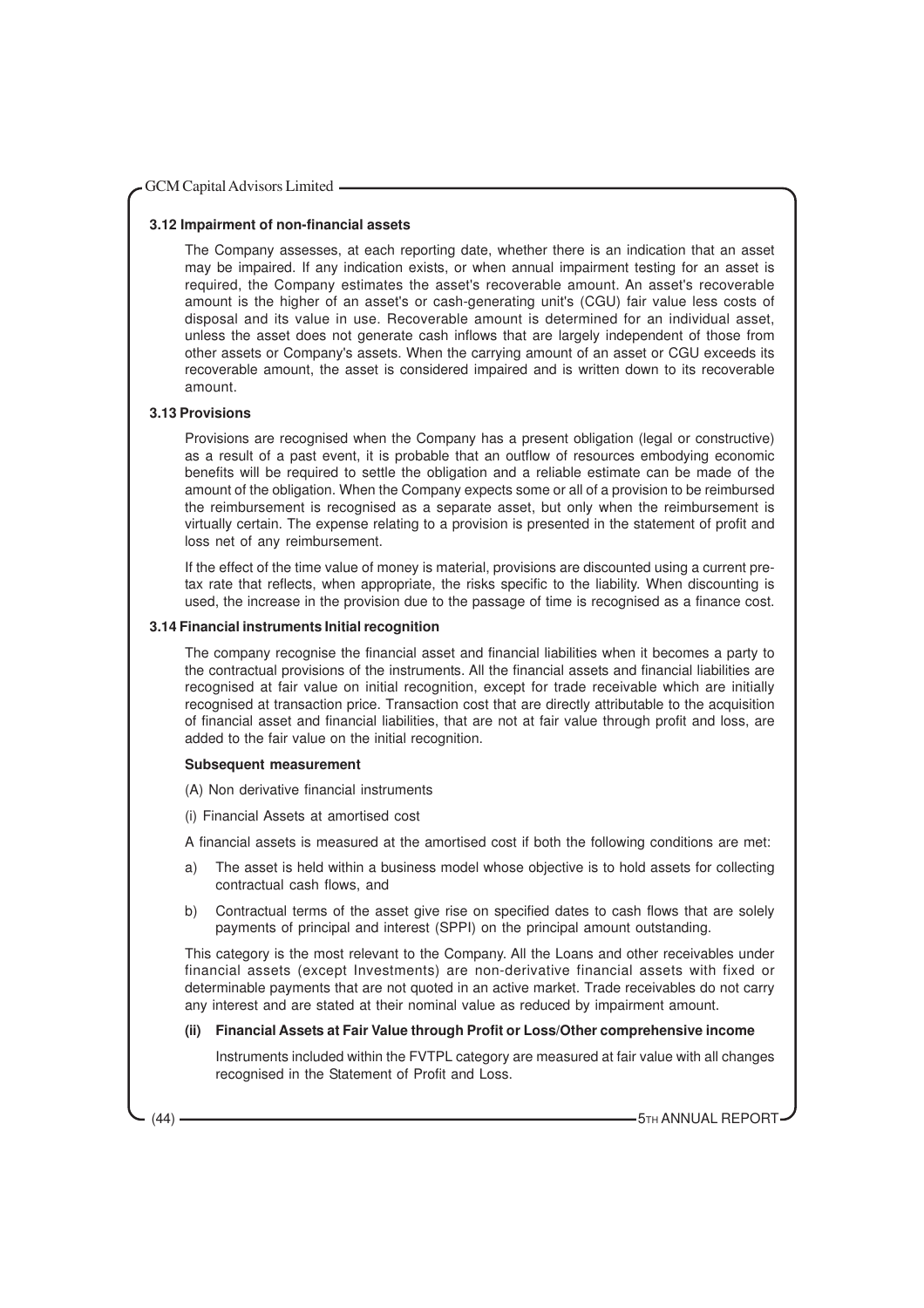If the company decides to classify an instrument as at FVTOCI, then all fair value changes on the instrument, excluding dividends, are recognised in the OCI. There is no recycling of the amounts from OCI to P&L, even on sale of investment. However, the company may transfer the cumulative gain or loss within equity.

#### **(iii) Financial liabilities**

The measurement of financial liabilities depends on their classification, as described below:

(a) Loans and borrowings

After initial recognition, interest-bearing loans and borrowings are subsequently measured at amortised cost using the effective interest rate (EIR) method.

(b) Trade & other payables

After initial recognition, trade and other payables maturing within one year from the Balance sheet date, the carrying amounts approximate fair value due to the short maturity of these instruments.

# **Derecognition**

A financial liability is derecognised when the obligation under the liability is discharged or cancelled or expires. When an existing financial liability is replaced by another from the same lender on substantially different terms, or the terms of an existing liability are substantially modified, such an exchange or modification is treated as the derecognition of the original liability and the recognition of a new liability. The difference in the respective carrying amounts is recognised in the statement of profit or loss.

# **3.15 Cash and cash equivalents**

Cash and cash equivalent in the balance sheet comprise cash at banks and on hand.

For the purpose of the statement of cash flows, cash and cash equivalents consist of cash.

# **3.16 Employee Benefits**

The payment of Gratify Act, 1972 is not applicable to the compnay as the number of permanent employees in the compnay are below the requisits limit difined in the act at any point of the time during the Financial year and none of the Employee having continued service of more than 5 years.

# **3.17 Lease**

#### **Operating lease:**

Lease of assets under which all the risk and rewards of ownership are effectively retained by the lessor are classified as operating lease. Lease payments / revenue under operating leases are recognised as an expense / income on accrual basis in accordance with the respective lease agreements.

#### **3.18 Earnings per share**

Basic and diluted earnings per share are computed by dividing the net profit attributable to equity shareholders for the year, by the weighted average number of equity shares outstanding during the year.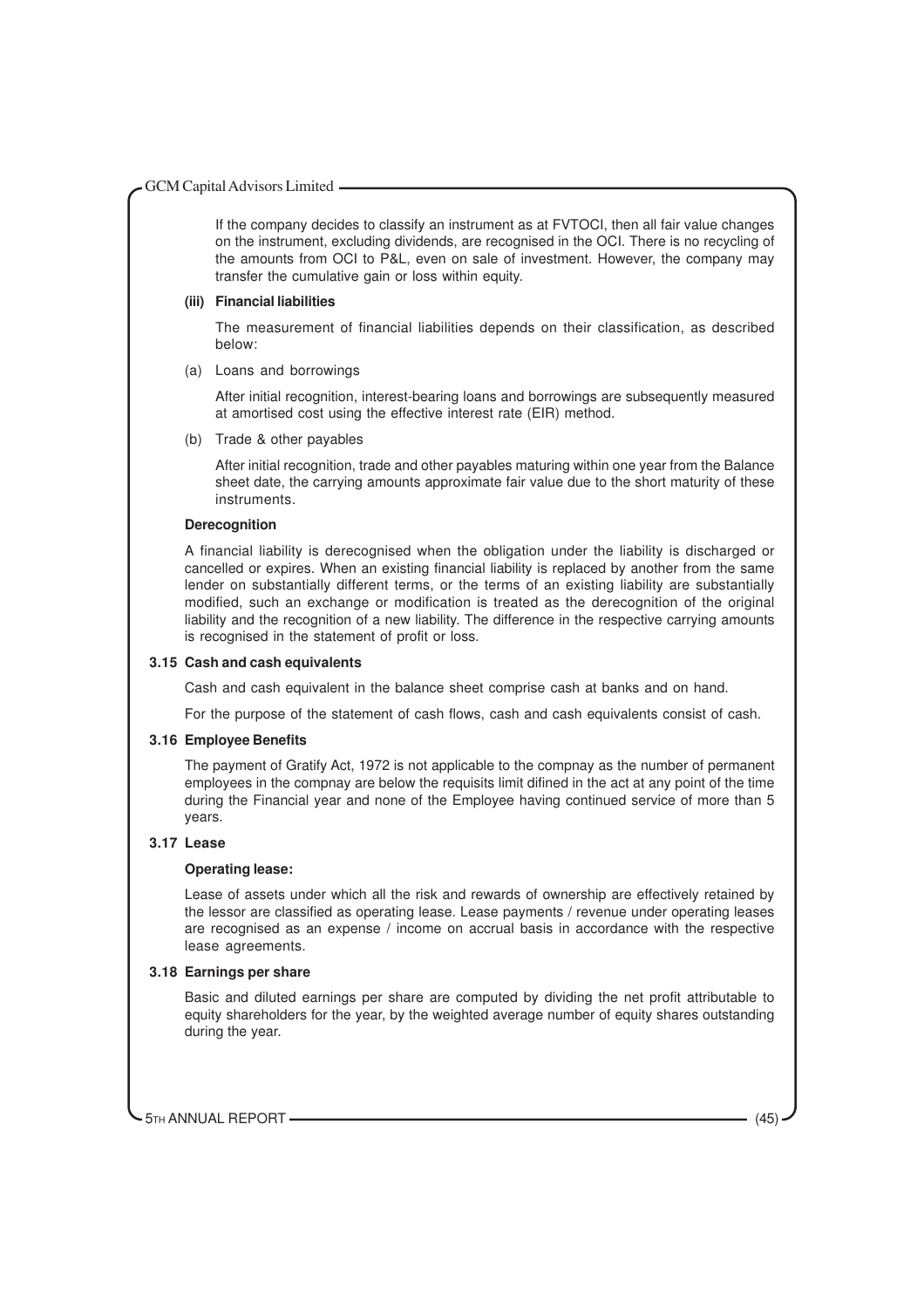| Particulars                                 | Machinery<br>Plant & | Equipment<br>Office | ∞ర<br>Furniture<br>Fixture | Vehicles    | Computers | Total       |
|---------------------------------------------|----------------------|---------------------|----------------------------|-------------|-----------|-------------|
|                                             | (Bs.)                | (Rs.I               | (Bs.)                      | (Bs.)       | (Rs.)     | (Rs.)       |
| Gross Block (At cost)                       |                      |                     |                            |             |           |             |
| As at 01 April 2016                         |                      | 5,58,563            | 6,62,362                   | 16,53,162   | 94,616    | 29,68,703   |
| Additions                                   | 7,03,450             |                     | 40,200                     | 47,60,067   | 30,825    | 55,34,542   |
| Deductions/Adjustments                      |                      | I                   |                            |             |           |             |
| 2017<br>As at 31 March                      | 7,03,450             | 5,58,563            | 7,02,562                   | 64,13,229   | 1,25,441  | 85,03,245   |
| Additions                                   | L                    |                     | $\mathbf{I}$               |             | T         |             |
| Deductions/Adjustments                      | I                    | I                   | $\overline{\phantom{a}}$   |             | I         |             |
| 12018<br>As at 31 March                     | 7,03,450             | 5,58,563            | 7,02,562                   | 64, 13, 229 | 1,25,441  | 85,03,245   |
| Depreciation/amortisation                   |                      |                     |                            |             |           |             |
| Up to 01 April 2016                         | $\overline{1}$       | 3,96,603            | 3,45,259                   | 6,97,211    | 87,704    | 15,26,777   |
| For the year                                | $\mathbf{I}$         | 72,995              | 85,976                     | 9,33,899    | 20,317    | 11, 13, 187 |
| Deductions/Adjustments                      | $\overline{1}$       | ı                   | $\overline{\phantom{a}}$   |             |           |             |
| 2017<br>Up to 31 March                      | $\mathbf{I}$         | 4,69,598            | 4,31,235                   | 16,31,110   | 1,08,021  | 26,39,964   |
| For the year                                | $\mathbf{I}$         | 4,097               | 70,247                     | 14,93,456   | 11,002    | 15,78,802   |
| Deductions/Adjustments                      | $\mathbf{I}$         |                     |                            |             |           |             |
| 2018<br>Up to 31 March                      | $\mathbf{I}$         | 4,73,695            | 5,01,482                   | 31,24,566   | 1,19,023  | 42,18,766   |
| Net Block                                   |                      |                     |                            |             |           |             |
| At 01 April 2016                            | $\mathbf{I}$         | 1,61,960            | 3,17,103                   | 9,55,951    | 6,912     | 14,41,926   |
| $\overline{\phantom{0}}$<br>At 31 March 201 | 7,03,450             | 88,965              | 2,71,327                   | 47,82,119   | 17,420    | 58,63,281   |
| $\infty$<br>At 31 March 20                  | 7,03,450             | 84,868              | 2,01,080                   | 32,88,663   | 6,418     | 42,84,479   |

(46)

5TH ANNUAL REPORT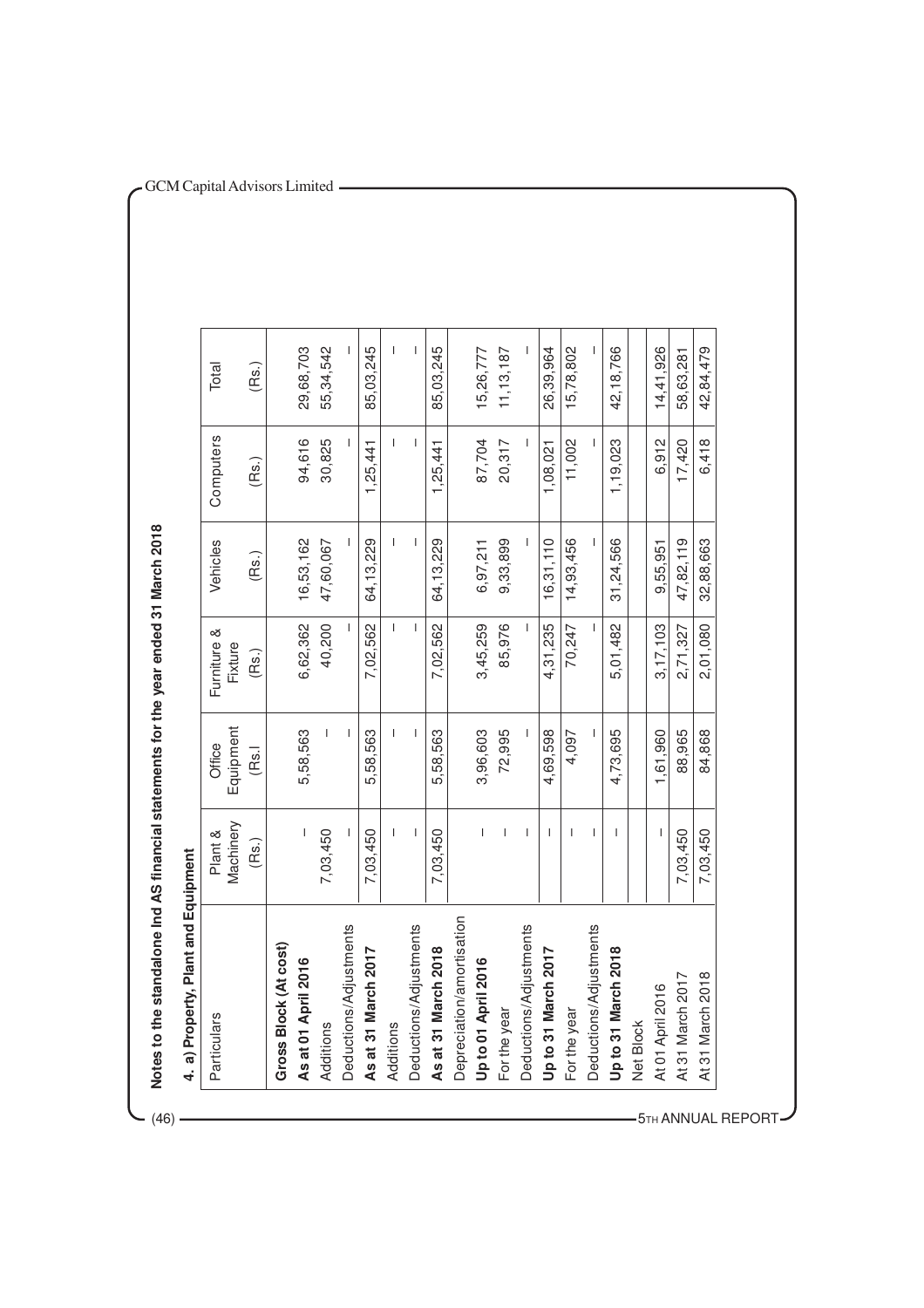# **Notes to the standalone Ind AS financial statements for the year ended 31 March 2018**

# **5 New Current Investments**

| Particulars                                                                                                                                                                                                                                                  | As at<br>31 March 2018 31 March 2017 | As at                                | As at<br>1 April 2016                   |
|--------------------------------------------------------------------------------------------------------------------------------------------------------------------------------------------------------------------------------------------------------------|--------------------------------------|--------------------------------------|-----------------------------------------|
|                                                                                                                                                                                                                                                              | (Rs.)                                | (Rs.)                                | (Rs.)                                   |
| A. Investments in equity instruments<br>Quoted: Measured at Fair Value through OCI<br>ASIAN PAINTS LIMITED<br>Nil (as at 31 March 2017: 1000 ; as at 1 April 2016: 1000)                                                                                     |                                      | 10,71,200                            | 8,69,950                                |
| Equity Shares of Rs. 1/- each in Asian Paints Ltd fully paid up<br>COLGATE-PALMOLIVE (INDIA) LIMITED<br>300 (as at 31 March 2017 : 1000 ; as at 01 April 2016: 1000)                                                                                         | 3,17,310                             | 9,98,350                             | 4,17,250                                |
| equity shares of Re. 1/- each in Colgate-Palmolive (India) Ltd<br>DABUR INDIA LIMITED<br>Nil (as at 31 March 2017 2000; as at 1 April 2016: 2000) equity                                                                                                     |                                      | 5,54,300                             | 5,00,900                                |
| shares of Rs. 1/- each in Dabur India fully paid up<br>MULTI COMMODITY EXCHANGE OF INDIA LTD<br>2500 (as at 31 March 2017: 2500; as at 1 April 2016: 2500)                                                                                                   | 16,72,625                            | 30,09,000                            | 20,83,250                               |
| equity shares of Rs. 10 each in MCX of India Ltd. fully paid up<br>NCL RESEARCH FINANCIAL SERVICES LIMITED<br>Nil (as at 31 March 2017: 212500; 1 April 2016: 212500) equity                                                                                 |                                      | 30,28,125                            | 30,28,125                               |
| shares of Rs. 2/- each in NCL Research & Financial Ltd fully<br>PIDILITE INDUSTRIES LIMITED<br>Nil (as at 31 March 2017: 1000: as at 1 April 2016: 1000) equity                                                                                              |                                      | 6,98,800                             | 5,91,150                                |
| shares of Rs. 1/- each in Pidilite Industries Ltd. fully paid up<br>Total a)                                                                                                                                                                                 | 19,89,935                            | 93,59,775                            | 74,90,625                               |
| Un-Quoted: Measured at Fair Value through OCI<br>GLOBAL MARCANTILE PRIVATE LIMITED<br>Nil (as at 31 March 2017: Nil; as at 1 April 2016: 300000) equity                                                                                                      |                                      |                                      | 30,00,000                               |
| shares of Rs. 10/- each in Global Marcantile Pvt. Ltd. fully paid<br>Total b)                                                                                                                                                                                | $\overline{\phantom{0}}$             |                                      | 30,00,000                               |
| <b>B. Investments in Bonds and other instruments</b>                                                                                                                                                                                                         |                                      |                                      |                                         |
| Quoted: Measured at Fair Value through OCI<br><b>SBI BONDS</b><br>2197 (as at 31 March 2017: 2697; as at 1 April 2016: 1743)<br>units of Rs. 10,000 each in SBI Bond - (SBIBIVR) fully paid                                                                  | 2,36,69,511                          | 3,01,87,710                          | 1,91,53,740                             |
| Total c)                                                                                                                                                                                                                                                     | 2,36,69,511                          | 3,01,87,710                          | 1,91,53,740                             |
| <b>C. Investments in Subsidiary</b><br>Un-Quoted: Measured at Fair Value through OCI<br>LUCRARE TECHNOLOGY PRIVATE LIMITED<br>5000 (as at 31 March 2017: Nil; as at 1 April 2016: Nil) Equity<br>Shares of Rs. 10 each in Lucrare Technology Pvt. Ltd. fully | 50,000                               | 50,000                               |                                         |
| Total d)                                                                                                                                                                                                                                                     | 50,000                               | 50,000                               |                                         |
| Total (a+b+c+d)                                                                                                                                                                                                                                              | 2,57,09,446                          | 3,95,97,485                          | 2,96,44,365                             |
| Particulars                                                                                                                                                                                                                                                  | As at                                | As at                                | As at                                   |
|                                                                                                                                                                                                                                                              | 31 March 2018<br>(Rs.)               | 31 March 2017<br>(Rs.)               | 1 April 2016<br>(Rs.)                   |
| Aggregate amount of quoted investments<br>Aggregate amount of unquoted investments<br>Market value of quoted investments<br>Aggregate provision for diminution in value of investments                                                                       | 2,56,59,446<br>50,000<br>2,56,59,446 | 3,95,47,485<br>50,000<br>3,95,47,485 | 2,66,44,365<br>30,00,000<br>2,66,44,365 |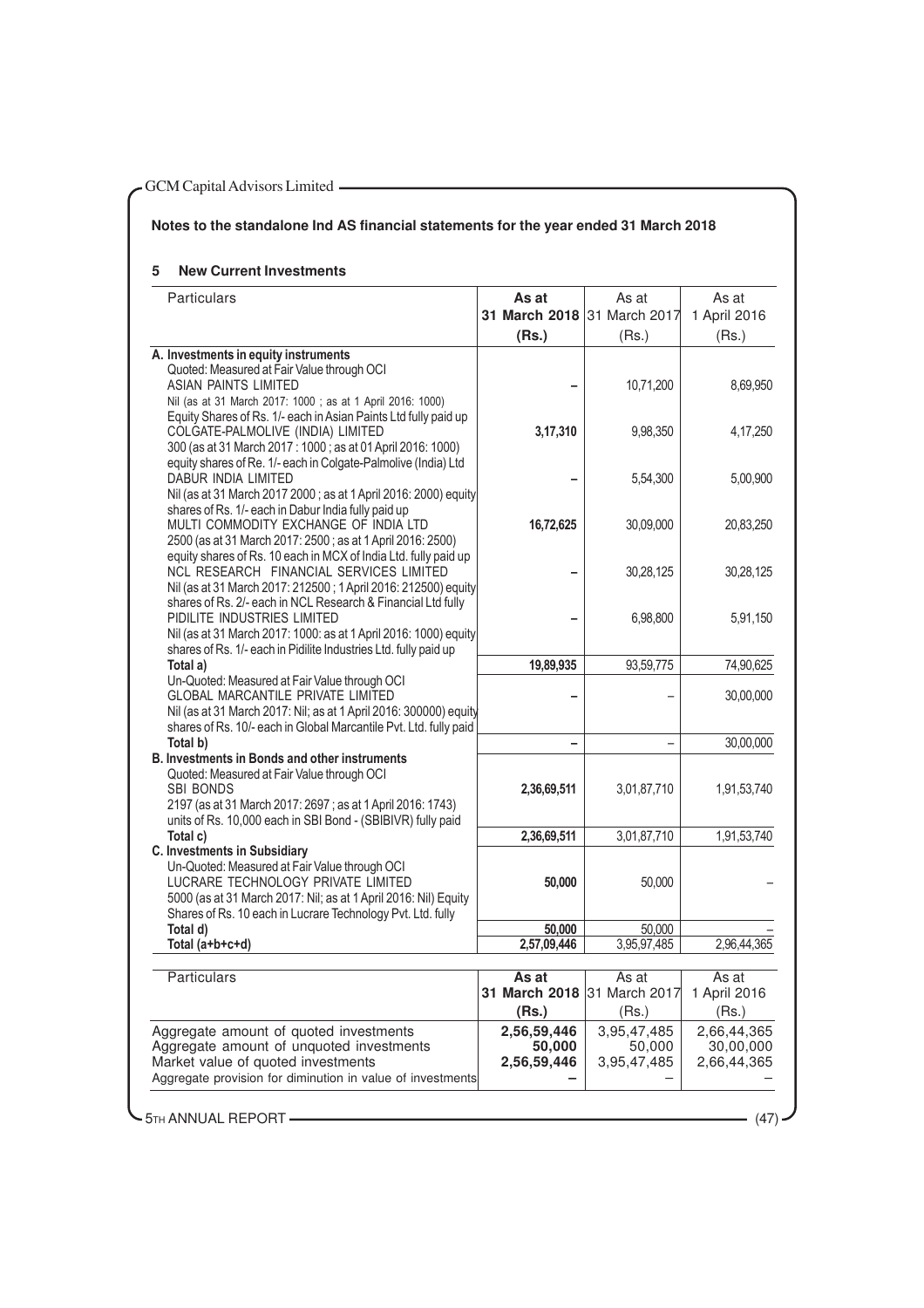| <b>Other Financial Assets</b><br>6                                                                                       |              |               |               |              |
|--------------------------------------------------------------------------------------------------------------------------|--------------|---------------|---------------|--------------|
| Particulars                                                                                                              |              | As at         | As at         | As at        |
|                                                                                                                          |              | 31 March 2018 | 31 March 2017 | 1 April 2016 |
|                                                                                                                          |              | (Rs.)         | (Rs.)         | (Rs.)        |
| Unsecured Inter-corporate deposits<br>(ICD's Given to Corporate Entities which<br>recoverable in Due Course of Business) |              | 17,42,28,691  | 16,60,80,510  | 9,73,15,436  |
| Security deposits                                                                                                        |              | 9,00,000      | 9,00,000      | 9,00,000     |
|                                                                                                                          | <b>Total</b> | 17,51,28,691  | 16,69,80,510  | 9,82,15,436  |
| 7 Income Tax Assets (Net)                                                                                                |              |               |               |              |
| Particulars                                                                                                              |              | As at         | As at         | As at        |
|                                                                                                                          |              | 31 March 2018 | 31 March 2017 | 1 April 2016 |
|                                                                                                                          |              | (Rs.)         | (Rs.)         | (Rs.)        |
| MAT credit entitlement                                                                                                   |              | 29,161        | 29,161        |              |
| Taxes paid (net of provision)                                                                                            |              | 37,45,451     | 16,88,033     | 33, 24, 757  |
|                                                                                                                          | <b>Total</b> | 37,74,612     | 17, 17, 194   | 33,24,757    |
| 8 Deferred tax liabilities (Net)                                                                                         |              |               |               |              |
| Particulars                                                                                                              |              | As at         | As at         | As at        |
|                                                                                                                          |              | 31 March 2018 | 31 March 2017 | 1 April 2016 |
|                                                                                                                          |              | (Rs.)         | (Rs.)         | (Rs.)        |
| <b>Deferred tax liabilities</b>                                                                                          |              |               |               |              |
| Opening Defered Tax                                                                                                      |              | 3,29,753      | 1,91,514      | 39,284       |
| Adjustments during the Year                                                                                              |              | 1,15,414      | 1,38,239      | 1,52,230     |
|                                                                                                                          | <b>Total</b> | 4,45,168      | 3,29,753      | 1,91,514     |
| 9 Inventories                                                                                                            |              |               |               |              |
| Particulars                                                                                                              |              | As at         | As at         | As at        |
|                                                                                                                          |              | 31 March 2018 | 31 March 2017 | 1 April 2016 |
|                                                                                                                          |              | (Rs.)         | (Rs.)         | (Rs.)        |
| Traded goods:                                                                                                            |              |               |               |              |
| - Shares & Securities                                                                                                    |              | 21,12,000     |               | 1,05,84,000  |
| - Spices                                                                                                                 |              |               | 2,17,573      |              |
| - Apples                                                                                                                 |              |               | 23,50,013     |              |
|                                                                                                                          | <b>Total</b> | 21,12,000     | 25,67,586     | 1,05,84,000  |
| <b>Trade Receivables</b><br>10                                                                                           |              |               |               |              |
| Particulars                                                                                                              |              | As at         | As at         | As at        |
|                                                                                                                          |              | 31 March 2018 | 31 March 2017 | 1 April 2016 |
|                                                                                                                          |              | (Rs.)         | (Rs.)         | (Rs.)        |
| (Unsecured, considered good)                                                                                             |              |               |               |              |
| Considered good                                                                                                          |              | 7,93,98,905   | 8,59,35,235   | 7,32,89,496  |
|                                                                                                                          | <b>Total</b> | 7,93,98,905   | 8,59,35,235   | 7,32,89,496  |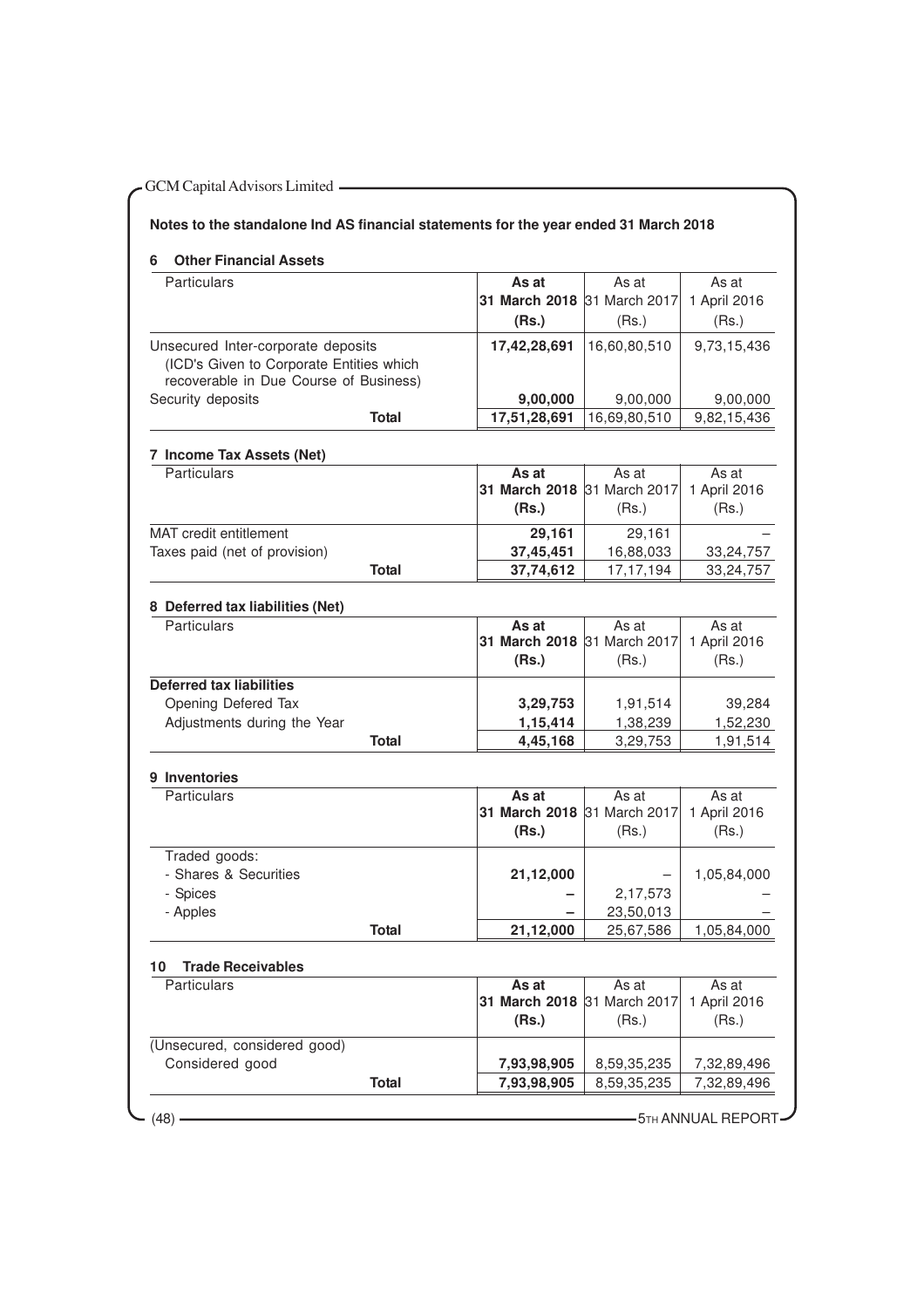# **Notes to the standalone Ind AS financial statements for the year ended 31 March 2018**

# **11a) Cash and Cash Equivalents**

| <b>Particulars</b>  |       | As at                                           | As at       | As at     |
|---------------------|-------|-------------------------------------------------|-------------|-----------|
|                     |       | <b>31 March 2018</b> 81 March 2017 1 April 2016 |             |           |
|                     |       | (Rs.)                                           | (Rs.)       | (Rs.)     |
| Balances with banks |       | 10,10,081                                       | 1,64,36,829 | 17.11.697 |
| Cash on hand        |       | 11,60,661                                       | 6,16,917    | 62.370    |
|                     | Total | 21,70,741                                       | 1,70,53,746 | 17.74.067 |

# **11b) Bank balances other than (a) above**

| <b>Particulars</b>                        | As at                                    | As at  | As at  |
|-------------------------------------------|------------------------------------------|--------|--------|
|                                           | 31 March 2018 31 March 2017 1 April 2016 |        |        |
|                                           | (Rs.)                                    | (Rs.)  | (Rs.)  |
| Balance with banks more than three months | 10.511                                   | 10.511 | 15.000 |
| Total                                     | 10.511                                   | 10.511 | 15.000 |

| 12<br>Loans                                  |                             |              |              |
|----------------------------------------------|-----------------------------|--------------|--------------|
| <b>Particulars</b>                           | As at                       | As at        | As at        |
|                                              | 31 March 2018 31 March 2017 |              | 1 April 2016 |
|                                              | (Rs.)                       | (Rs.)        | (Rs.)        |
| (Unsecured and considered good)              |                             |              |              |
| Loans and Advances to Non-Corporate Assessee | 13,23,18,285                | 15,67,34,994 | 12,75,03,443 |
| (ICD's Given to Corporate Entities which     |                             |              |              |
| recoverable in Due Course of Business)       |                             |              |              |
| Total                                        | 13,23,18,285                | 15,67,34,994 | 12,75,03,443 |

# **13 Others Financial Assets**

| <b>Particulars</b>                      | As at                                    | As at     | As at     |
|-----------------------------------------|------------------------------------------|-----------|-----------|
|                                         | 31 March 2018 31 March 2017 1 April 2016 |           |           |
|                                         | (Rs.)                                    | (Rs.)     | (Rs.)     |
| Unsecured, Considered good              |                                          |           |           |
| <b>Others</b>                           |                                          |           |           |
| Interest accrued but not due on deposit | 31,81,015                                | 26,83,515 | 17.34.285 |
| Advances to employees                   | 37,500                                   |           |           |
| Total                                   | 32, 18, 515                              | 26,83,515 | 17,34,285 |

#### **14 Other Current Assets**

| <b>Particulars</b>                         | As at                              | As at    | As at        |
|--------------------------------------------|------------------------------------|----------|--------------|
|                                            | <b>31 March 2018</b> B1 March 2017 |          | 1 April 2016 |
|                                            | (Rs.)                              | (Rs.)    | (Rs.)        |
| Unsecured, Considered good                 |                                    |          |              |
| Security deposits                          | 5,00,000                           | 5,00,000 |              |
| Advances recoverable in cash or in kind or |                                    |          |              |
| for value to be received                   | 25,00,000                          |          |              |
| Others                                     | 2,000                              |          |              |
| <b>Total</b>                               | 30,02,000                          | 5,00,000 |              |
|                                            |                                    |          |              |
| - 5TH ANNUAL REPORT                        |                                    |          | (49)         |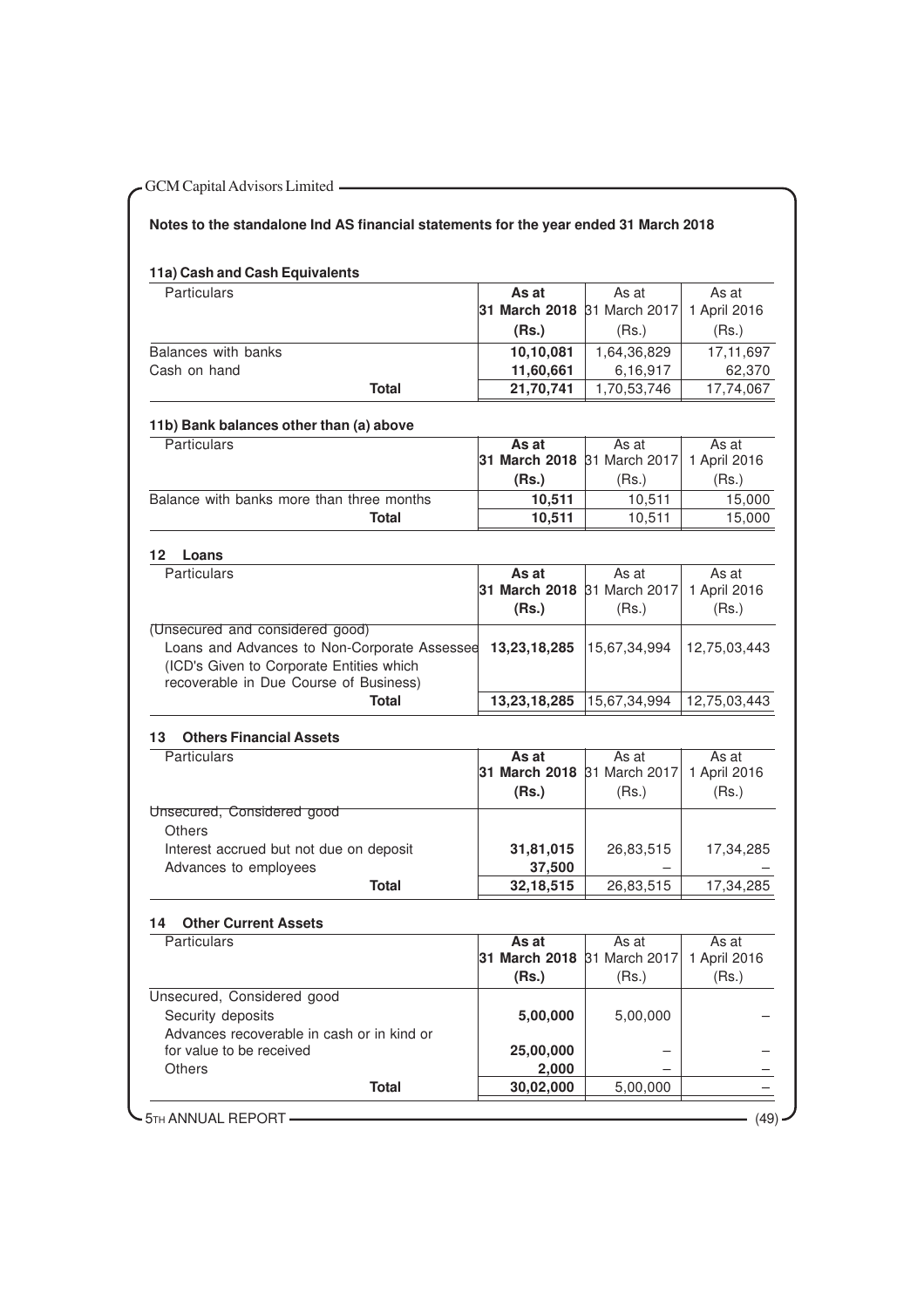# **Notes to the standalone Ind AS financial statements for the year ended 31 March 2018**

#### **15 Equity Share Capital**

| <b>Particulars</b>                                                                              | As at                       | As at        | As at        |
|-------------------------------------------------------------------------------------------------|-----------------------------|--------------|--------------|
|                                                                                                 | 31 March 2018 31 March 2017 |              | 1 April 2016 |
|                                                                                                 | (Rs.)                       | (Rs.)        | (Rs.)        |
| Authorised:                                                                                     |                             |              |              |
| 1,80,00,000 (as at 31 March 2017: 1,80,00,00;<br>as at 1 April 2016: 1,80,00,000) Equity shares |                             |              |              |
| of Rs.10 each                                                                                   | 18,00,00,000                | 18,00,00,000 | 18,00,00,000 |
|                                                                                                 | 18,00,00,000                | 18,00,00,000 | 18,00,00,000 |
| Issued, subscribed and paid up:                                                                 |                             |              |              |
| 16940000 (as at 31 March 2017: 16940000;<br>as at 1 April 2016:16940000) Equity shares          |                             |              |              |
| of Rs.10 each fully paid up                                                                     | 16,94,00,000                | 16,94,00,000 | 16,94,00,000 |
| <b>Total Equity</b>                                                                             | 16,94,00,000                | 16.94.00.000 | 16,94,00,000 |
|                                                                                                 |                             |              |              |

# **b) Terms/ rights attached to equity shares**

The Company has only one class of equity shares. Each holder of equity shares is entitled to one vote per share. The dividend proposed, if any by the Board of Directors is subject to approval of the shareholders in ensuing Annual General Meeting.

In the event of liquidation of the Company, the holders of the equity shares will be entitled to receive remaining assets of the Company, after distribution of all preferential amounts. The distribution will be in proportion to the number of equity shares held bv the shareholders.

#### **c) Details of shares in the company held by each shareholder holding more than 5 percent:**

| Name of Shareholder           |         |      | As at 31 March 2018 As at 31 March 2017 As at 1st April 2016 |   |        |   |
|-------------------------------|---------|------|--------------------------------------------------------------|---|--------|---|
|                               | No. of  |      | No. of                                                       |   | No. of |   |
|                               | shares  | $\%$ | shares                                                       | % | shares | % |
| <b>GCM SECURITIES LIMITED</b> | 6090000 |      | 35.95% 60.90.000 35.95% 60.90.000 35.95%                     |   |        |   |

**d) The Company has neither issued any shares for consideration other than cash or as bonus shares nor any shares issued had been bought back by the Company during the last five years.**

(50) **- The ANNUAL REPORT** 5TH ANNUAL REPORT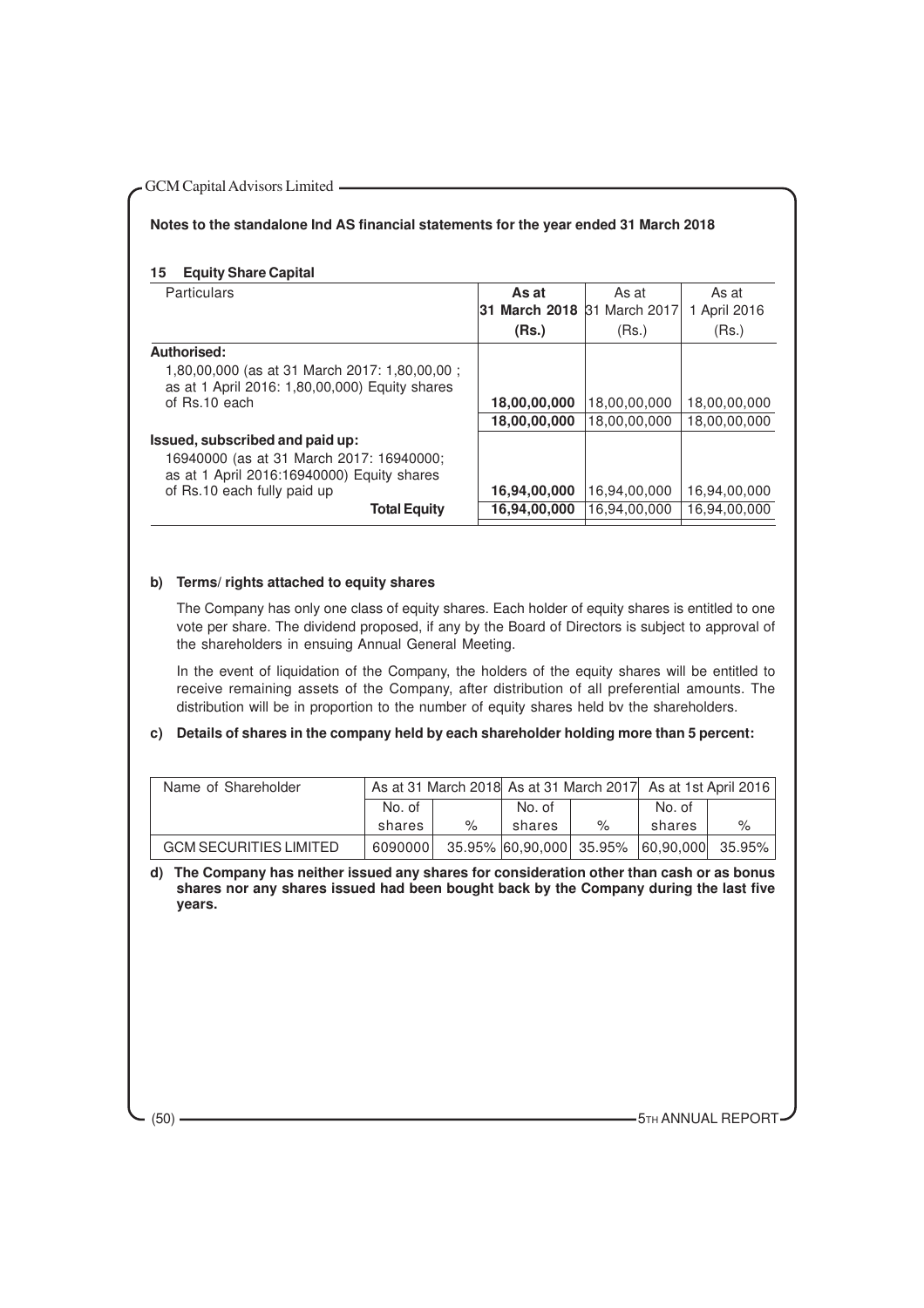# **Notes to the standalone Ind AS financial statements for the year ended 31 March 2018**

# **16 Other Equity**

| Particulars                                                                    | As at         | As at         | As at        |
|--------------------------------------------------------------------------------|---------------|---------------|--------------|
|                                                                                | 31 March 2018 | 31 March 2017 | 1 April 2016 |
|                                                                                | (Rs.)         | (Rs.)         | (Rs.)        |
| Equity instruments through other comprehensive income                          |               |               |              |
| Balance as per last financial statement                                        | 12.38.034     | $-2,75,579$   | $-2,75,579$  |
| Addition during the year (net of tax)                                          | $-28,27,027$  | 15.13,613     |              |
| Transfer to retained earning realised (gain/Loss)                              | $-1.53.044$   |               |              |
| <b>Closing balances</b>                                                        | $-17.42.037$  | 12,38,034     | $-2,75,579$  |
| <b>Retained earnings</b>                                                       |               |               |              |
| Balance as at beginning of the year                                            | 50,60.595     | 49.38.968     | 44,03,084    |
| Profit for the year                                                            | 8.93,513      | 1,21,626      | 5,35,884     |
| Prior year adjustment                                                          |               |               |              |
| Transfer from Other Comprehensive income                                       | $-1.53,044$   |               |              |
| Remeasurements of the net defined benefit plans                                |               |               |              |
| <b>Total retained earning</b>                                                  | 58,01.064     | 50,60,595     | 49,38,968    |
| Other reserves                                                                 |               |               |              |
| Securities premium account                                                     | 16.88.00.000  | 16,88,00,000  | 16,88,00,000 |
| Add : Premium received on issue of eguitv shares                               |               |               |              |
|                                                                                | 16.88.00.000  | 16.88,00,000  | 16,88,00,000 |
| <b>Total</b>                                                                   | 17,28,59,028  | 17,50,98,628  | 17,34,63,389 |
| <b>Borrowings</b><br>17                                                        |               |               |              |
| Particulars                                                                    | As at         | As at         | As at        |
|                                                                                | 31 March 2018 | 31 March 2017 | 1 April 2016 |
|                                                                                | (Rs.)         | (Rs.)         | (Rs.)        |
| <b>Term Loan - Secured Others</b>                                              |               |               |              |
| - Car Loan-Kotak Mahindra Prime Limited                                        | 1.05.997      | 4.03,799      | 6,73,552     |
| (Secured against hypothecation of Vehicle,                                     |               |               |              |
| repayable in 59 installments and carries an                                    |               |               |              |
| interest rate @ 9.93% per annum)<br>- Car Loan-BMW India finance Services Ltd. | 22,34,701     | 29,27,576     |              |
|                                                                                |               |               |              |

interest rate @ 10.25% per annum) **Total 23,40,698** 33,31,375 6,73,552 **18 Trade Payables** Particulars **As at** As at As at As at As at As at As at As at As at As at As at As at As at As at As at As at As at As at As at As at As at As at As at As at As at As at As at As at As at As at As at As at As at As at As a **31 March 2018** 31 March 2017  **(Rs.)** (Rs.) (Rs.) Trade payables<br> **1,38,31,629** 3,80,75,950 16,20,000<br> **1,38,31,629** 3,80,75,950 16,20,000 **1,38,31,629** 

The Company has not received any information from its suppliers regarding their registration under the 'Micro, Small and Medium Enterprises Development Act, 2006'. Hence, interest if, any payable as required under Act has not been provided and the information required to be given in accordance with Section 22 of the said Act, is not ascertainable and hence, not disclosed.

5TH ANNUAL REPORT (51) (51)

(Secured against hypothecation of Vehicle repayable in 60 installments and carries an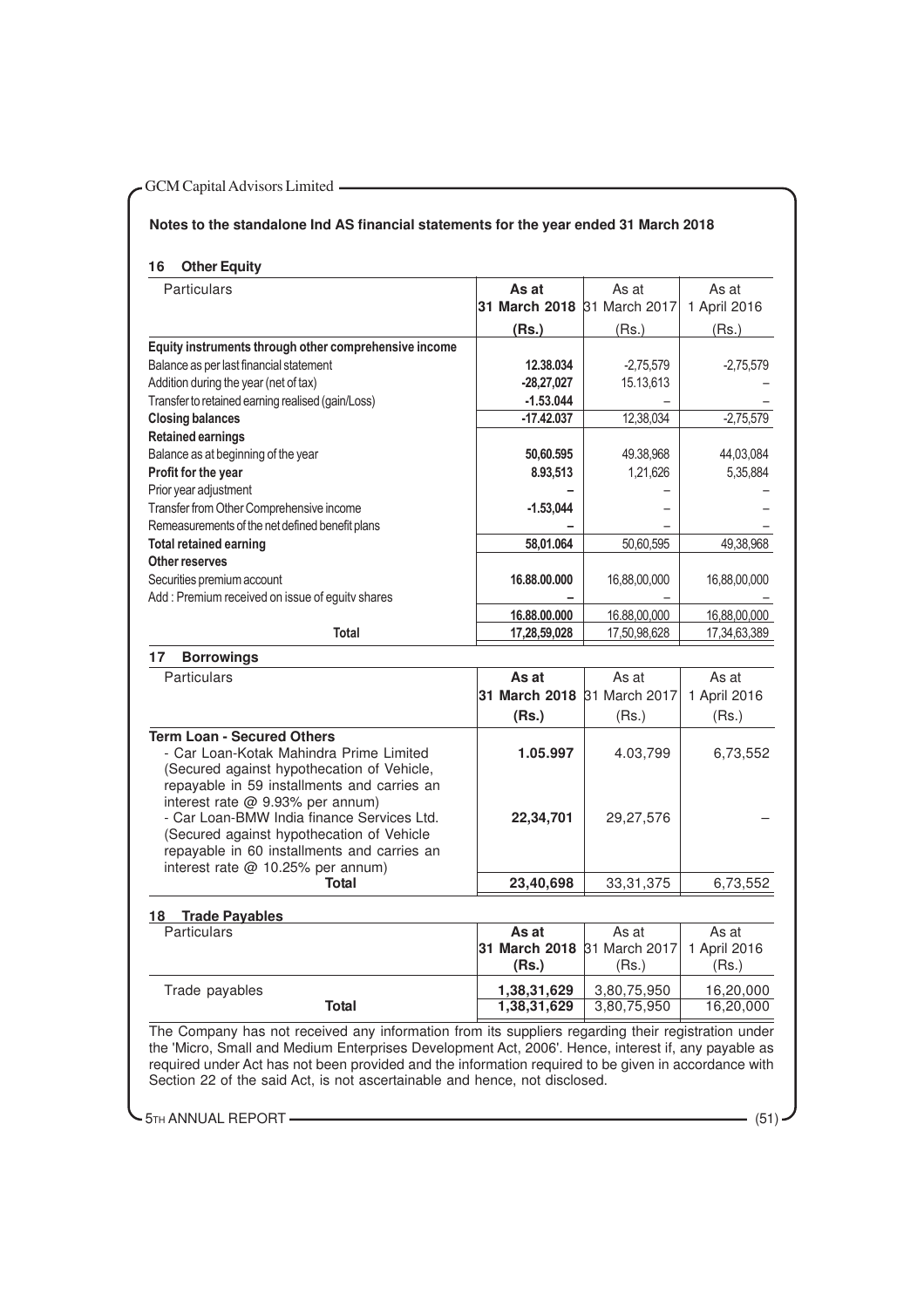# GCM Capital Advisors Limited ————————————————————

# **Notes to the standalone Ind AS financial statements for the year ended 31 March 2018**

**19 Borrowings**

| Particulars                                                                                                                                                                                                    | As at<br>31 March 2018 31 March 2017<br>(Rs.) | As at<br>(Rs.) | As at<br>1 April 2016<br>(Rs.) |
|----------------------------------------------------------------------------------------------------------------------------------------------------------------------------------------------------------------|-----------------------------------------------|----------------|--------------------------------|
| <b>Term Loan- Secured Others</b><br>- Car Loan-Kotak Mahindra Prime Limited<br>(Secured against hypothecation of Vehicle,<br>repayable in 59 installments and carries an<br>interest rate $@$ 9.93% per annum) | 2,97,802                                      | 2,69,753       | 2,44,345                       |
| Car Loan-BMW India finance Services Ltd.<br>(Secured against hypothecation of Vehicle<br>repayable in 60 installments and carries an<br>interest rate $@$ 10.25% per annum)                                    | 7,45,965                                      | 7,26,675       |                                |
| Total                                                                                                                                                                                                          | 10,43,767                                     | 9.96.428       | 2.44.345                       |

# **20 Other Current Liabilities** Particulars **As at** As at As at As at As at As at As at As at As at As at As at As at As at As at As at As at As at As at As at As at As at As at As at As at As at As at As at As at As at As at As at As at As at As at As a **31 March 2018** 31 March 2017 1 April 2016  **(Rs.)** (Rs.) (Rs.) Statutory dues payable **18,223** 1,83,019 62,326 Advances from Clients **7,19,54,000** 9,23,00,000 – **Expenses Payble:** Audit Fees Payble **82,000** 1,04,750 52,250 Others Payble **44,010** 4,83,659 22,02,427 **Total 7,20,98,233** 9,30,71,428 23,17,003

#### **21 REVENUE FROM OPERATION**

| <b>Particulars</b>               | <b>Current Year</b> | Previous Year |
|----------------------------------|---------------------|---------------|
|                                  | 2017-2018           | 2016-2017     |
|                                  | (Rs.)               | (Rs.)         |
| <b>Sales of Traded goods:</b>    |                     |               |
| - Shares & Securities            |                     | 65,91,661     |
| <b>Spices</b>                    |                     | 4,22,550      |
| Apples                           | 41,62,650           | 3,53,85,789   |
| Pears                            | 1,26,840            |               |
| Interest income:                 |                     |               |
| On ICD's                         | 2,52,14,853         | 2,56,89,415   |
| Professional & advisory Services |                     | 5,00,000      |
| Dividend Income                  | 57,300              | 39,200        |
| <b>Total</b>                     | 2,95,61,643         | 6,86,28,615   |

(52) **5TH ANNUAL REPORT**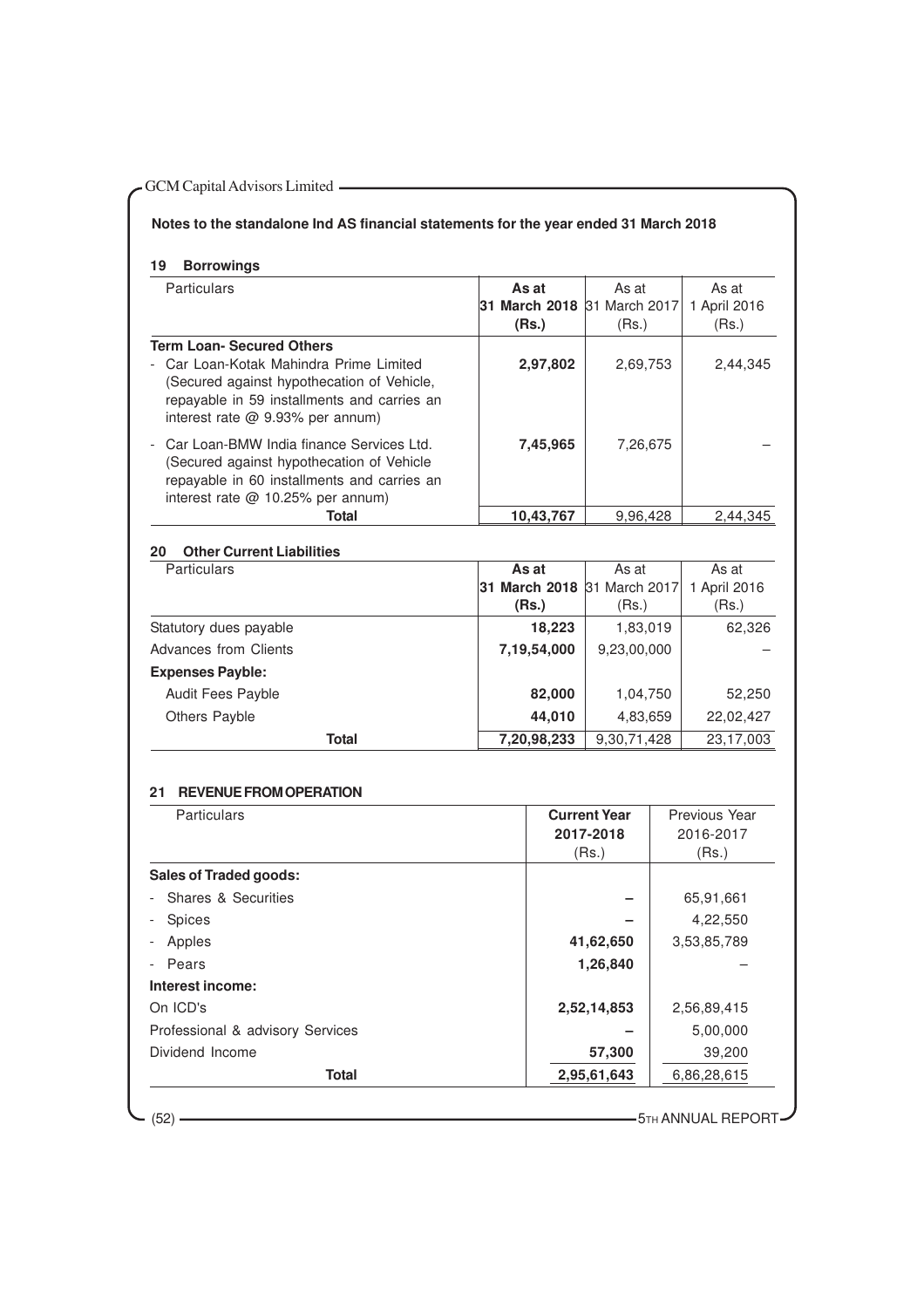# **Notes to the standalone Ind AS financial statements for the year ended 31 March 2018**

# **22 Other Income**

| <b>Particulars</b>                           | <b>Current Year</b><br>2017-2018<br>(Rs.) | Previous Year<br>2016-2017<br>(Rs.) |
|----------------------------------------------|-------------------------------------------|-------------------------------------|
| Interest income:                             |                                           |                                     |
| On Fixed deposit with banks                  |                                           | 83,582                              |
| On Bonds                                     | 31,81,015                                 | 26,83,515                           |
| Net gain/(loss) on sale of investment:       |                                           |                                     |
| - Long Term Gain From long term investments  | 8,05,510                                  |                                     |
| - Profit on sale of Mutual Fund              |                                           | 2,74,554                            |
| Others:                                      |                                           |                                     |
| Profit on Shares Trading (F&O Profit/(Loss)) | $-2,89,669$                               |                                     |
| Total                                        | 36,96,856                                 | 30,41,651                           |

# **23 Purchase of Traded Goods**

| <b>Particulars</b>        | <b>Current Year</b><br>2017-2018 | Previous Year<br>2016-2017 |
|---------------------------|----------------------------------|----------------------------|
|                           | (Rs.)                            | (Rs.)                      |
| Purchase of traded goods: |                                  |                            |
| Shares & Securities       | 2,13,99,569                      | 6,00,000                   |
| <b>Spices</b>             |                                  | 1,34,85,723                |
| Apples                    | 1,47,500                         | 4,09,69,090                |
| - Pears                   | 1,30,000                         |                            |
| <b>Direct Expenses</b>    |                                  |                            |
| Freight Charges           | 39,255                           |                            |
| <b>Other Charges</b>      | 64,279                           |                            |
| <b>Total</b>              | 2,17,80,603                      | 5,50,54,813                |

# **24. Changes In Inventories of Finished Goods/Traded Goods and Work-in-Progress**

| <b>Particulars</b>                                      | <b>Current Year</b><br>2017-2018 | Previous Year<br>2016-2017 |
|---------------------------------------------------------|----------------------------------|----------------------------|
|                                                         | (Rs.)                            | (Rs.)                      |
| Changes in inventories of finished goods / traded goods |                                  |                            |
| Opening stock of traded goods:                          |                                  |                            |
| Shares & Securities                                     |                                  | 1,05,84,000                |
| <b>Spices</b>                                           | 2,17,573                         |                            |
| Apples                                                  | 23,50,013                        |                            |
| Total a)                                                | 25,67,586                        | 1,05,84,000                |
| Less: Closing stock of finished goods / traded goods:   |                                  |                            |
| Shares & Securities                                     | 21,12,000                        |                            |
| <b>Spices</b>                                           |                                  | 2,17,573                   |
| Apples                                                  |                                  | 23,50,013                  |
| Total b)                                                | 21,12,000                        | 25,67,586                  |
| Total (a-b)                                             | 4,55,586                         | 80,16,414                  |

**-** 5TH ANNUAL REPORT (53)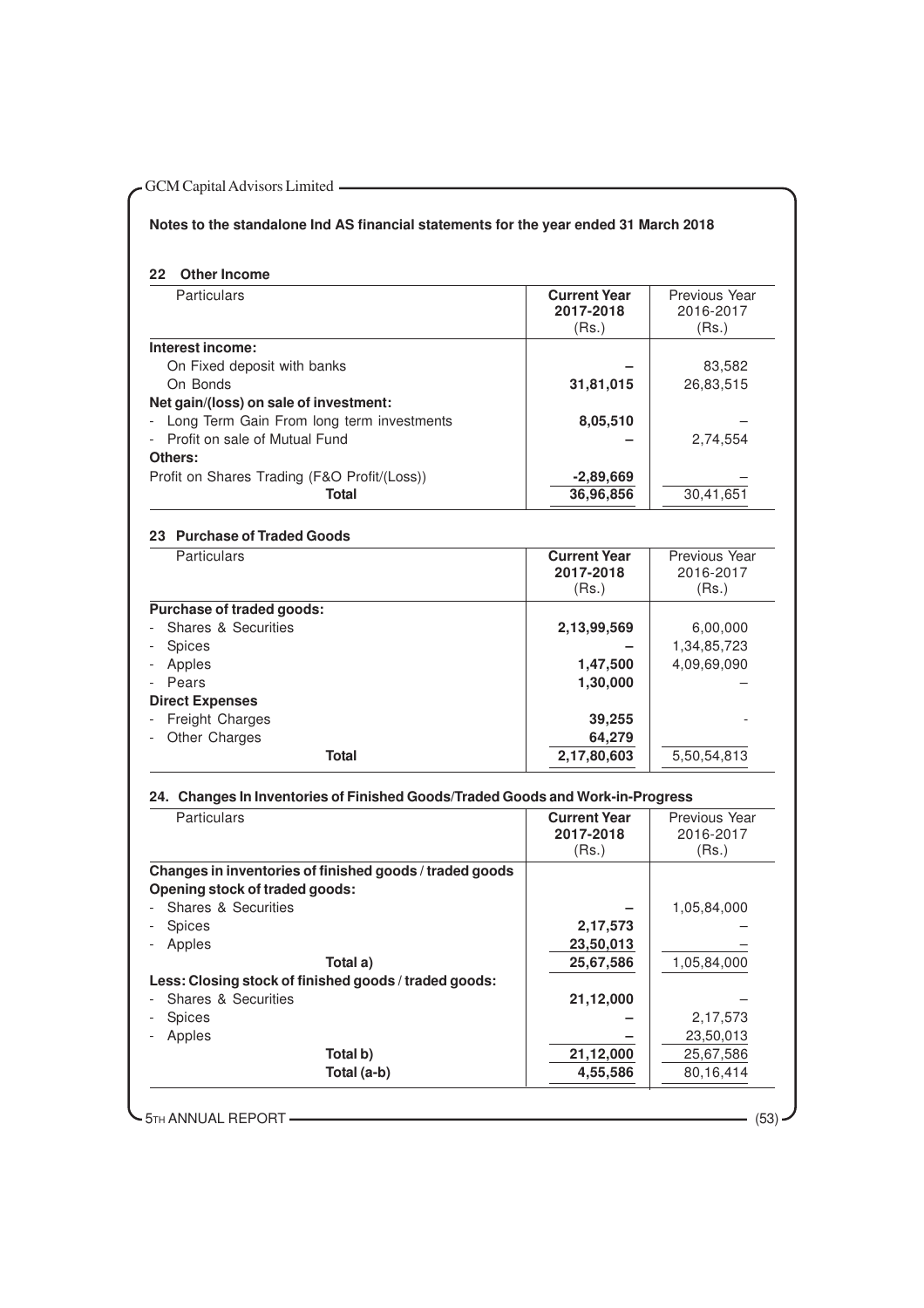# **Notes to the standalone Ind AS financial statements for the year ended 31 March 2018**

# **25 Employee Benefits Expense**

| Particulars                                | <b>Current Year</b><br>2017-2018 | Previous Year<br>2016-2017 |
|--------------------------------------------|----------------------------------|----------------------------|
|                                            | (Rs.)                            | (Rs.)                      |
| Salaries, bonus, commission and allowances | 26,39,939                        | 25,90,483                  |
| Director Remunerations                     | 4,35,000                         | 3,00,000                   |
| Staff welfare expenses                     | 8,47,021                         | 1,44,401                   |
| <b>Total</b>                               | 39,21,960                        | 30,34,884                  |
|                                            |                                  |                            |
| 26<br><b>Finance Costs</b>                 |                                  |                            |
| Particulars                                | <b>Current Year</b>              | Previous Year              |
|                                            | 2017-2018                        | 2016-2017                  |
|                                            | (Rs.)                            | (Rs.)                      |
| Interest expenses Total                    | 4,01,646                         | 2,34,600                   |
| <b>Total</b>                               | 4,01,646                         | 2,34,600                   |
| <b>Other Expenses</b><br>27                |                                  |                            |
| Particulars                                | <b>Current Year</b>              | <b>Previous Year</b>       |
|                                            | 2017-2018                        | 2016-2017                  |
|                                            | (Rs.)                            | (Rs.)                      |
| Electricity charges                        | 35,994                           | 32,420                     |
| Communication expenses                     | 62,748                           | 71,894                     |
| Printing and stationery                    | 83,250                           | 1,69,605                   |
| Travelling and conveyance expenses         | 17,01,040                        | 10,71,476                  |
| Legal and professional fees                | 98,110                           | 1,38,699                   |
| Rent                                       | 1,20,000                         | 10,000                     |
| Filing Fees, rates and taxes               |                                  | 54,696                     |
| <b>Repairs and maintenance:</b>            |                                  |                            |
| of Machinery                               | 21,780                           | 3,600                      |
| of Others                                  | 46,278                           | 97,208                     |
| Postal & Courier Charges                   | 49,240                           | 54,780                     |
| Insurance charges                          | 1,15,249                         | 39,526                     |
| <b>Auditor's remuneration:</b>             |                                  |                            |
| for audit                                  | 29,500                           | 50,000                     |
| Donations                                  |                                  | 1,00,000                   |
| Bank charges and commission                | 38,147                           | 67,491                     |
| Advertisement expenses                     | 1,11,630                         | 1,05,257                   |
| Business promotion expenses                |                                  | 1,10,000                   |
| General Office expenses                    | 2,50,224                         | 94,484                     |
| Stock Exchange & Other Regulatory Expenses | 1,49,264                         | 3,00,481                   |
| Clearing & Forwarding charges              | 8,11,933                         | 14,69,094                  |
| Books & Periodicals                        | 9,250                            | 12,600                     |
| Internet & Website Expenses                | 93,330                           | 1,04,000                   |
| Import Related Charges & Labour Payment    | 3,31,665                         | 13,670                     |
| <b>Total</b>                               | 41,58,632                        | 41,70,981                  |
|                                            |                                  |                            |

(54) 5TH ANNUAL REPORT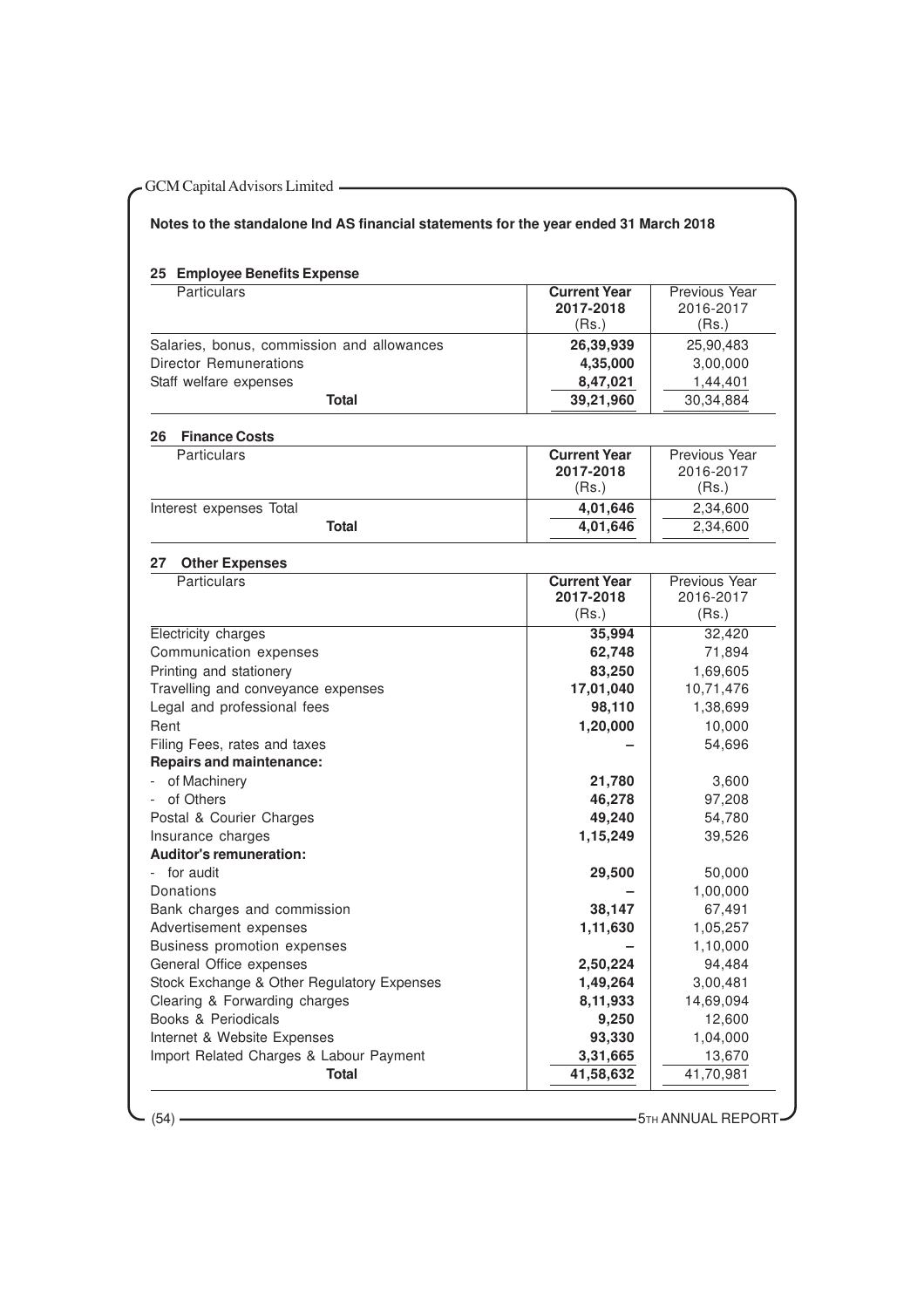# GCM Capital Advisors Limited **COM Capital Advisors Limited**

# **Notes to the standalone Ind AS financial statements for the year ended 31 March 2018**

# **28 Financial Instruments**

# **Financial instrument by category**

The carrying value and fair value of financial instrument by categories as of 31 March 2018 were as follows

| <b>Particulars</b>        | at amortised | at fair value            | at fair value | Total        | Total fair   |
|---------------------------|--------------|--------------------------|---------------|--------------|--------------|
|                           | cost         | through profit           | through OCI   | Carrying     | value        |
|                           |              | and loss                 |               | value        |              |
|                           | (Rs.)        | (Rs.)                    | (Rs.)         | (Rs.)        | (Rs.)        |
| Assets:                   |              |                          |               |              |              |
| Cash and cash equivalents | 21,70,741    |                          |               | 21,70,741    | 21,70,741    |
| Other bank balance        | 10,511       |                          | -             | 10,511       | 10,511       |
| Trade receivables         | 7,93,98,905  | -                        | -             | 7,93,98,905  | 7,93,98,905  |
| Other financial assets    | 17,83,47,206 |                          | -             | 17,83,47,206 | 17,83,47,206 |
| Loans                     | 13,23,18,285 |                          |               | 13,23,18,285 | 13,23,18,285 |
| Investments               |              |                          | 2,57,09,446   | 2,57,09,446  | 2,57,09,446  |
|                           | 39,22,45,648 | $\qquad \qquad -$        | 2,57,09,446   | 41,79,55,094 | 41,79,55,094 |
| Liabilities:              |              |                          |               |              |              |
| Long term borrowing       | 23,40,698    |                          |               | 23,40,698    | 23,40,698    |
| Trade and other payables  | 1,38,31,629  |                          |               | 1,38,31,629  | 1,38,31,629  |
| <b>Borrowings</b>         | 10,43,767    | -                        |               | 10,43,767    | 10,43,767    |
|                           | 1,72,16,094  | $\overline{\phantom{0}}$ | -             | 1,72,16,094  | 1,72,16,094  |

The carrying value and fair value of financial instrument by categories as of March 31, 2017 were as follows

| <b>Particulars</b>          | at amortised | at fair value            | at fair value | Total        | <b>Total fair</b> |
|-----------------------------|--------------|--------------------------|---------------|--------------|-------------------|
|                             | cost         | through profit           | through OCI   | Carrying     | value             |
|                             |              | and loss                 |               | value        |                   |
|                             | (Rs.)        | (Rs.)                    | (Rs.)         | (Rs.)        | (Rs.)             |
| Assets:                     |              |                          |               |              |                   |
| Cash and cash equivalents   | 1,70,53,746  |                          |               | 1,70,53,746  | 1,70,53,746       |
| Other bank balance          | 10,511       |                          | -             | 10,511       | 10,511            |
| Trade receivables           | 8,59,35,235  |                          | -             | 8,59,35,235  | 8,59,35,235       |
| Other financial assets      | 16,96,64,025 |                          | -             | 16,96,64,025 | 16,96,64,025      |
| Loans                       | 15,67,34,994 | -                        | -             | 15,67,34,994 | 15,67,34,994      |
| <b>Investments</b>          |              | -                        | 3,95,97,485   | 3,95,97,485  | 3,95,97,485       |
|                             | 42,93,98,511 | -                        | 3,95,97,485   | 46,89,95,996 | 46,89,95,996      |
| Liabilities:                |              |                          |               |              |                   |
| Long term borrowing         | 33, 31, 375  |                          | -             | 33, 31, 375  | 33, 31, 375       |
| Trade and other payables    | 3,80,75,950  | -                        | -             | 3,80,75,950  | 3,80,75,950       |
| Other financial liabilities | 9,96,428     | $\overline{\phantom{0}}$ | -             | 9,96,428     | 9,96,428          |
|                             | 4,24,03,754  | -                        | -             | 4,24,03,754  | 4,24,03,754       |

**5TH ANNUAL REPORT** (55)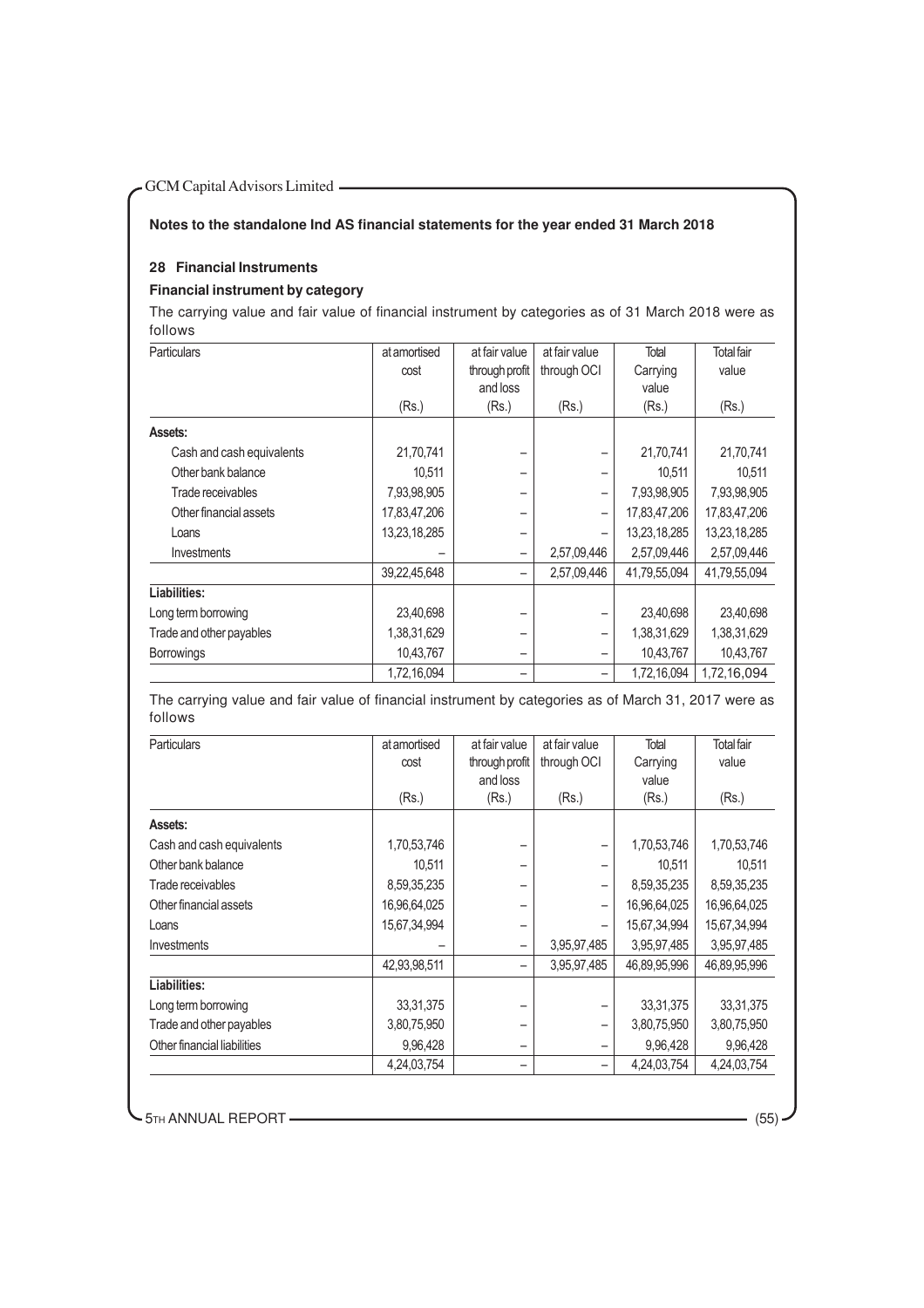# **Notes to the standalone Ind AS financial statements for the year ended 31 March 2018**

The carrying value and fair value of financial instrument by categories as of April 1, 2016 were as follows

| <b>Particulars</b>          | at amortised | at fair value            | at fair value            | Total        | <b>Total fair</b> |
|-----------------------------|--------------|--------------------------|--------------------------|--------------|-------------------|
|                             | cost         | through profit           | through OCI              | Carrying     | value             |
|                             |              | and loss                 |                          | value        |                   |
|                             | (Rs.)        | (Rs.)                    | (Rs.)                    | (Rs.)        | (Rs.)             |
| Assets:                     |              |                          |                          |              |                   |
| Cash and cash equivalents   | 17,74,067    |                          | -                        | 17,74,067    | 17,74,067         |
| Other bank balance          | 15,000       |                          | -                        | 15,000       | 15,000            |
| Trade receivables           | 7,32,89,496  | $\overline{\phantom{0}}$ | -                        | 7,32,89,496  | 7,32,89,496       |
| Other financial assets      | 9,99,49,721  | -                        | -                        | 9,99,49,721  | 9,99,49,721       |
| Loans                       | 12,75,03,443 | -                        |                          | 12,75,03,443 | 12,75,03,443      |
| Investments                 |              | -                        | 2,96,44,365              | 2,96,44,365  | 2,96,44,365       |
|                             | 30,25,31,727 | -                        | 2,96,44,365              | 33,21,76,091 | 33,21,76,091      |
| Liabilities:                |              |                          |                          |              |                   |
| Long term borrowing         | 6,73,552     |                          |                          | 6,73,552     | 6,73,552          |
| Trade and other payables    | 16,20,000    | -                        | -                        | 16,20,000    | 16,20,000         |
| Other financial liabilities | 2,44,345     | -                        | -                        | 2,44,345     | 2,44,345          |
|                             | 25,37,897    |                          | $\overline{\phantom{m}}$ | 25,37,897    | 25,37,897         |

# **29 Fair value hierarchy**

**Level 1** - Quoted prices (unadjusted) in active markets for identical assets or liabilities **Level 2** - Inputs other than quoted prices included within Level 1 that are observable for the asset or liability, either directly (i.e. as prices) or indirectly (i.e. derived from prices).

Level 3 - Inputs for the assets or liabilities that are not based on observable market data (unobservable inputs).

The following table presents fair value hierarchy of assets and liabilities measured at fair value on a recurring basis as of 31 March 2018:

| <b>Particulars</b>                                                                                                                              | As at 31   | Fair value measurement at end |                                            |  |  |
|-------------------------------------------------------------------------------------------------------------------------------------------------|------------|-------------------------------|--------------------------------------------|--|--|
|                                                                                                                                                 | March 2018 | of the reporting year using   |                                            |  |  |
|                                                                                                                                                 | (Rs.)      |                               | Level I (Rs.) Level 2 (Rs.) Level 3 (Rs.)  |  |  |
| Assets /Liabilities measured at fair value                                                                                                      |            |                               |                                            |  |  |
| Financial Assets:                                                                                                                               |            | 2,57,09,446   2,57,09,446     |                                            |  |  |
| Non current investments                                                                                                                         |            |                               |                                            |  |  |
| The following table presents fair value hierarchy of assets and liabilities measured at fair value on<br>a recurring basis as of 31 March 2017: |            |                               |                                            |  |  |
| <b>Particulars</b>                                                                                                                              | As at 31   |                               | Fair value measurement at end              |  |  |
|                                                                                                                                                 | March 2017 |                               | of the reporting year using                |  |  |
|                                                                                                                                                 | (Rs.)      |                               | Level $I(Rs.)$ Level 2 (Rs.) Level 3 (Rs.) |  |  |
|                                                                                                                                                 |            |                               |                                            |  |  |
| Assets /Liabilities measured at fair value                                                                                                      |            |                               |                                            |  |  |
| Financial Assets:                                                                                                                               |            | 3,95,97,485 3,95,97,485       |                                            |  |  |
|                                                                                                                                                 |            |                               |                                            |  |  |

(56) **5TH ANNUAL REPORT**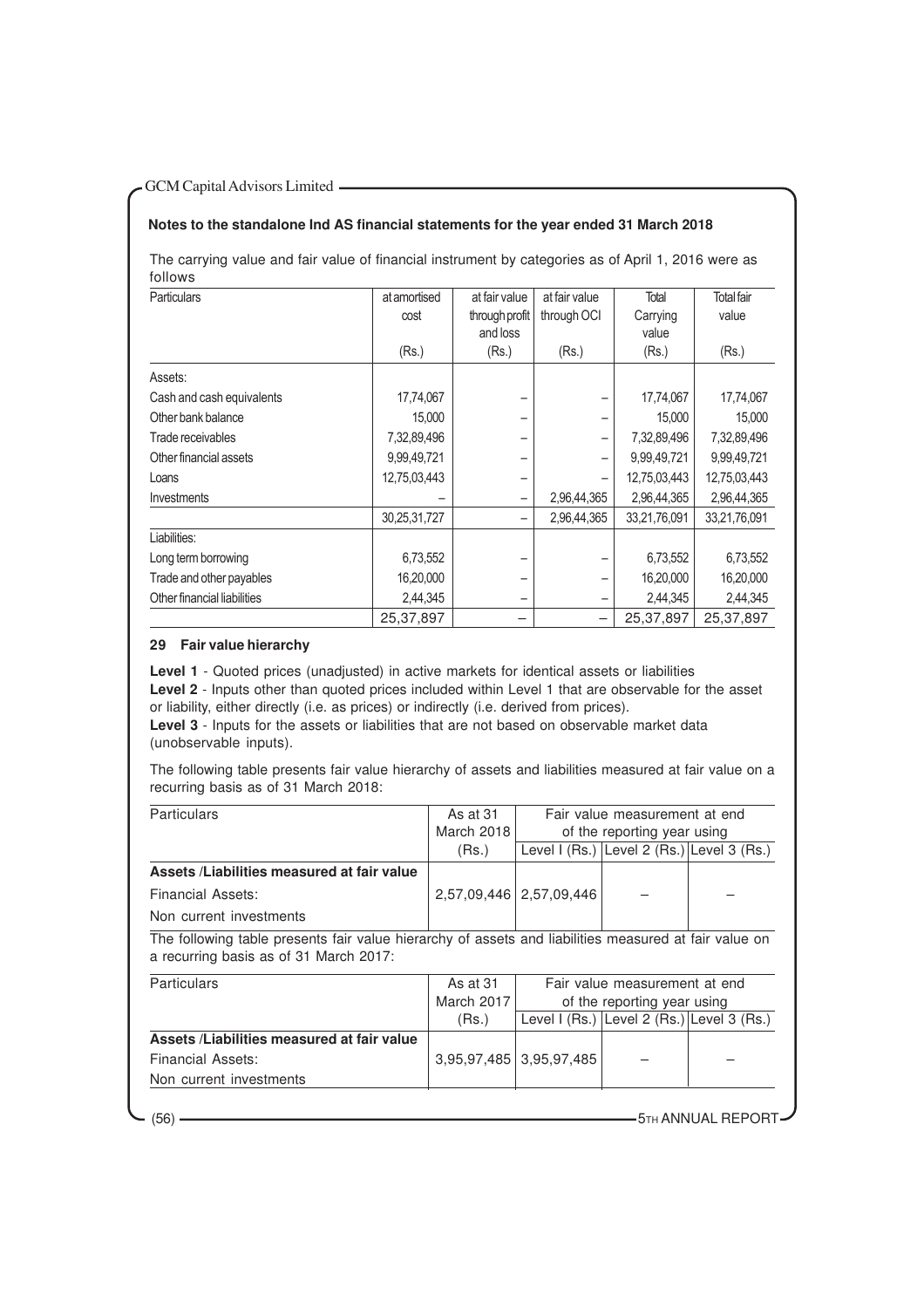# **Notes to the standalone Ind AS financial statements for the year ended 31 March 2018**

The following table presents fair value hierarchy of assets and liabilities measured at fair value on a recurring basis as of 31 March 2016:

| <b>Particulars</b>                         | As at 31   | Fair value measurement at end |                                           |  |
|--------------------------------------------|------------|-------------------------------|-------------------------------------------|--|
|                                            | March 2016 | of the reporting year using   |                                           |  |
|                                            | (Rs.)      |                               | Level I (Rs.) Level 2 (Rs.) Level 3 (Rs.) |  |
| Assets /Liabilities measured at fair value |            |                               |                                           |  |
| Financial Assets:                          |            | 2,96,44,365   2,96,44,365     |                                           |  |
| Non current investments                    |            |                               |                                           |  |

There have been no transfers among Level 1, Level 2 and Level 3 during the period.

The management assessed that cash and cash equivalents, Trade receivable and other financial asset, trade payables and other financial liabilities approximate their carrying amount largely due to short term maturity of these instruments.

# **30 Financial risk management objectives and policies**

The risk management policies of the Company are established to identify and analyse the risks faced by the Company, to set appropriate risk limits and controls, and to monitor risks and adherence to limits. Risk management policies and systems are reviewed regularly to reflect changes in market conditions and the Company's activities.

The Management has overall responsibility for the establishment and oversight of the Company's risk management framework.

In performing its operating, investing and financing activities, the Company is exposed to the Credit risk, Liquidity risk and Market risk.

#### **Carrying amount of financial assets and liabilities:**

The following table summaries the carrying amount of financial assets and liabilities recorded at the end of the period by categories:

| <b>Particulars</b>             | As at 31     | As at 31     | As at 1      |
|--------------------------------|--------------|--------------|--------------|
|                                | March 18     | March 17     | April 16     |
|                                | (Rs.)        | (Rs.)        | (Rs.)        |
| <b>Financial assets</b>        |              |              |              |
| Non current investment         | 2,57,09,446  | 3,95,97,485  | 2,96,44,365  |
| Cash and cash equivalent       | 21,70,741    | 1,70,53,746  | 17,74,067    |
| Bank balances other than above | 10,511       | 10,511       | 15,000       |
| Trade receivables              | 7,93,98,905  | 8,59,35,235  | 7,32,89,496  |
| Loans                          | 13,23,18,285 | 15,67,34,994 | 12,75,03,443 |
| Other financial assets         | 17,83,47,206 | 16,96,64,025 | 9,99,49,721  |
| At end of the year             | 41,79,55,094 | 46,89,95,996 | 33,21,76,091 |
| <b>Financial liabilities</b>   |              |              |              |
| <b>Borrowings</b>              | 33,84,465    | 43,27,804    | 9,17,897     |
| Trade payables                 | 1,38,31,629  | 3,80,75,950  | 16,20,000    |
| At end of the year             | 1,72,16,094  | 4,24,03,754  | 25,37,897    |

5TH ANNUAL REPORT -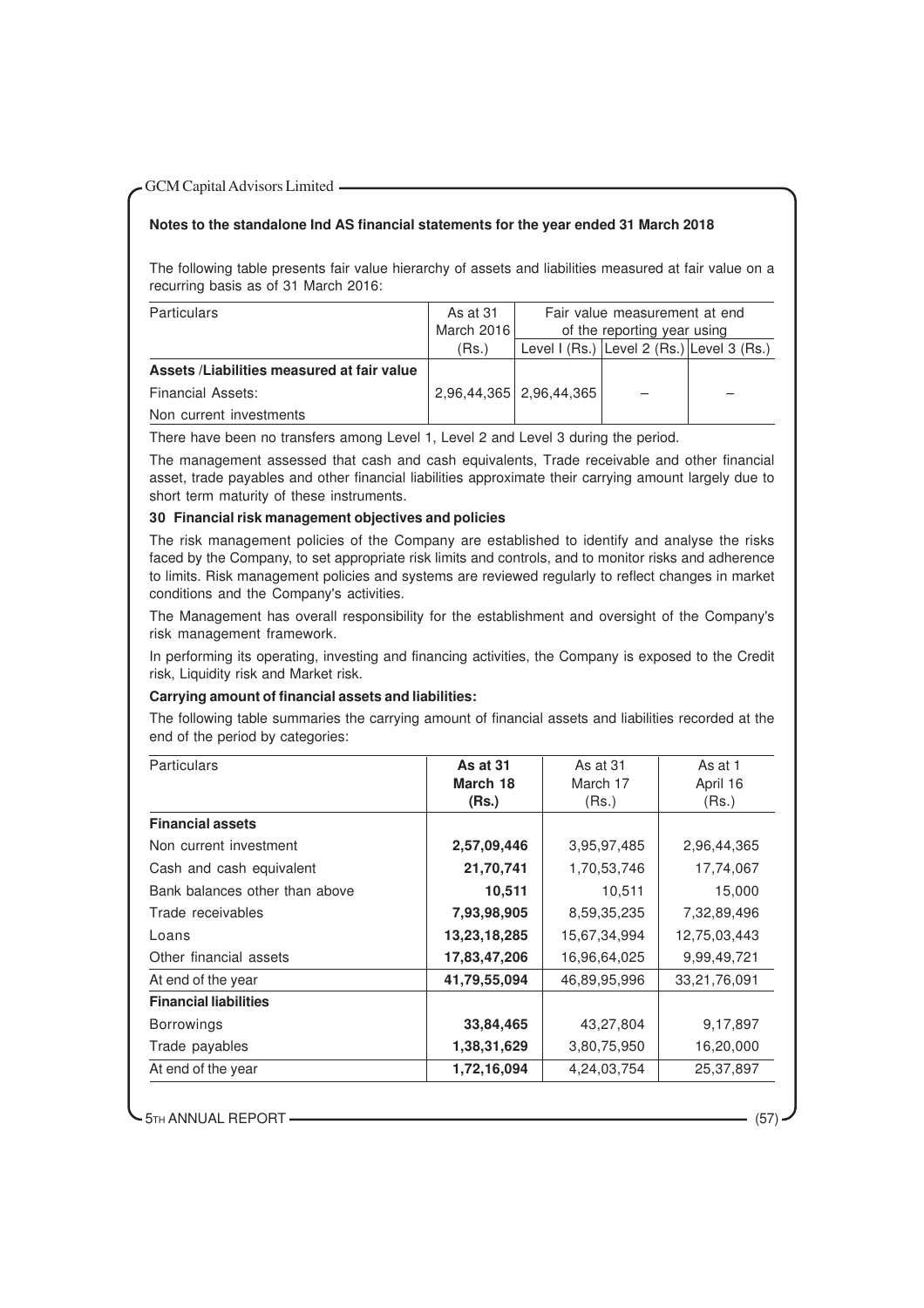# **Notes to the standalone Ind AS financial statements for the year ended 31 March 2018**

#### **Market risk**

Market risk is the risk that the fair value of future cash flows of a financial instrument will fluctuate because of changes in market prices. Market risk comprises three types of risk: interest rate risk, currency risk and other price risk, such as equity price risk and commodity risk. Financial instruments affected by market risk include loans and borrowings, deposits and derivative financial instruments. Ageing analysis of the age of trade receivable amounts that are past due as at the end of reporting year but not impaired:

| <b>Particulars</b> | As at 31<br>March 18 | As at 31<br>March 17 | As at 1<br>April 16 |
|--------------------|----------------------|----------------------|---------------------|
|                    | (Rs.)                | (Rs.)                | (Rs.)               |
| Trade receivables: |                      |                      |                     |
| Less than 90 days  | 1,28,587             | 50,71,472            |                     |
| 90 to 180 days     | 11,90,000            | 54,00,682            |                     |
| Over 180 days      | 7,80,80,318          | 7,54,63,081          | 7,32,89,496         |
|                    | 7,93,98,905          | 8,59,35,235          | 7,32,89,496         |

In the opinion of management, trade receivable, Financial assets, Cash and cash equivalent, Balance with Bank , Loans and other financial assets have a value on realisation in the ordinary course pf business at lease equal to the amount at which they are stated in the balance sheet.

The Company has not recognised any loss allowance as the Company expect that there is no credit loss on trade receivables.

# **31 Classification and presentation of assets and liabilities**

Under previous GAAP, the Company was not required to present its assets and liabilities bifurcating between financial assets / financial liabilities and non financial assets / non financial liabilities. Under Ind AS, the Company is required to present its assets and liabilities bifurcating between financial assets / financial liabilities and non financial assets / non financial liabilities . Accordingly, the Company has classified and presented its assets and liabilities.

**32 The Ministry of Corporate Affairs (MCA) vide its notification in the Official Gazette dated February 16,2015 notified the Indian Accounting Standards (Ind AS) applicable to certain classes of companies.**

Ind AS would replace the existing Indian GAAP prescribed under section 133 of The Companies Act, 2013 read with Rule 7 of the Companies (Accounts) Rules,2014. For GCM Capital Advisors

Limited, Ind AS would be applicable for the accounting period beginning April 1, 2017, with a transition date of April 1, 2016.

(58) **- The Contract of the Contract of the Contract of the Contract of the Contract of the Contract of the Contract of the Contract of the Contract of the Contract of the Contract of the Contract of the Contract of the Co**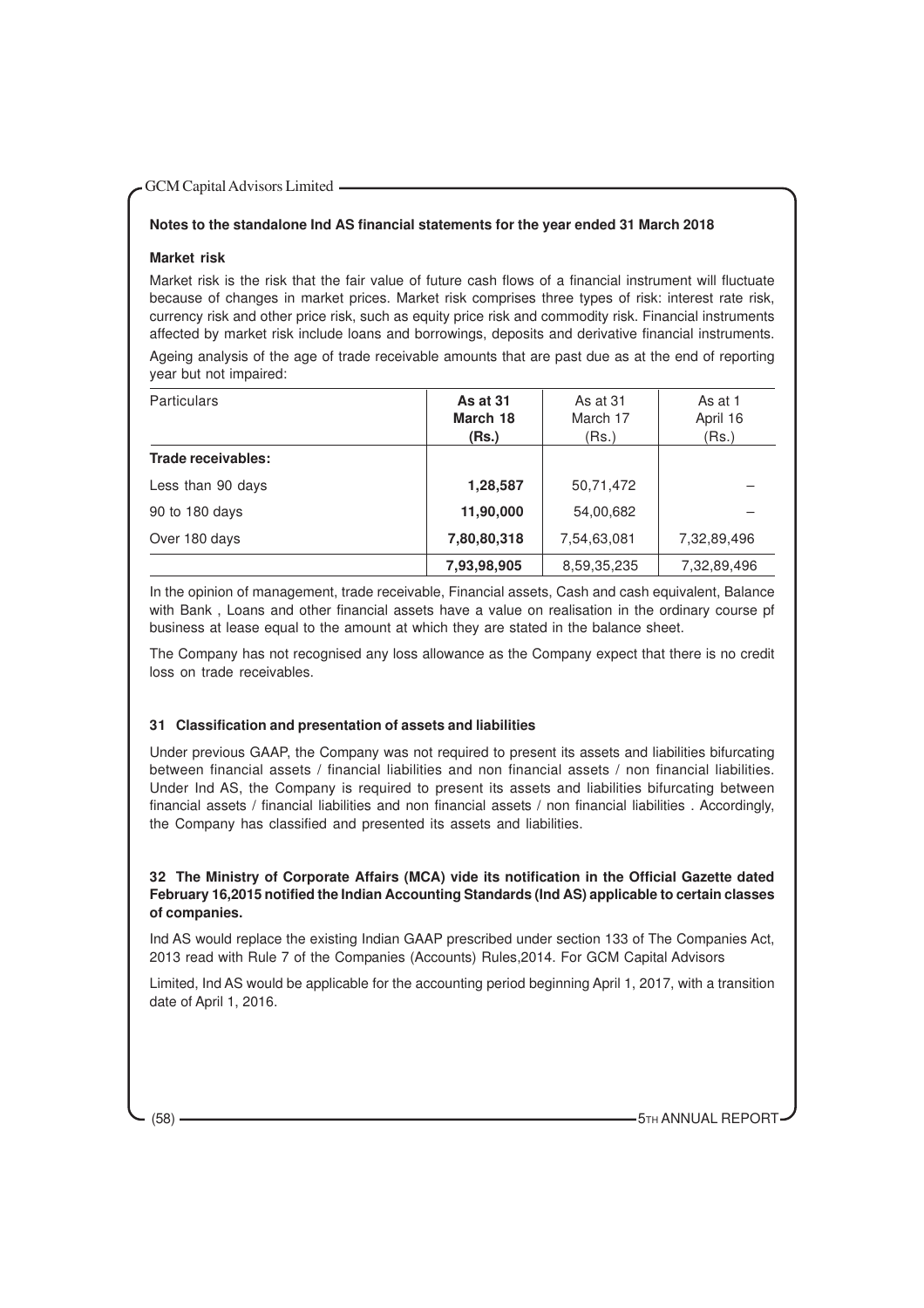# **Notes to the standalone Ind AS financial statements for the year ended 31 March 2018**

A. Reconciliation of Balance Sheet as at 01 April 2016

| Particulars                           | Notes        |              | As ar April 01, 2016                   |                |                       | As at March 31, 2017 |                |
|---------------------------------------|--------------|--------------|----------------------------------------|----------------|-----------------------|----------------------|----------------|
|                                       | <b>Notes</b> | <b>IGAAP</b> | Ind AS                                 | Change         | <b>IGAAP</b>          | Ind AS               | Change         |
|                                       |              | (Rs.)        | (Rs.)                                  | (Rs.)          | (Rs.)                 | (Rs.)                | (Rs.)          |
| <b>ASSETS</b>                         |              |              |                                        |                |                       |                      |                |
| <b>Non-Current Assets</b>             |              |              |                                        |                |                       |                      |                |
| Property, Plant and Equipment         |              | 14,41,926    | 14,41,926                              |                | 58,63,281             | 58,63,281            |                |
| <b>Financial Assets</b>               |              |              |                                        |                |                       |                      |                |
| (i) Investments                       |              | 2,99,19,944  | 2,96,44,365                            | 2,75,580       | 3,83,09,451           | 3,95,97,485          | $-12,38,033$   |
| [ii) Other Financial Assets           |              | 9,82,15,436  | 9,82,15,436                            |                | 16,69,80,510          | 16,69,80,510         |                |
| Income Asset Tax (Net)                |              | 33,24,757    | 33,24,757                              |                | 17, 17, 194           | 17, 17, 194          |                |
| Deferred Tax Asset (Net)              |              |              | 1,91,514                               | $-1,52,230$    | 2,90,469              | 3,29,753             | $-39,284$      |
| <b>Total Non-CurrentAssets</b>        |              | 13,29,41,347 | 13,28,17,998                           |                | 1,23,350 21,32,10,905 | 21,44,88,223         | $-12,77,318$   |
| <b>Current Assets</b>                 |              |              |                                        |                |                       |                      |                |
| Inventories                           |              | 1,05,84,000  | 1,05,84,000                            |                | 25,67,586             | 25,67,586            |                |
| <b>Financial Assets</b>               |              |              |                                        |                |                       |                      |                |
| (i) Loans                             |              |              | 12,75,03,443   12,75,03,443            |                | 15,67,34,994          | 15,67,34,994         |                |
| [ii) Trade Receivables                |              | 7,32,89,496  | 7,32,89,496                            |                | 8,59,35,235           | 8,59,35,235          |                |
| (iii) Cash and cash equivalents       |              | 17,74,067    | 17,74,067                              |                | 1,70,53,746           | 1,70,53,746          |                |
| (iv) Bank Balances other              |              |              |                                        |                |                       |                      |                |
| than (ii) above                       |              | 15,000       | 15,000                                 |                | 10,511                | 10,511               |                |
| (iv) Other Financial Assets           |              | 17,34,285    | 17,34,285                              |                | 26,83,515             | 26,83,515            |                |
| <b>Other Current Assets</b>           |              |              |                                        |                | 5.00.000              | 5,00,000             |                |
| <b>Total Current Assets</b>           |              |              | 21,49,00,291 21,49,00,291              | 0 <sup>1</sup> | 26,54,85,587          | 26,54,85,587         |                |
| <b>Total Assets</b>                   |              |              | 34,78,41,638 34,77,18,289 10,14,16,843 |                | 47,86,96,492          | 47,99,73,811         | $-12,77,318$   |
| <b>Equity and Liabilities</b>         |              |              |                                        |                |                       |                      |                |
| <b>Equity</b>                         |              |              |                                        |                |                       |                      |                |
| (a) Equity share capital              |              | 16,94,00,000 | 16,94,00,000                           |                | 16,94,00,000          | 16,94,00,000         |                |
| (b) Other equity                      |              | 17,35,86,739 | 17,34,63,389                           | 1,23,350       | 17,38,21,312          | 17,50,98,628         | $-12,77,317$   |
| <b>Total Equity</b>                   |              | 34,29,86,739 | 34,28,63,389                           | 1,23,350       | 34, 32, 21, 312       | 34,44,98,628         | 12,77,317      |
| <b>Liabilities</b>                    |              |              |                                        |                |                       |                      |                |
| <b>Non-Current Liablities</b>         |              |              |                                        |                |                       |                      |                |
| <b>Financial liablities</b>           |              |              |                                        |                |                       |                      |                |
| (i) Borrowings                        |              | 6,73,552     | 6,73,552                               |                | 33,31,375             | 33, 31, 375          | $\overline{0}$ |
| <b>Total Current Liablities</b>       |              | 6,73,552     | 6,73,552                               |                | 33, 31, 375           | 33, 31, 375          | -0             |
| <b>Current Liablity</b>               |              |              |                                        |                |                       |                      |                |
| <b>Financial Liablities</b>           |              |              |                                        |                |                       |                      |                |
| (i) Trade Paybles                     |              | 16,20,000    | 16,20,000                              |                | 3,80,75,950           | 3,80,75,950          |                |
| (ii) Borrowings                       |              | 2,44,345     | 2,44,345                               |                | 9,96,428              | 9,96,428             |                |
| Other Current Liablities              |              | 23,17.003    | 23,17,003                              |                | 9,30,71,428           | 9,30,71,428          |                |
| <b>Total Current Liablities</b>       |              | 41,81,348    | 41,81,348                              |                | 13,21,43,806          | 13,21,43,807         | -1             |
| <b>Total Equity &amp; Liabilities</b> |              | 34,71,68,087 | 34,77,18,289                           | 1,23,350       | 47,86,96,493          | 47,99,73,811         | $-12,77,318$   |

5TH ANNUAL REPORT (59)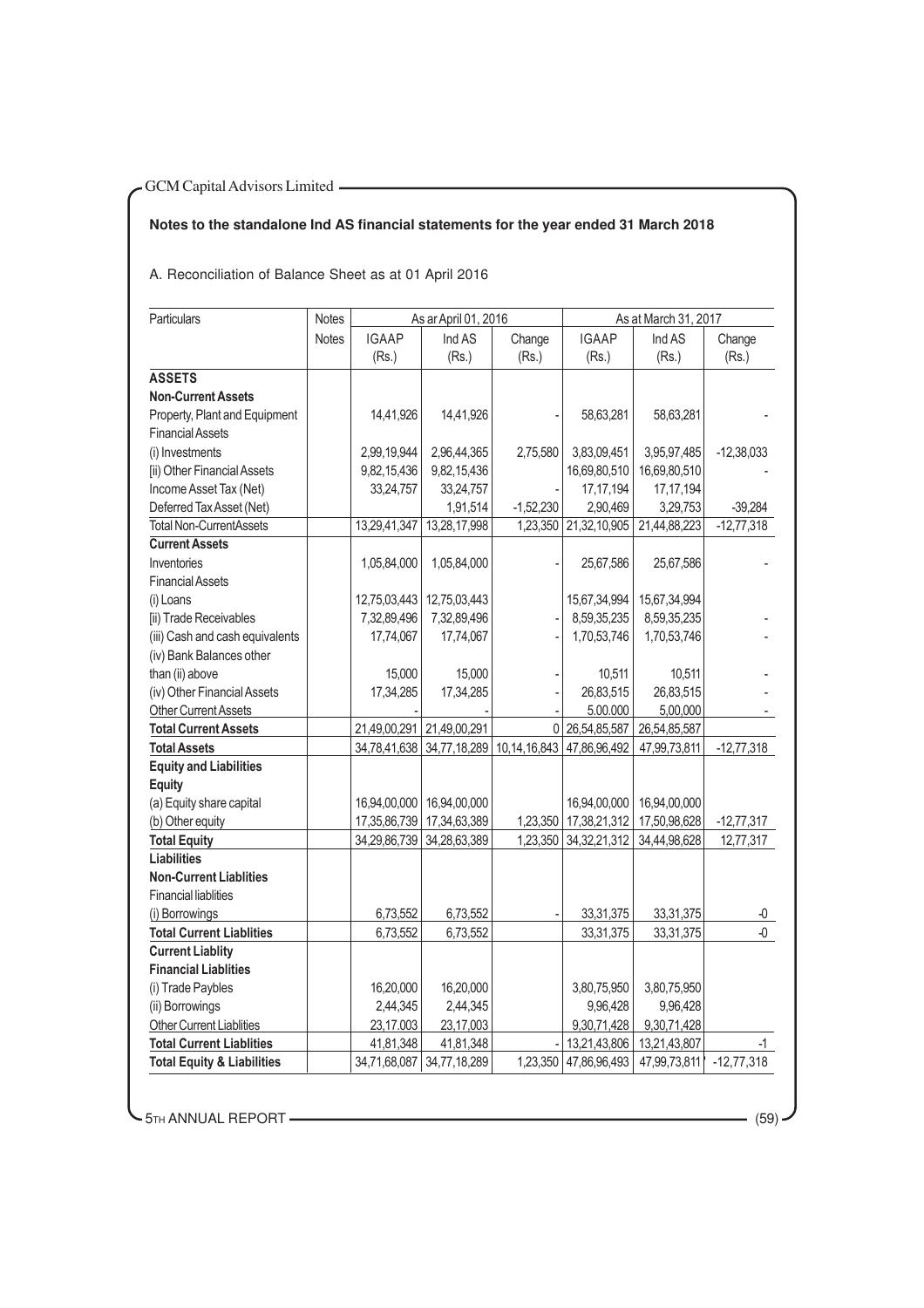#### **Notes to the standalone Ind AS financial statements for the year ended 31 March 2018**

# **33 Taxation**

# **a) Current Tax**

Current Tax is calculated at the amount expected to be paid to the authorities in accordance with the Income-Tax, 1961.

# **b) Deferred Tax**

During the year, the Company has accounted for deferred tax in accordance with Indian Accounting Standard 12 - "Income Tax" notified under section 133 of Compnies Act, 2013 (Companies (Indian Accounting Standards) Rules, 2015), the Company has provided for deferred tax asset (net) in the Statement of Profit and Loss on account of timing difference.

Additional deferred tax assets has been recognised corresponding to the adjustments to retained earnings / profit and loss as a result of Ind AS Implementation.

# **34 Micro Enterprises and Small Enterprises**

There are no dues to Micro and Small Enterprises as required to be disclosed under the Micro, Small and Medium Enterprises Development Act, 2006.

The above information regarding Micro and Small Enterprises has been determined to the extent such parties have been identified on the basis of information available with the Company.

#### **35 Related Party Disclosure**

Related party disclosure as required by Indian Accounting Standard 24 - "Related Party Disclosure" notified under section 133 of Compnies Act, 2013 (Companies (Indian Accounting Standards) Rules, 2015) are given below:

#### **i Related party and their relationships:**

| a) | Related parties during the year                                                                                 |    |                          |
|----|-----------------------------------------------------------------------------------------------------------------|----|--------------------------|
|    | Names of Related parties                                                                                        |    | Nature of relationship   |
|    | <b>NIL</b>                                                                                                      |    | <b>NIL</b>               |
| b) | Key Management Personnel (KMP)                                                                                  |    |                          |
|    | Samir Baid                                                                                                      | ÷  | Managing Director        |
|    | Shilpa Baid                                                                                                     | ÷  | Director                 |
|    | Swati Jain                                                                                                      | ÷  | Company Secretary        |
|    | Supratim Roychowdhury                                                                                           | ÷  | Chief Financial Officer  |
| C) | Promoter of Company                                                                                             |    |                          |
|    | <b>GCM Securities Limited</b>                                                                                   | ÷. | <b>Managing Director</b> |
| b) | Other Enterprises over which KMP and relatives of such personnel exercise significant<br>influence/Director/KMP |    |                          |
|    | <b>GCM Commodity &amp; Derivatives Limited</b>                                                                  |    | <b>Managing Director</b> |
|    | Global Capital Advisors Limited                                                                                 |    | Director                 |
|    |                                                                                                                 |    |                          |
|    |                                                                                                                 |    |                          |

(60) **600** 5TH ANNUAL REPORT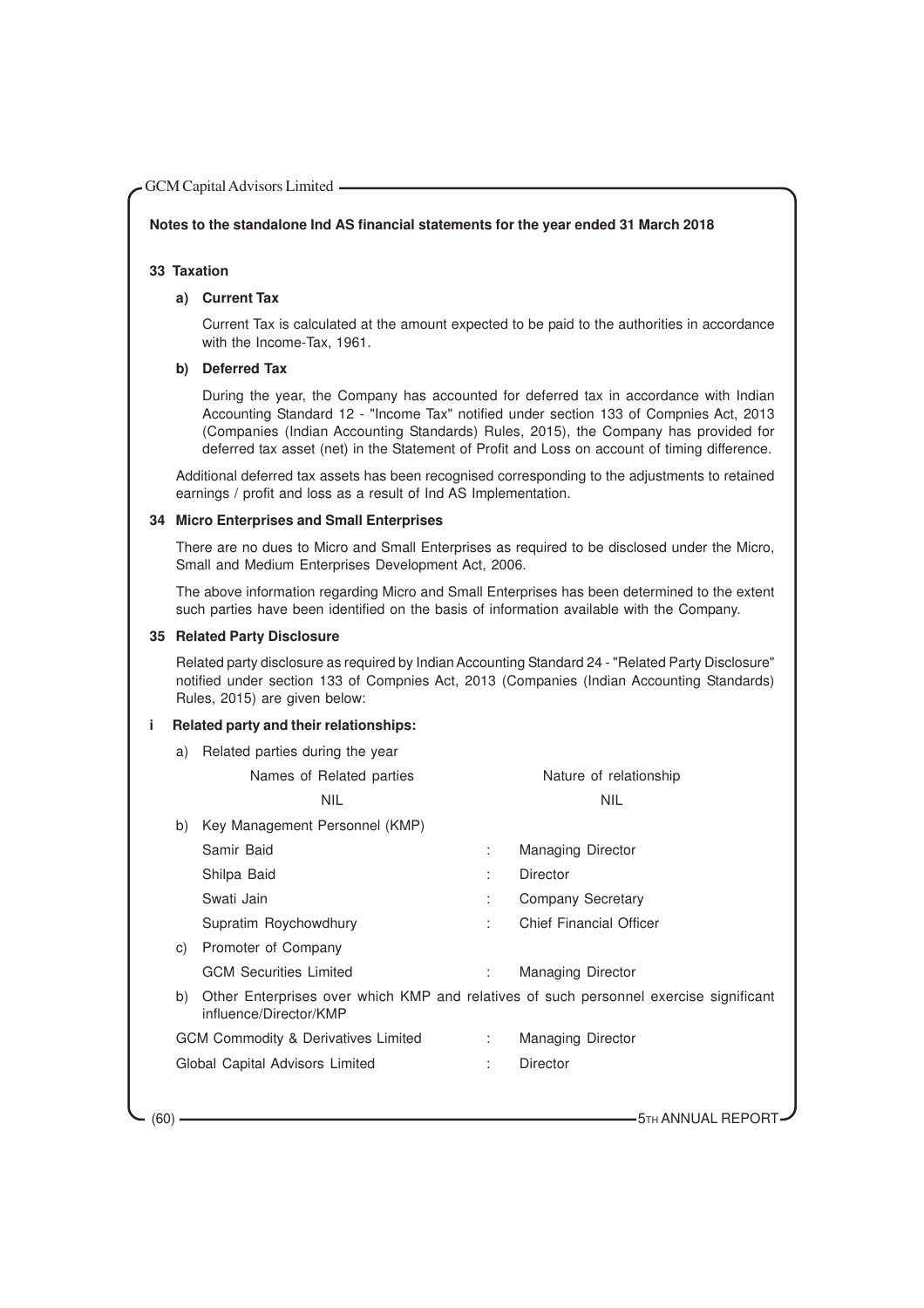# **Notes to the standalone Ind AS financial statements for the year ended 31 March 2018**

ii Material Transactions with Related Parties during the year ended 31st March 2018

| Nature of Trasactions          | <b>KMP</b> | Promoters | <b>Relatives</b><br>of KMPs | Others | Total    |
|--------------------------------|------------|-----------|-----------------------------|--------|----------|
| Managerial Remuneration Paid   | 4,35,000   |           |                             |        | 4,35,000 |
| Remuneration Paid to KMP       |            |           |                             |        |          |
| <b>Company Secretary</b><br>a) | 3,23,774   |           |                             |        | 3,23,774 |
| CFO                            |            |           |                             |        |          |
| Unsecured Loan Given /Taken    |            |           |                             |        |          |

iii Disclosure of Balance of with Related Parties having Material Transaction

| <b>Particulars</b>  | Closing Balance<br>as on March 31, 2018 | <b>Closing Balance</b><br>as on March 31,2017 |
|---------------------|-----------------------------------------|-----------------------------------------------|
| Amount Given /Taken | Nil                                     | <b>NIL</b>                                    |

36 Balances in the accounts of trade receivables, loans and advances, trade payables and other current liabilities are subject to confirmation / reconciliation, if any. The management does not expect any material adjustment in respect of the same effecting the financial statements on such reconciliation / adjustments.

# **37 Earnings per share**

Basic EPS amounts are calculated by dividing the profit for the year attributable to equity holders by the weighted average number of equity shares outstanding during the year.

Diluted EPS amounts are calculated by dividing the profit attributable to equity holders by the weighted average number of equity shares outstanding during the year plus the weighted average number of equity shares that would be issued on conversion of all the dilutive potential equity shares into equity shares.

The following reflects the income and share data used in the basic and diluted EPS computations:

| <b>Particulars</b>                                      | As at 31<br>March 18 | As at 31<br>March 17 |
|---------------------------------------------------------|----------------------|----------------------|
| Profit attributable to equity holders of the parent for |                      |                      |
| basic earnings (Rs.)                                    | 8,93,513.24          | 1,21,626.17          |
| Weighted average number of equity shares for basic and  |                      |                      |
| diluted earning per share                               | 16,94,00,000         | 16,94,00,000         |
| Face value per share                                    | 10                   | 10                   |
| Basic earning per share                                 | 0.05                 | 0.01                 |
| Diluted earning per share                               | 0.05                 | 0.01                 |

#### **38 Events after the end of the reporting year**

No subsequent event has been observed which may required an adjustment to the statement of financial position.

39 In the opinion of the Director, current assets, loans, advances and deposits are approximately of the value stated, if realised in the ordinary course of business and are subject to confirmation.

5TH ANNUAL REPORT (61) (61)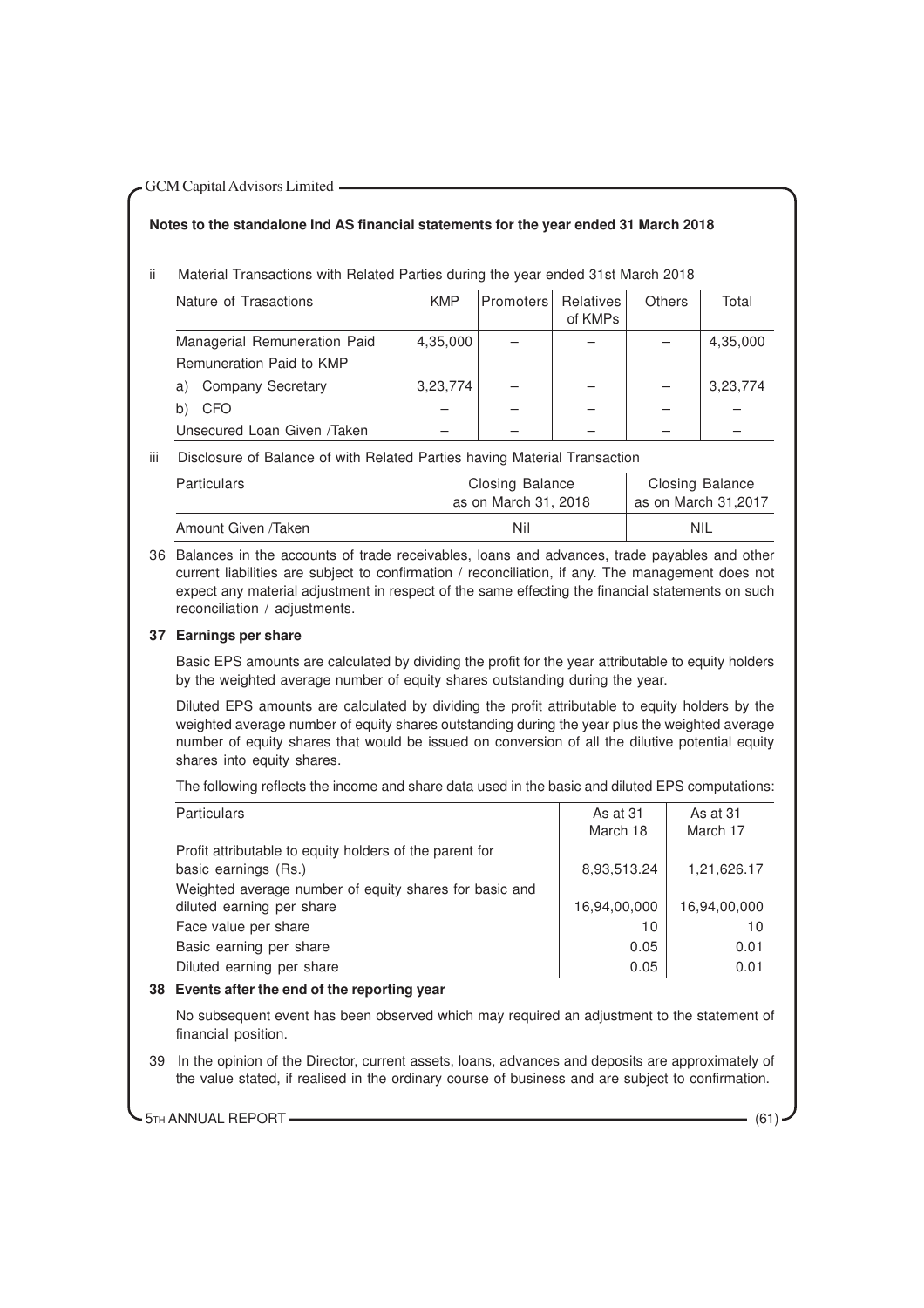CIN: L74110MH2013PLC243163

Registered Office: 805, Raheja Center, 214-Free Press Journal Marg, Nariman Point, Mumbai-400021 Maharashtra Tel: +91 22 2204 9995, Email: gcmcap@gmail.com , URL : www.gcmcap.com

# **Form No. MGT – 11, PROXY FORM / BALLOT FORM**

(Pursuant to the section 105(6) of the Companies Act, 2013 and rule 19(3) of the Companies (Management and Administration), 2014)

| Name of the Member        |          |
|---------------------------|----------|
| <b>Registered Address</b> |          |
| Folio No. / DP/Client ID  | Email ID |

I/We, members of **GRI CAPT CAPTED SHARES OF GCM Capital Advisors Ltimited,** hereby appoint -

1. \_\_\_\_\_\_\_\_\_\_\_\_\_\_\_\_ having email Id \_\_\_\_\_\_\_\_\_\_\_\_\_\_\_ Signature \_\_\_\_\_\_\_\_\_\_\_\_\_\_\_\_\_\_ or failing him 2. \_\_\_\_\_\_\_\_\_\_\_\_\_\_\_\_ having email Id \_\_\_\_\_\_\_\_\_\_\_\_\_\_\_ Signature \_\_\_\_\_\_\_\_\_\_\_\_\_\_\_\_\_\_ or failing him

3. \_\_\_\_\_\_\_\_\_\_\_\_\_\_\_\_\_\_\_\_ having email Id \_\_\_\_\_\_\_\_\_\_\_\_\_\_\_\_\_ Signature

as my/our proxy to attend and vote for me/us on my/our behalf at the 5thAnnual General Meeting of the Company to be held on Wednesday, 26th September, 2018 at 10:00 AM and any adjournment thereof.

| <b>Ordinary Business:</b>                                                                                                                                         |  | <b>Against</b> |
|-------------------------------------------------------------------------------------------------------------------------------------------------------------------|--|----------------|
| Adoption of the Audited Financial Statements of the Company for the<br>FY ended March 31, 2018 and the Reports of the Board of Directors<br>and Auditors Thereon. |  |                |
| 2 Appointment of a Director in place of Mrs. Samir Baid (DIN 00243521), who<br>retires by rotation and being eligible, offers himself for re-appointment.         |  |                |
| 3 Appointment of Maheshwari & Co. Chartered Accountant, Mumbai                                                                                                    |  |                |
| <b>Special Business:</b>                                                                                                                                          |  |                |
| 4 Appointment of Mrs. Uma Chatterjee as Independent Director                                                                                                      |  |                |
| Appointment of Mrs. Urmi Bose as Independent Director<br>5.                                                                                                       |  |                |

| Signed on this      | day of | 2018 |         |
|---------------------|--------|------|---------|
|                     |        |      | Affix   |
| Sign of Shareholder |        |      | Revenue |
|                     |        |      | Stamp   |
| Signature of Proxy  |        |      | Re 1/-  |

**Notes :**

- 1. This Form of Proxy in order to be effective should be duly completed and deposited at the Registered Office of the Company, not less than 48 hours before the commencement of the Annual General Meeting.
- 2. For the Resolutions, Explanatory Statement and Notes, please refer to the Notice of the 05th Annual General Meeting.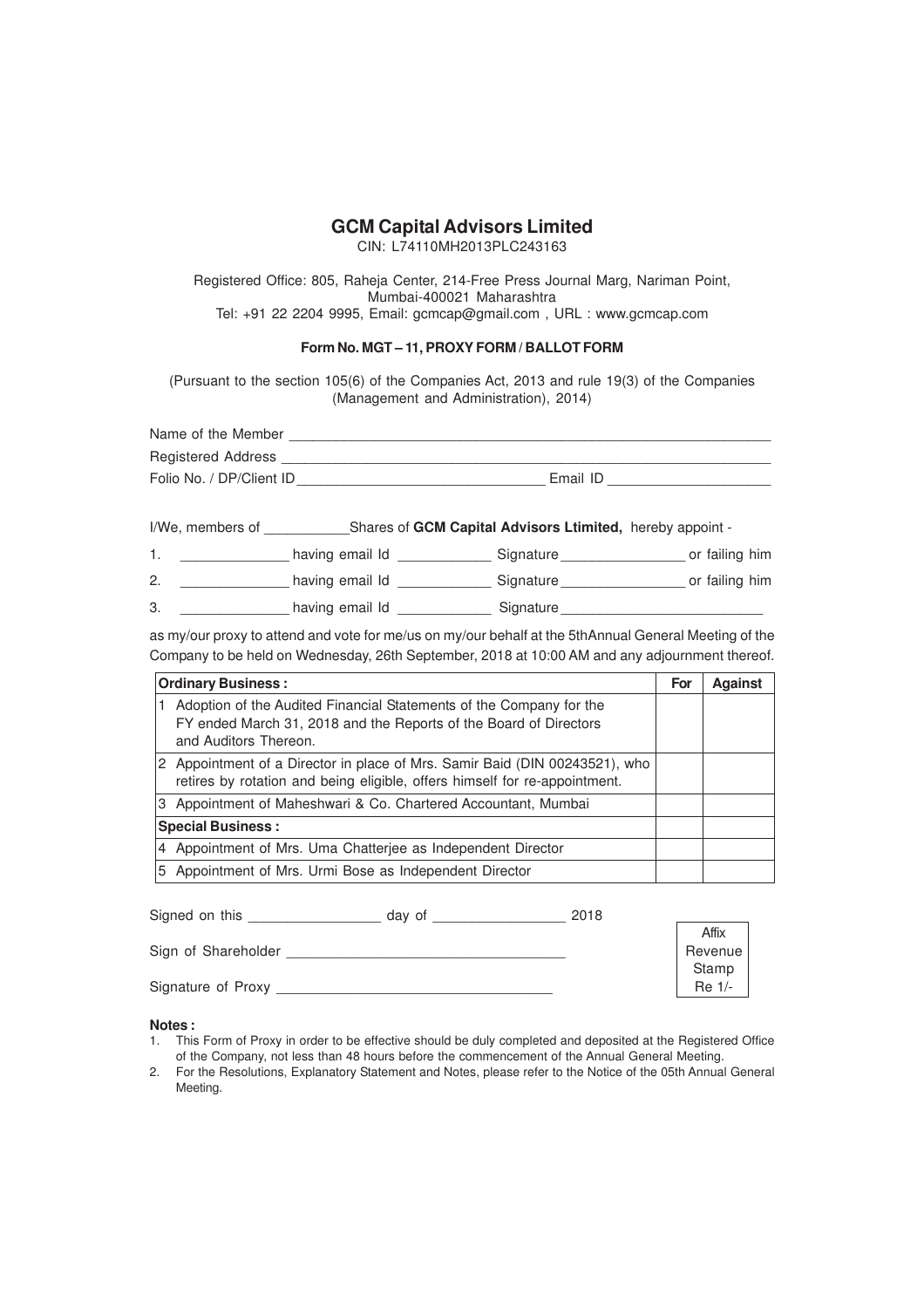CIN: L74110MH2013PLC243163 Registered Office: 805, Raheja Center, 214-Free Press Journal Marg, Nariman Point, Mumbai-400021 Maharashtra Tel: +91 22 2204 9995, Email: gcmcap@gmail.com , URL : www.gcmcap.com

# **ATTENDANCE SLIP**

| Folio no. | DP ID | Client ID | No. of Shares |
|-----------|-------|-----------|---------------|
|           |       |           |               |

\* Applicable to Members holding shares in Electronic Form

I................................................................................(name of the Shareholder/Proxy) hereby record my presence at the5th Annual General Meeting of the company held on Wednesday, 26th September, 2018 at 10:00 AM at Registered Office of the Company at 805, 8th Floor, Raheja Center, 214-Free Press journal Marg, Nariman Point, Mumbai-400021

Signature of Shareholders/Proxy

#### **Note:**

- 1. Please complete this attendance slip and hand it over at the entrance of the meeting hall.
- 2. Only shareholders of the company or their Proxies will be allowed to attend the meeting on production of the attendance slip dully completed and signed.

#### **Route map**